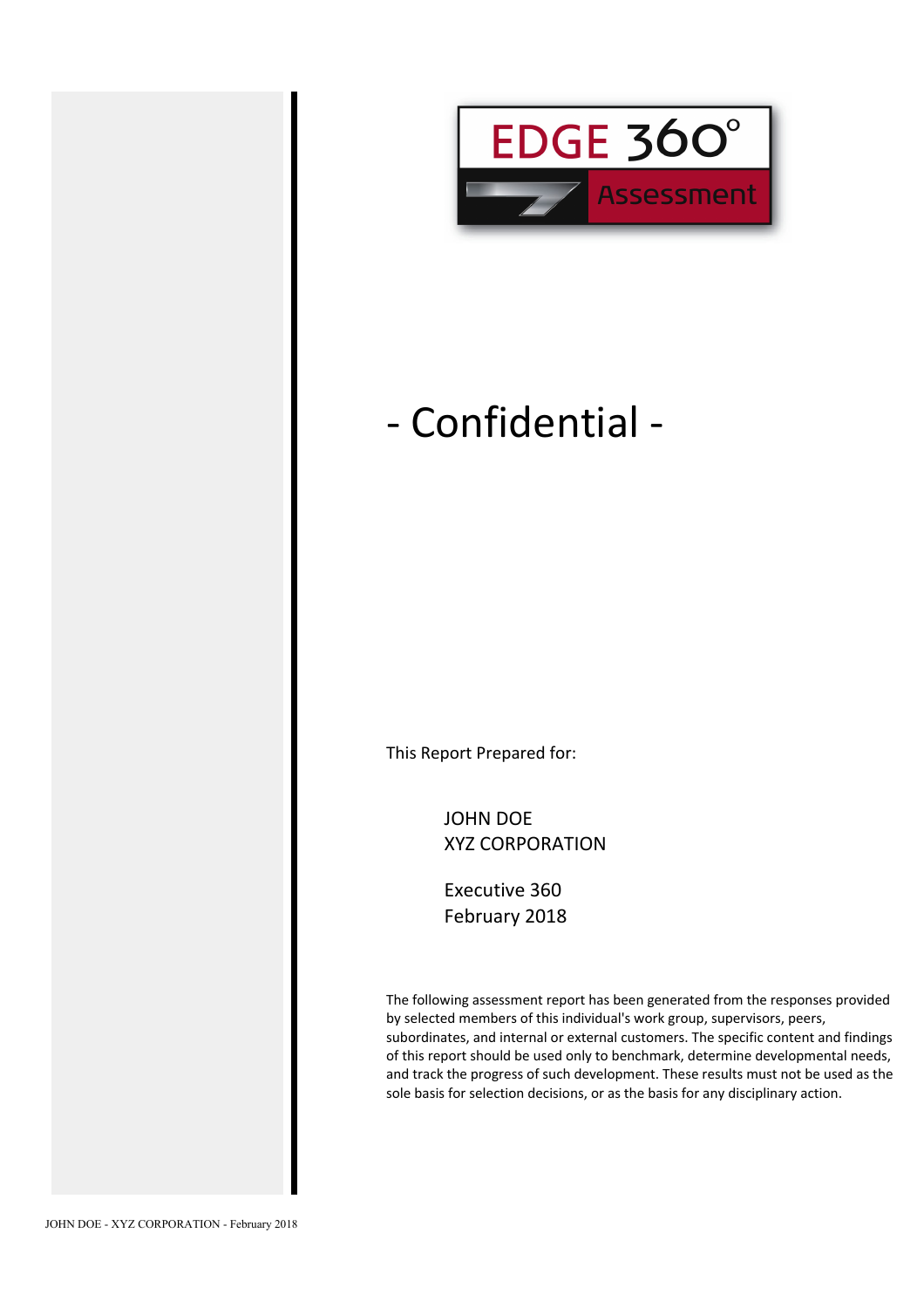# **Executive 360 Individual Feedback Report**

**Participant's Name:** JOHN DOE **Organization:** XYZ Corporation **Report Date:** February 2018

This **Executive 360 Individual Feedback Report** has been prepared specifically for you.

The information contained in this report is based on information about your leadership skills and performance collected on the assessment questionnaire you and others completed recently. These assessment questionnaires were completed by you and others around you - your supervisor, peers, subordinates, customers and others.

You and your other assessors answered questions as to how frequently you performed 80 specific leadership behaviors. You were also asked to rank the relative importance of 7 specific leadership tasks. Finally, an opportunity was offered to give written comments regarding your strengths as a leader, as well as any areas which might benefit from further development of your leadership skills.

### *Feedback is Essential for Development*

The former Mayor of New York City, Ed Koch, used to greet constituents on the streets of his city with the simple question, "How am I doing?" And he listened to their responses, good and bad.

Mayor Koch recognized that getting constant feedback on his performance (especially from those most affected by his performance) was essential to his continued success as a leader.

The value of the information in this report is in the use to which you put these results. What is most important is not what this report says, but what you do with the information it contains.

The data contained in this report will help you measure your current progress as a leader, provide a benchmark for comparison as you continue to develop and implement your leadership skills, and provide ongoing motivation and direction for self-development. Your continuing development as a leader is so important to your organization and to those with whom you work that they have agreed to invest the time necessary to give you this detailed feedback. Your job is to accept, understand, and use the feedback which has been offered to you.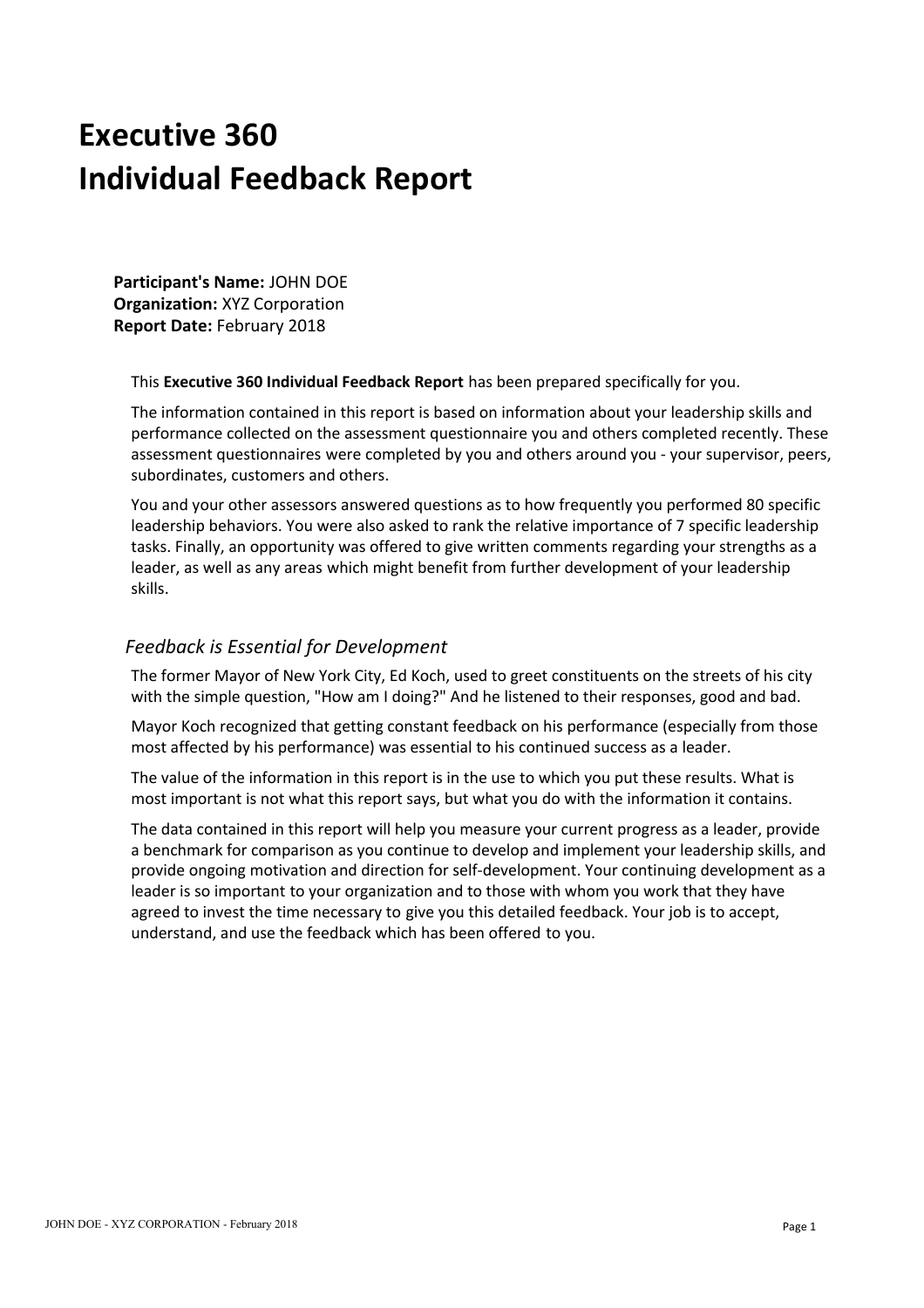# **Soliciting and Accepting Feedback**

As leaders rise through the hierarchies of their organizations, they often receive less and less honest information about themselves and their performance. With most positions of leadership comes perceived power and authority. Subordinates and others are sometimes fearful of displeasing those in leadership positions and often may give less than frank and candid feedback on a leader's performance when asked directly, face to face, as Ed Koch asked his constituents on the streets of New York.

A 360° assessment process such as this offers others an opportunity to give you accurate and helpful feedback in a constructive and confidential manner.

### *Strengths & Needs . . . as well as Unseen Strengths & Blind Spots*

This feedback may help to validate your own self-perceptions. It is unlikely that you have reached your position in your organization by behaving in a random way. You already have an understanding of appropriate leadership behavior and probably have a pretty good idea of your own strengths and needs. But honest and reliable feedback is necessary to test your own perceptions, recognize previously unseen strengths, and become aware of blind spots in your own self-perceptions.

### *Self-Perception vs. Reality*

Humans are said to be the only animals capable of self-deception. On occasion, our self perceptions may be creating blind spots in our view of ourselves. We may think of a particular leadership task as one of our towering strengths while others around us may see that, in reality, this task is more of a glaring need. We need feedback from others to make sure that our view of ourselves is completely realistic.

### *Feedback Is an Investment*

When others give you feedback in a 360° assessment process such as this, they become involved in the process of improvement. They have invested time, energy, and thought into your development as a leader and have become actively involved in your growth and continued improvement. They are more likely to continue to support your development when you ask for their feedback, act on their feedback, and follow through with them afterwards.

### *Three more quick points before we turn to the reports . . .*

- 1. This feedback report is simply information. It is *not* a "report card" or an appraisal of your worth as a leader, or as a person.
- 2. The feedback contained in this report is inherently *subjective*. In other words, this information is based on the perceptions and opinions of others.
- 3. In your development as a leader, what matters most is how *you* evaluate this information what it means to you, not what it means to others around you.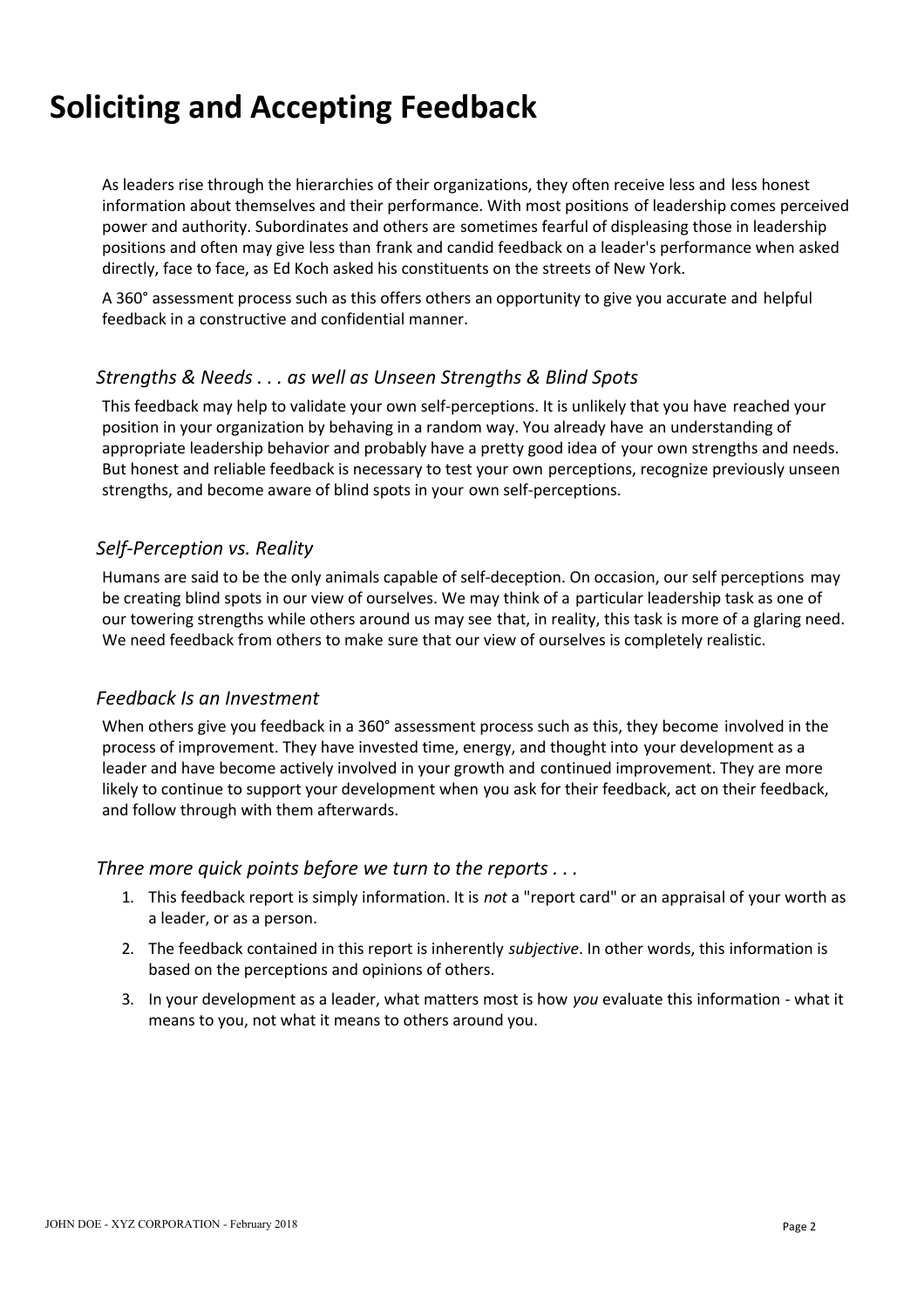# **Interpreting Your Reports**

Your Individual Feedback Report is actually a collection of several different types of reports. Each of these sets of reports looks at the information collected in different ways.

### *Task Summary Report*

The Task Summary Report gives a bird's-eye view of your assessment results. In completing your 360° assessment questionnaire, your assessors rated how frequently you performed 80 specific leadership behaviors. These 80 behaviors can be linked together to form a group of 7 discrete leadership tasks, such as Managing Change or Coaching Employees. Each leadership task contains several leadership behaviors. The Task Summary Report shows your overall ratings for each of these 7 leadership tasks. There are two reports, one in alphabetical order by task and the second in order by performance rating with your highest rated leadership task at the top.

### *Gap Analysis Report*

The Gap Analysis Report shows how you rated yourself in the 7 leadership tasks compared to how your supervisor, your direct reports, your peers, customers and others rated you. These reports are important for spotting *unseen strengths* - areas in which you may have rated your performance significantly lower than others did, as well as *blind spots* - those tasks in which you may have rated yourself significantly higher than others did. Highlighting these gaps can be a source of excellent insight and the starting point for discussion with others as to why your ratings might have differed.

### *Importance Rankings Report*

The Importance Rankings Report shows the overall importance rankings given for each of the 7 leadership tasks and how each group of raters (yourself, your supervisor, your subordinates, your peers, your customers and others) ranked the importance of each leadership task. This information can be useful as you attempt to prioritize the areas in which you seek further development. These reports can also highlight tasks in which you and others may hold significantly different opinions as to the relative importance of that particular task and may serve as an excellent discussion starter exploring these differing perceptions.

### *Importance / Performance Grid*

As a follow-up to the Importance Rankings Report, the Importance / Performance Grid sets up a fourquadrant view of your performance ratings compared to the overall importance rankings given by your raters. This report can help prioritize areas for development as well as identify areas of strength you can build on. For example, you may wish to focus your development efforts on those tasks which were rated "high" in importance in which your performance level was "low."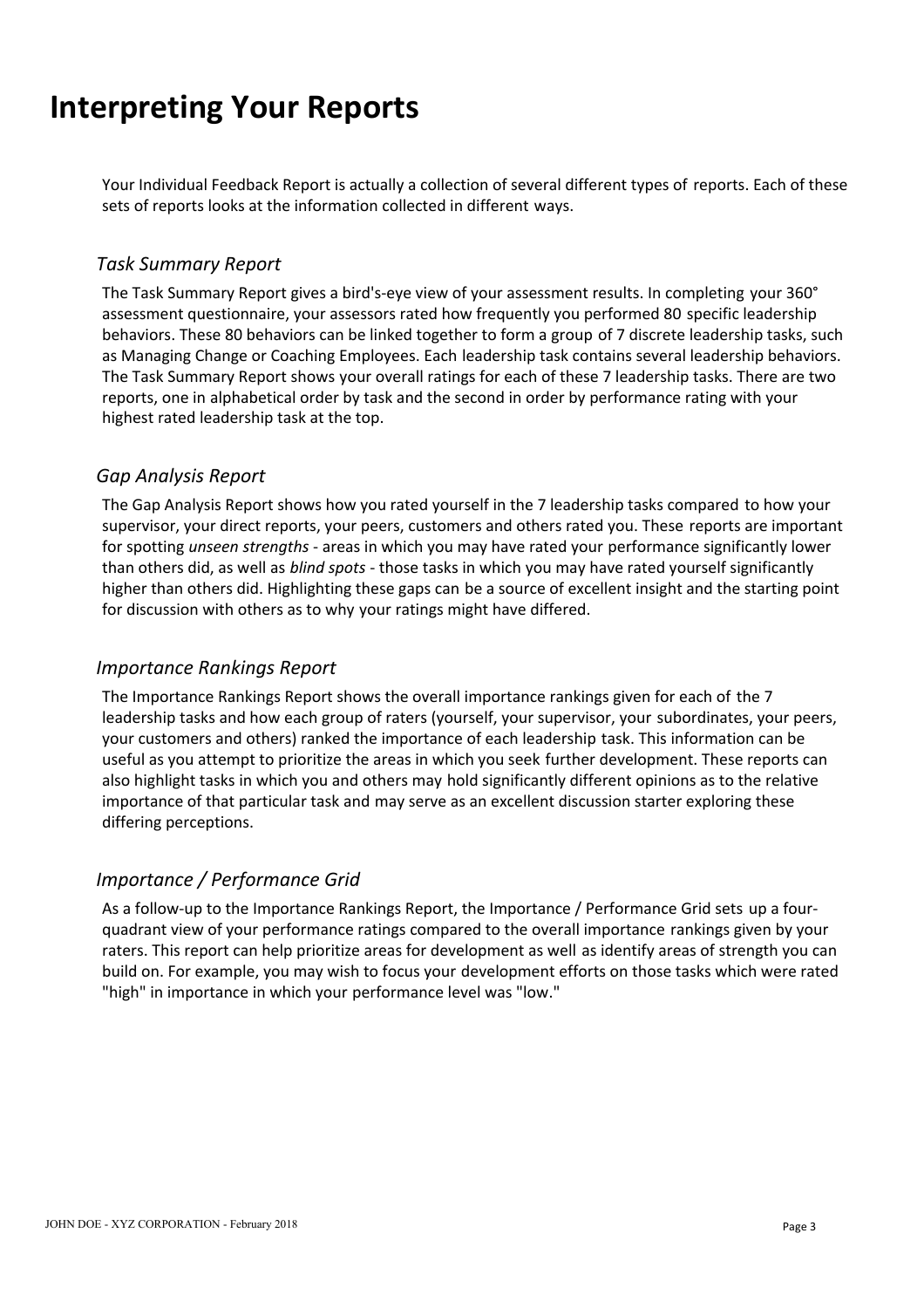As part of your assessment program, you may have completed a knowledge-based assessment instrument (or test) such as *KNOWLEDGE for Leaders* which tests your knowledge of the most effective leadership behaviors. If you have completed such a test, then your feedback report may contain a report called the Knowledge / Performance Grid. This four-quadrant report will highlight your strengths (areas in which you have demonstrated high knowledge and high ratings for performance) as well as showing other correlations between your knowledge and performance. This report can be helpful in identifying training and coaching needs, as well as areas in which you might be able to mentor others based on your high knowledge/high performance.

### *Strengths / Needs Report*

The Strengths / Needs Report lists your 20 top-rated and your 20 lowest-rated of the 80 behavioral statements. This report will help you identify those specific behaviors which are recognized by your raters as particular strengths, as well as those behaviors which may need further attention and development work.

### *Item Detail / Frequency Distribution Report*

The Item Detail / Frequency Distribution Report gives the most comprehensive look at your assessment results. For each of the 7 leadership tasks assessed, you will see how each of the rater groups (self, supervisor, subordinates, peers, customers and others) rated you. You will also see each behavior item which contributed to this task score and the detailed ratings report for each item.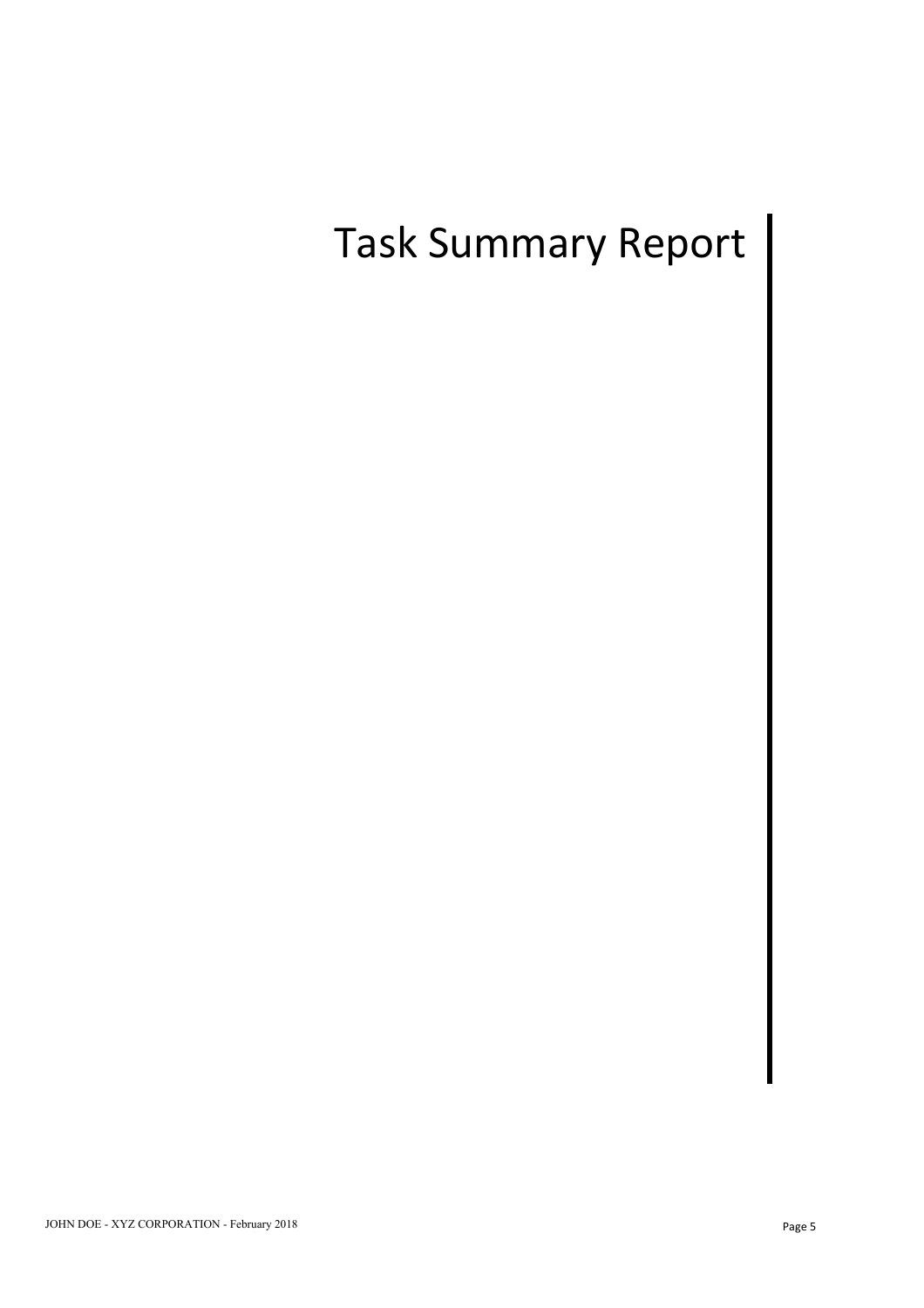The following Task Summary Report gives an overall view of the results of your 360° assessment and are compiled from the responses given by up to five groups of raters: yourself, your supervisor(s), your subordinates, your peers, and your customers.

| <b>80 Behaviors Rated</b> | Your raters responded to 80 very specific statements regarding your leadership<br>behaviors. These behavior statements included items such as "Stays current and<br>informed on industry trends with the goal of keeping the organization competitive<br>in the market." and "Encourages employees to use new ideas and methods to do<br>their jobs better and to enhance service to the customer." Your raters were asked<br>to rate how frequently you performed a given behavior using the following six-<br>point scale: |  |  |  |  |  |  |  |
|---------------------------|------------------------------------------------------------------------------------------------------------------------------------------------------------------------------------------------------------------------------------------------------------------------------------------------------------------------------------------------------------------------------------------------------------------------------------------------------------------------------------------------------------------------------|--|--|--|--|--|--|--|
| <b>Six-Point Scale</b>    | 1. Almost Never<br>4. Often<br>2. Not Usually<br>5. Usually<br>3. Sometimes<br>6. Almost Always                                                                                                                                                                                                                                                                                                                                                                                                                              |  |  |  |  |  |  |  |
| <b>7 Leadership Tasks</b> | These 80 specific leadership behaviors can be grouped within 7 discrete leadership<br>tasks. For instance, the following two items, "Stays current and informed on<br>industry trends with the goal of keeping the organization competitive in the<br>market." and "Encourages employees to use new ideas and methods to do their<br>jobs better and to enhance service to the customer.," are both part of the overall<br>leadership task called "Business Acumen."                                                         |  |  |  |  |  |  |  |
| "Average All" Rating      | The ratings you received from all your raters for each item were averaged<br>together to give an "Average All" score for each item. The average item scores for<br>each item pertaining to one leadership task were then averaged together to<br>determine an "Average All" score for each of the 7 tasks. These "Average All"<br>scores for each task were used in producing the following Task Summary Report.                                                                                                             |  |  |  |  |  |  |  |
| Strength<br>6<br>5.       |                                                                                                                                                                                                                                                                                                                                                                                                                                                                                                                              |  |  |  |  |  |  |  |
|                           | You will notice that most tasks on the report have a bar on the chart to the right<br>of the task name. This bar shows the range of item scores you received for that<br>task. The task average score for each rater category is used to prepare this bar.                                                                                                                                                                                                                                                                   |  |  |  |  |  |  |  |
|                           | The "Average All" score for each task is represented on the following charts by a<br>thick black line and the score itself is indicated by the number to the left of the<br>graph.                                                                                                                                                                                                                                                                                                                                           |  |  |  |  |  |  |  |
|                           | If there is no bar, only a <b>black vertical line</b> , then all raters gave you that same<br>rating - there was no variance in their ratings.                                                                                                                                                                                                                                                                                                                                                                               |  |  |  |  |  |  |  |

The first Task Summary Report shows the tasks and their scores in alphabetical order by task. The second Task Summary Report shows the tasks sorted by performance, with the highest rated task listed at the top.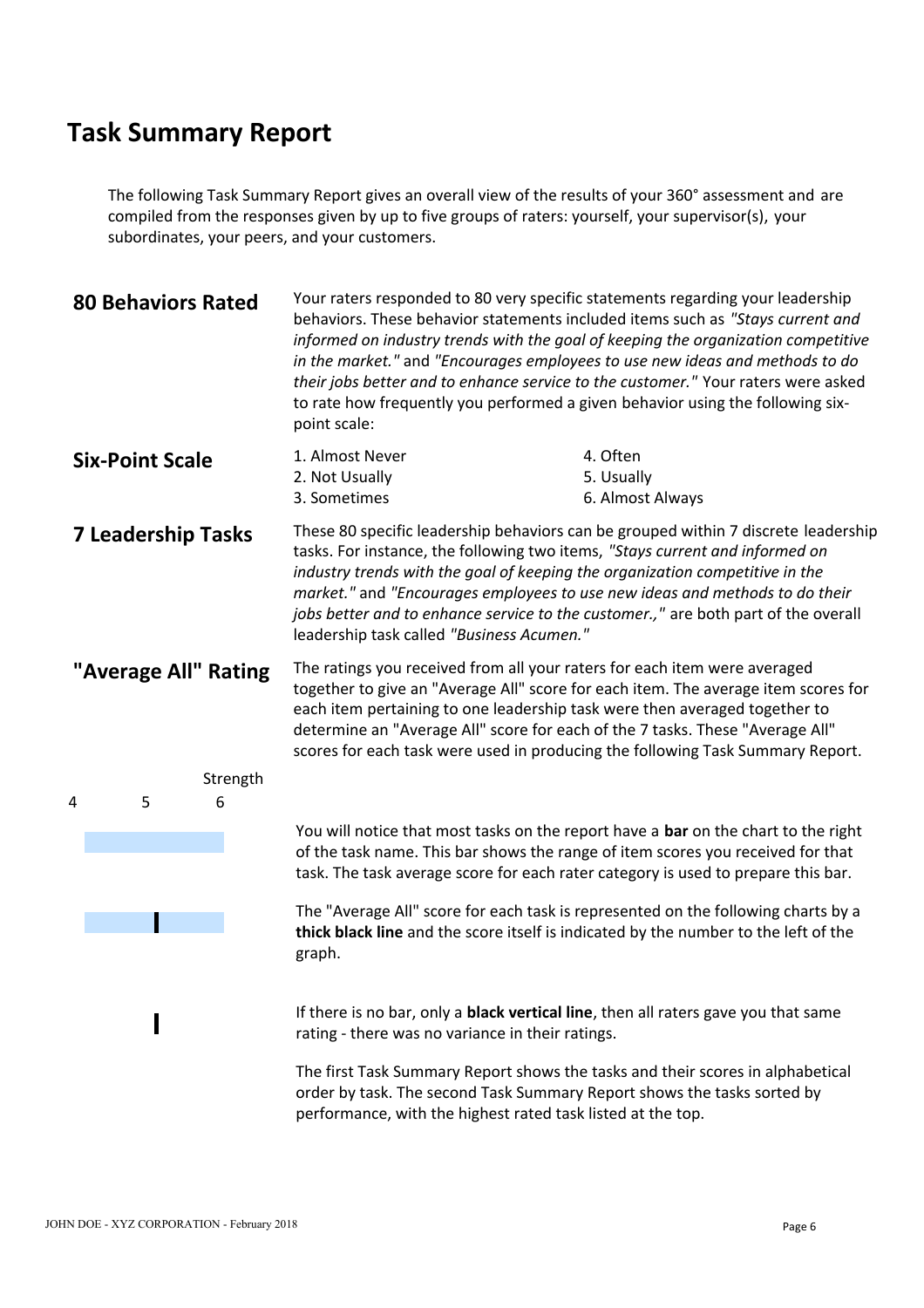|                                |                          | Need |   |   |   | Strength |   |
|--------------------------------|--------------------------|------|---|---|---|----------|---|
|                                | Average Of<br>All Raters | 1    | 2 | 3 | 4 | 5.       | 6 |
| <b>Business Acumen</b>         | 4.75                     |      |   |   |   |          |   |
| <b>Business Ethics</b>         | 5.26                     |      |   |   |   |          |   |
| <b>Financial Stewardship</b>   | 5.13                     |      |   |   |   |          |   |
| <b>Impactful Communication</b> | 4.71                     |      |   |   |   |          |   |
| People Development             | 4.69                     |      |   |   |   |          |   |
| <b>Relationship Building</b>   | 4.80                     |      |   |   |   |          |   |
| <b>Strategy Development</b>    | 5.20                     |      |   |   |   |          |   |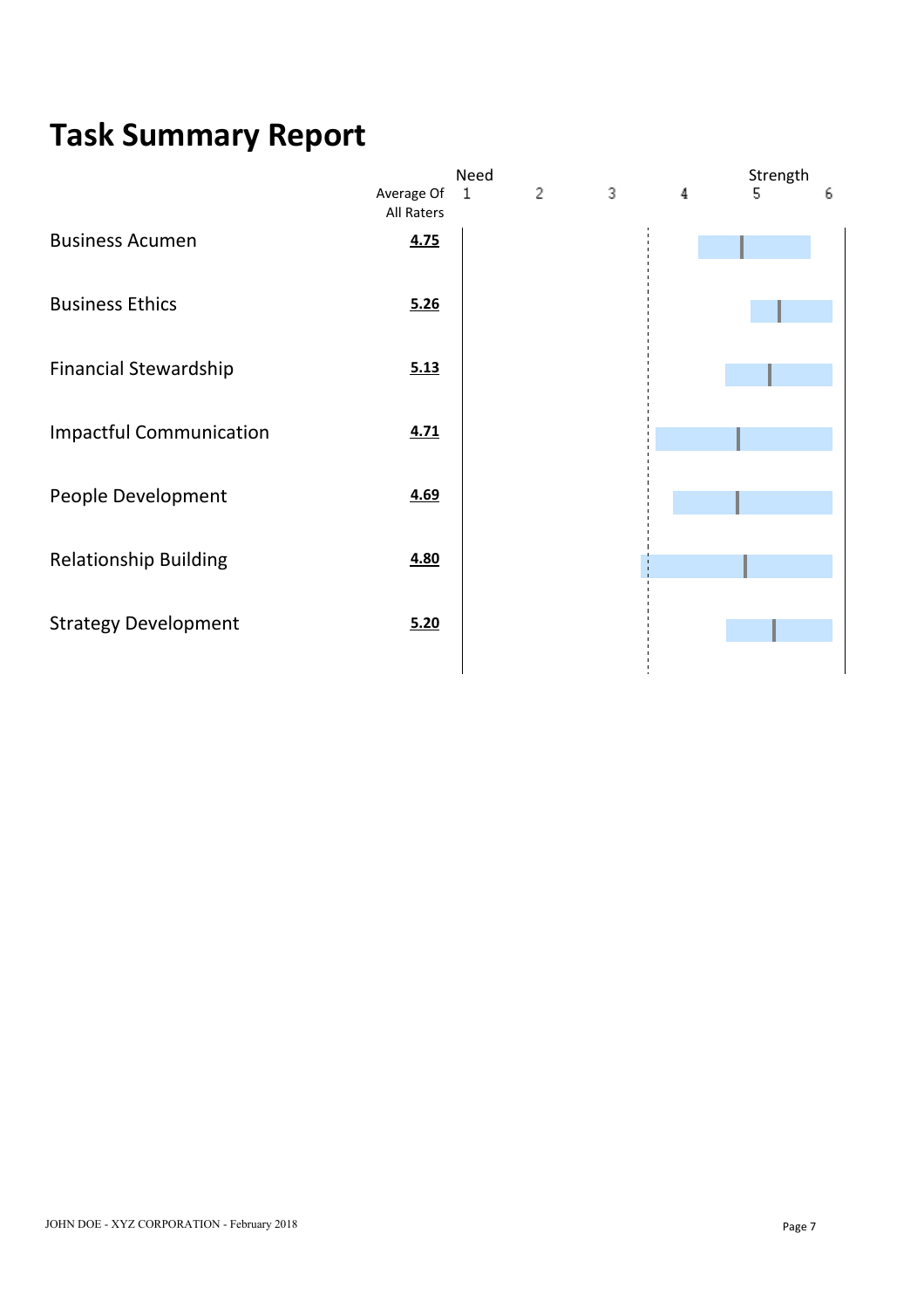|                                |                          | Need |                |   |   | Strength |   |
|--------------------------------|--------------------------|------|----------------|---|---|----------|---|
|                                | Average Of<br>All Raters | 1    | $\overline{c}$ | 3 | 4 | 5.       | 6 |
| <b>Business Ethics</b>         | 5.26                     |      |                |   |   |          |   |
| <b>Strategy Development</b>    | 5.20                     |      |                |   |   |          |   |
| <b>Financial Stewardship</b>   | 5.13                     |      |                |   |   |          |   |
| <b>Relationship Building</b>   | 4.80                     |      |                |   |   |          |   |
| <b>Business Acumen</b>         | 4.75                     |      |                |   |   |          |   |
| <b>Impactful Communication</b> | 4.71                     |      |                |   |   |          |   |
| People Development             | 4.69                     |      |                |   |   |          |   |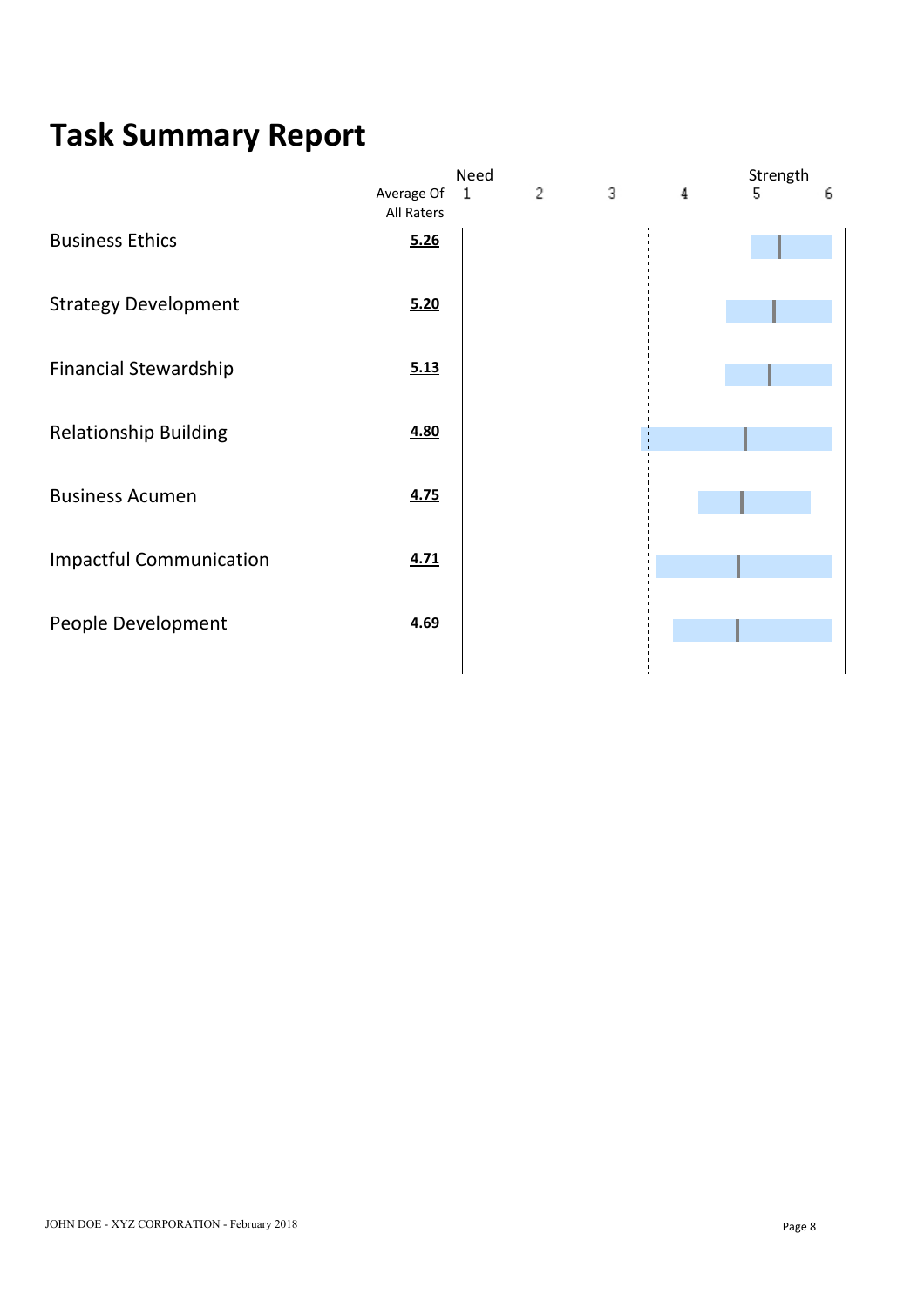# Gap Analysis Report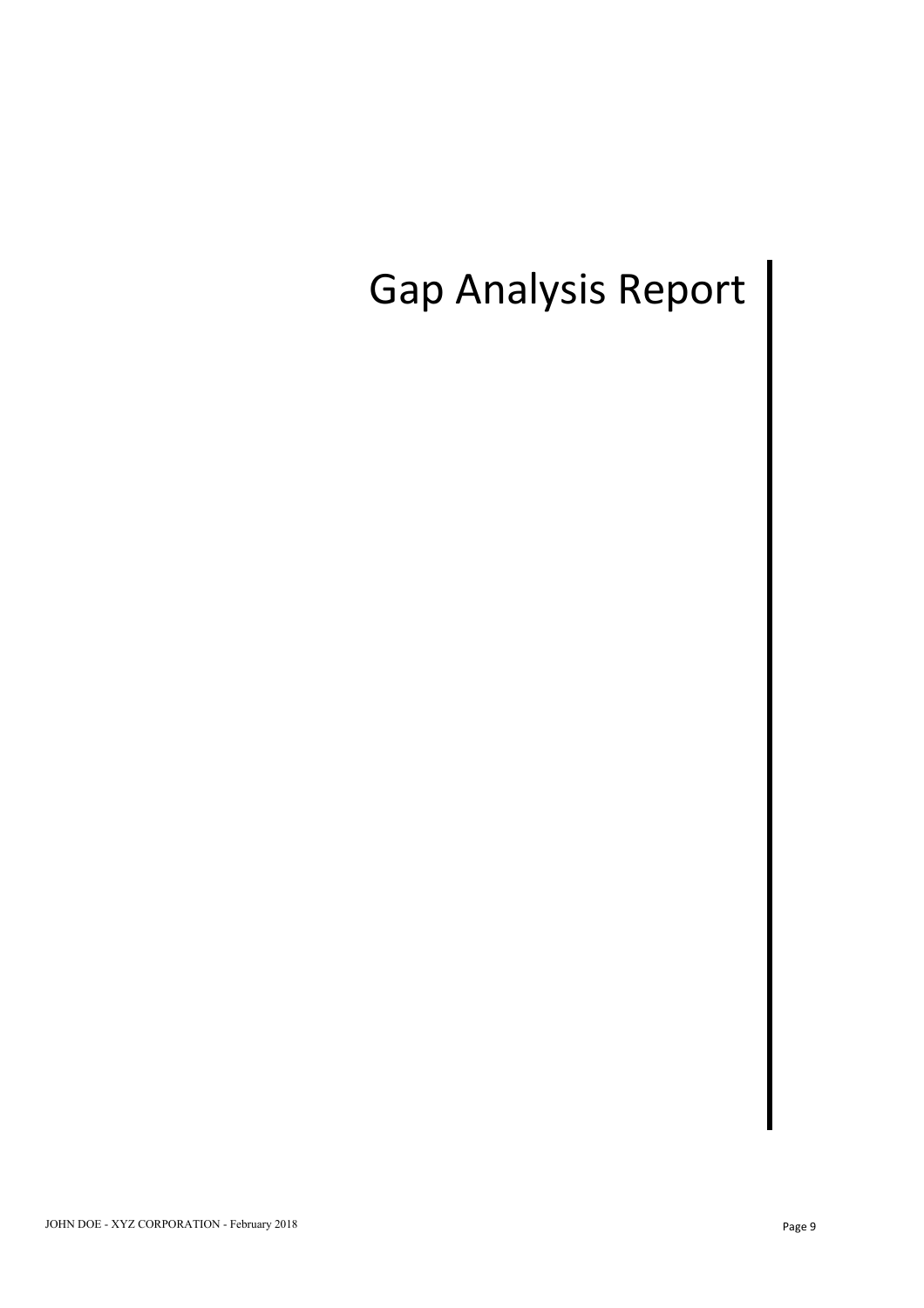## **Gap Analysis Report**

The following Gap Analysis Reports are among the most powerful reports in this package. These reports will show you how your own evaluation of your performance compares to that given by your Supervisor, Direct Reports, Peers.

1. The first question this report answers is **"How do others view my performance for each leadership task?"**



The bar shows the range of scores given by everyone who rated your performance you, your Supervisor, Direct Reports, Peers.

The dark vertical line shows the average of all the scores given by yourself and all others.

### 2. The next question is "**How do my Supervisor, Direct Reports, Peers view my performance for each leadership task?"**



Each report shows how a specific group rated your performance for each leadership task. In this case, your Supervisor's rating is shown. The Supervisor's rating is indicated by the white square which appears on the bar.

### 3. The third question is **"How did I rate myself on each leadership task?"**



Your own rating for each task is indicated by the black dot. You can see at a glance whether your own rating is higher or lower than that given by your Supervisor. You can see how close your own rating was to the overall average score given by all others. You can also see whether your own rating was within the range of ratings given by all others, or whether - as in the example at left - your rating of your own performance was different than the rating given by all others.

### 4. Finally, we can ask, **"Are there any significant gaps between my own ratings of my performance, and the ratings given by my Supervisor, Direct Reports, Peers for these leadership tasks?"**

If a significant gap (greater than one point on the scale) appears between the rating you have given yourself and the rating given by the comparison group - in this case, your supervisor - then your attention is called to that gap by the placement of a line connecting the two ratings.



If you rated yourself significantly higher (greater than one point on the scale) than the comparison group rated you, then a bold black line connects the two ratings and calls your attention to a potential *blind spot* - an area in which you may be overrating your own performance. The number to the left of the scale shows the size of the gap.



If you rated yourself significantly lower (greater than one point on the scale) than the comparison group rated you, then a dotted gray line connects the two ratings and calls your attention to a potential *hidden strength* - an area in which you may be underrating your own performance. The number to the right of the scale shows the size of the gap.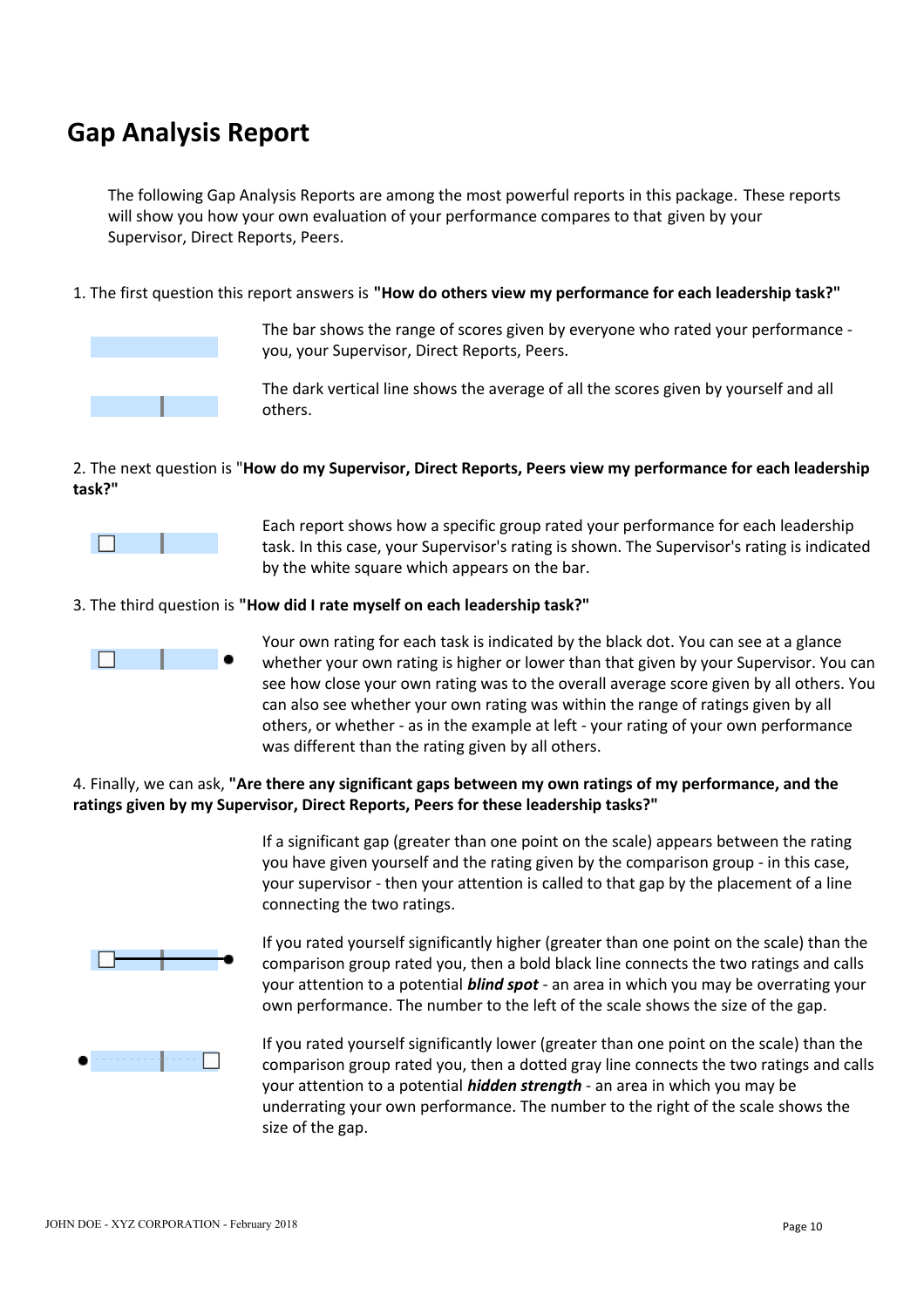# **Gap Analysis Report - Supervisor Comparison**

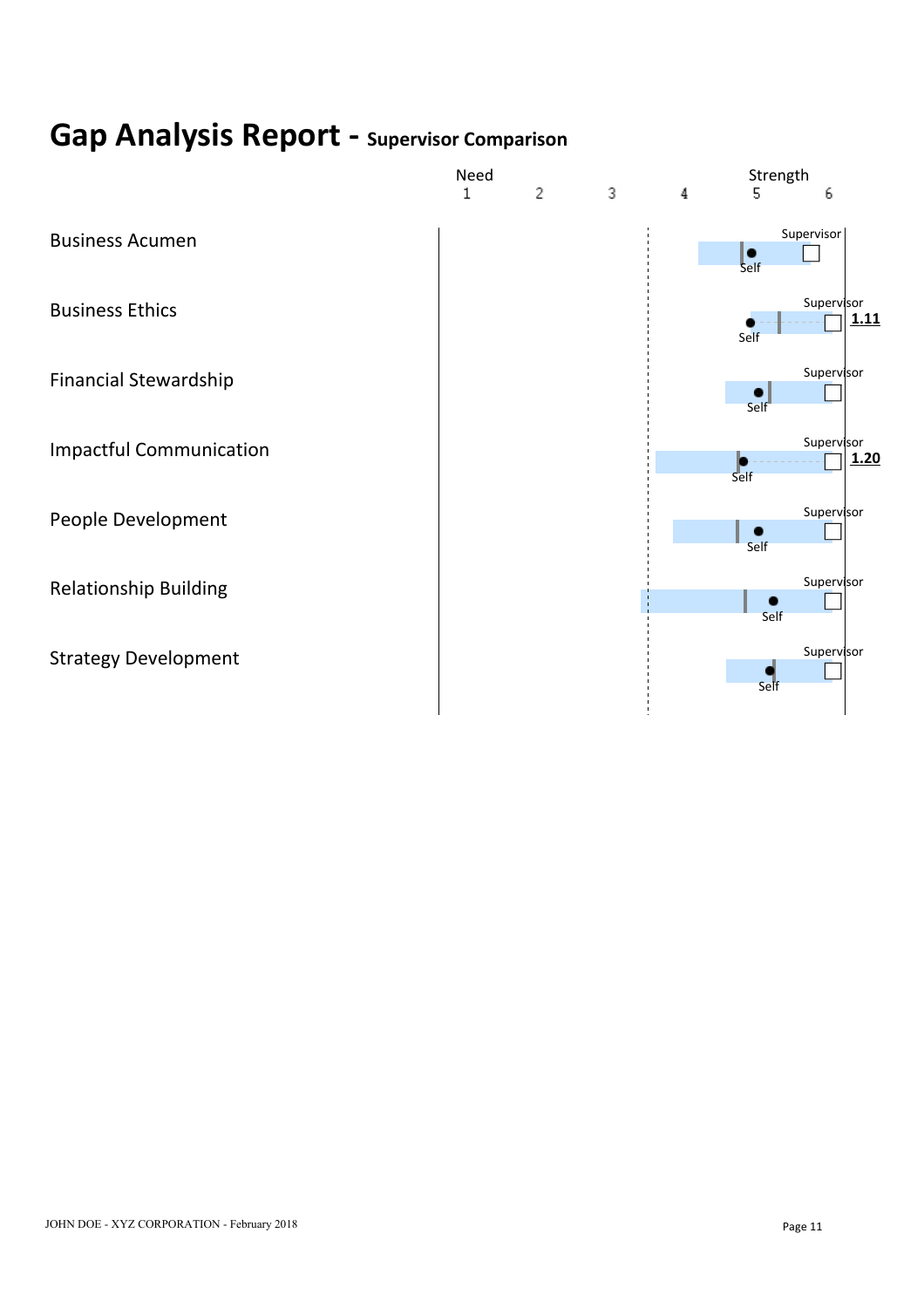# **Gap Analysis Report - Direct Reports Comparison**

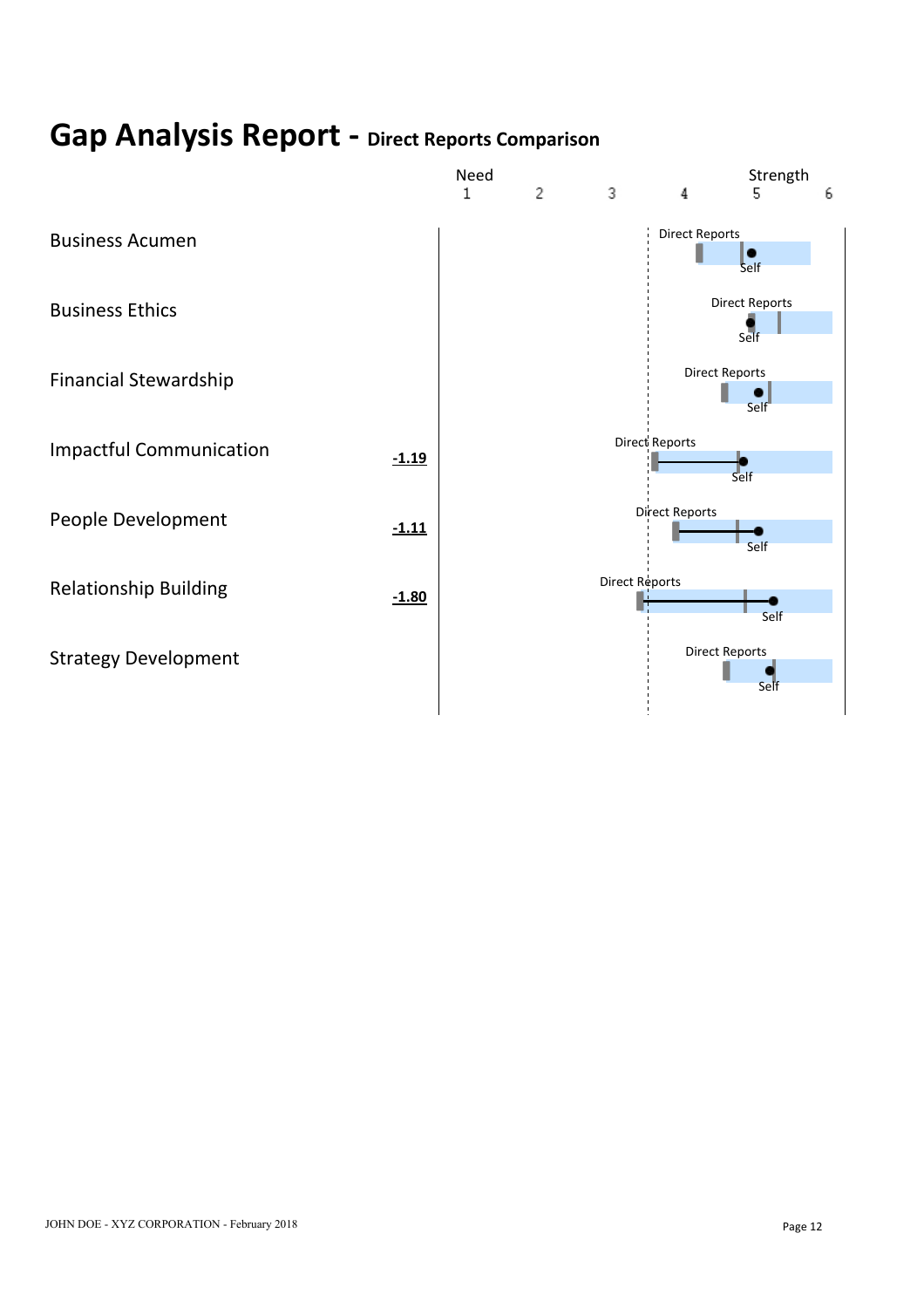# **Gap Analysis Report - Peers Comparison**

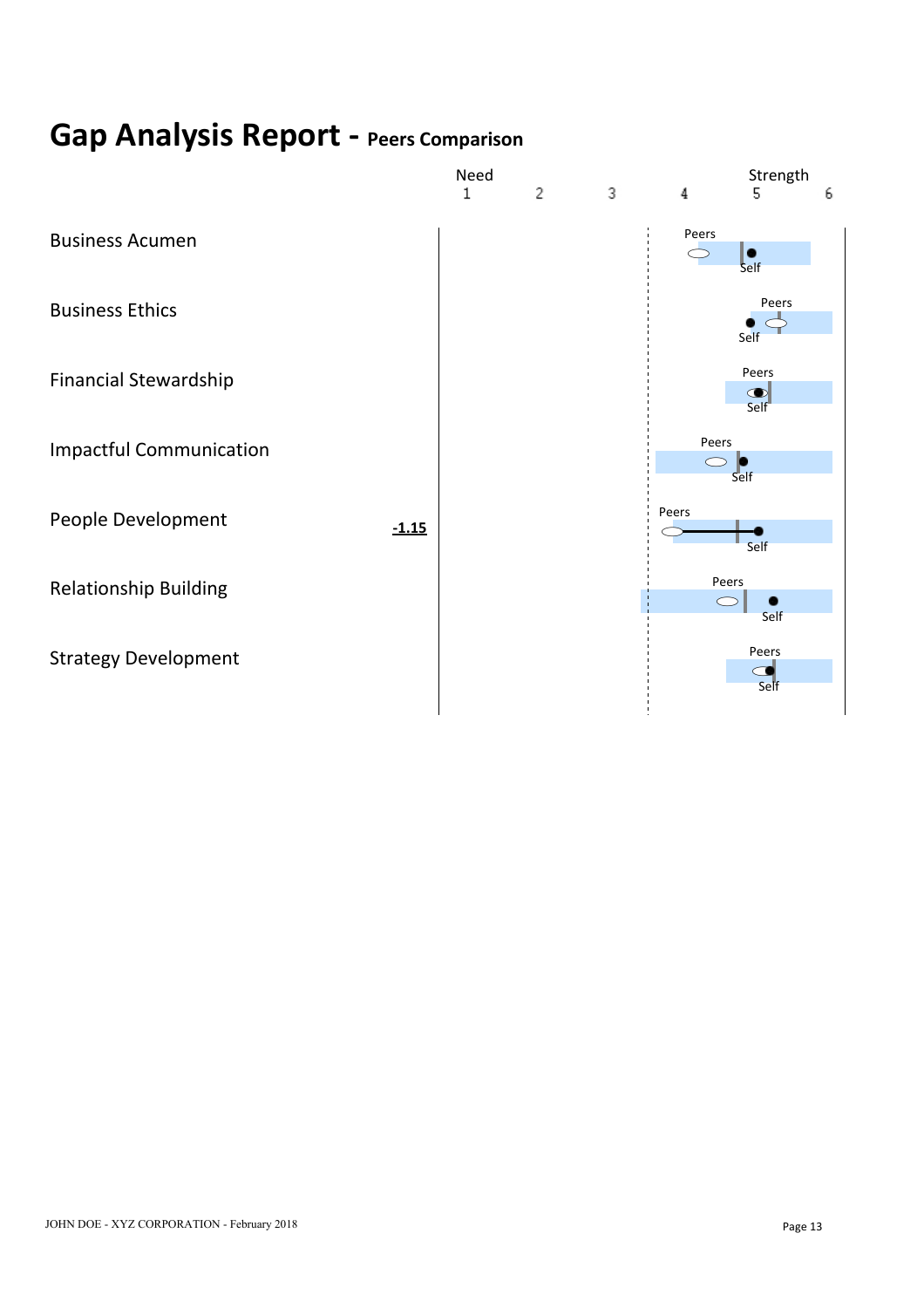# **Gap Analysis Report - All Rater Comparison Report**

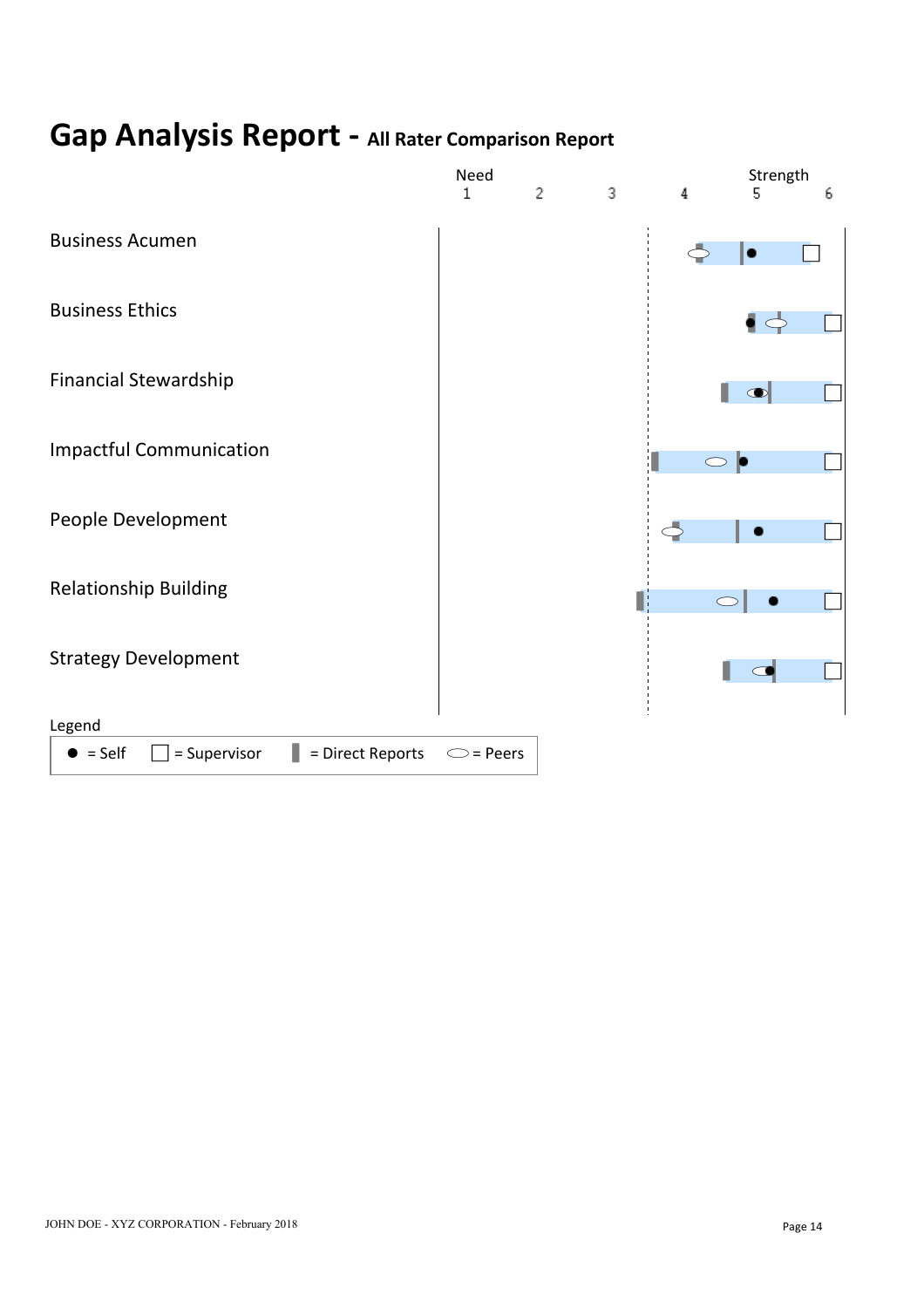# Importance Rankings Report Importance / Performance Grid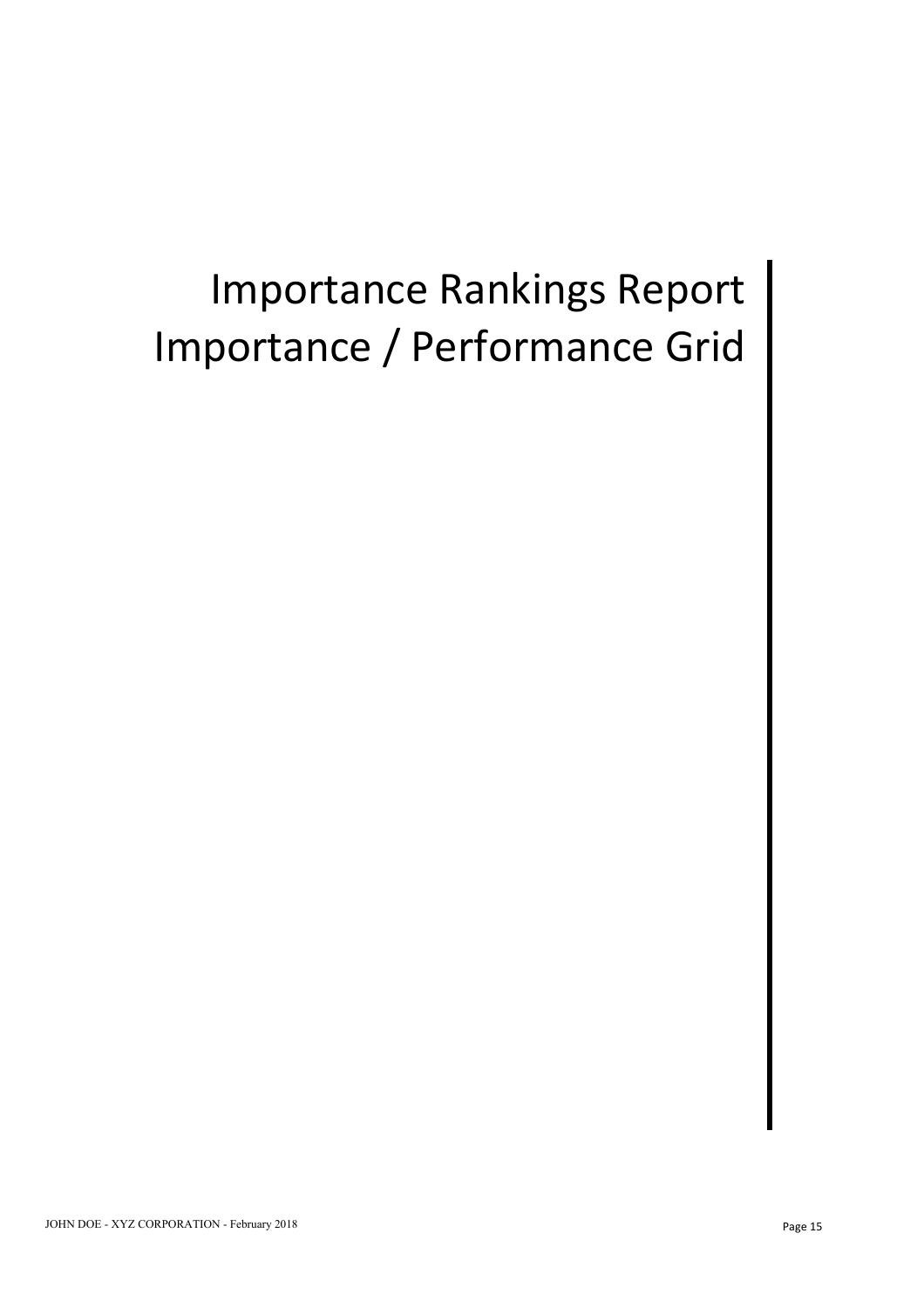## **Importance Rankings Report**

*Critically Important Very Important Important*



**7 Leadership Tasks** You, and the others who rated you, were asked to rate the importance of each of the 7 leadership tasks assessed by the **Executive 360**. You were asked to specify which of these leadership tasks were the most important to your iob.

**Importance Ratings** The ratings given by all raters were averaged. Based on the average importance rating given by all raters, the leadership tasks were sorted and listed in descending order of importance.

**Average Importance** The average importance rating is listed in the column to the left of the graph marked **"Average All."**

> The **bar** is a graphic depiction of the average importance rating. Any rating higher than 0.67 falls into the *Critical* column, any average rating falling between 0.34 and 0.67 falls into the *Very Important* column, and any average rating below 0.34 falls into the *Important* column.

> The average importance rating given by each rater group in your report (Self, Supervisor, Direct Reports, Peers) for each task is shown on the report by a symbol placed in the appropriate column.



You can easily see how your rating compares to the importance rating given by your supervisor or others and see where differences of opinion as to the relative importance of a task may exist. These differences, if significant (for instance, when you think a task is merely important, but your supervisor believes it to be critically important), may be a signal that some discussion is needed regarding the priorities you set in your job.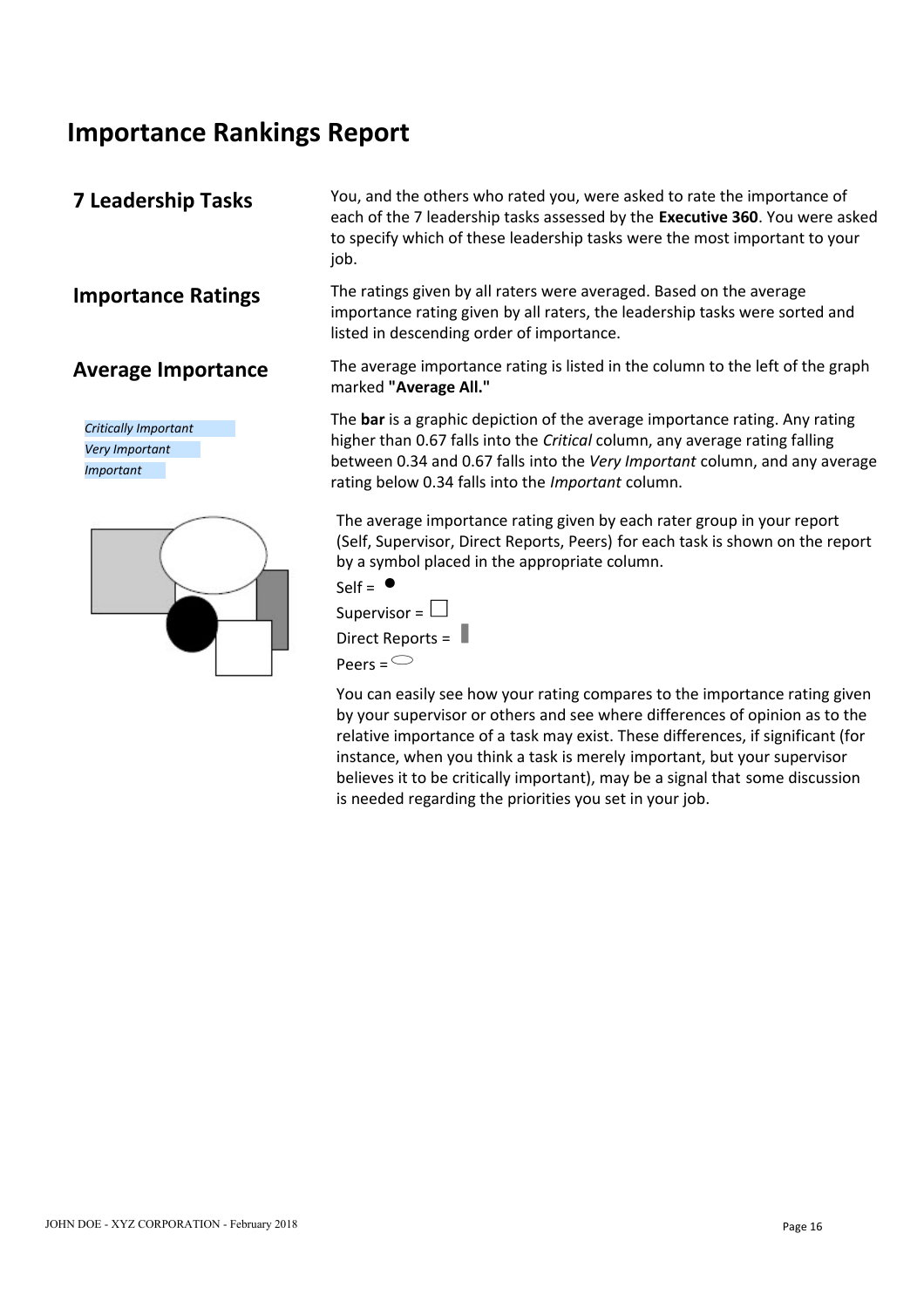## **Importance / Performance Grid**

| <b>Need</b><br>High<br>Importance /<br>Low<br>Performance | High<br>Importance /<br>High<br>Performance            | This report shows t<br>leadership tasks giv<br>those same tasks. T<br>importance.        |
|-----------------------------------------------------------|--------------------------------------------------------|------------------------------------------------------------------------------------------|
| / Low<br>Performance                                      | Low Importance Low Importance<br>/ High<br>Performance | Any tasks rated hig<br>in performance (les<br>quadrant of the grid<br>needs and should p |

|                                            |                                                                | and <i>man in performance</i> to be given                                                                                               |
|--------------------------------------------|----------------------------------------------------------------|-----------------------------------------------------------------------------------------------------------------------------------------|
| High<br>Importance /<br>Low<br>Performance | <b>Strength</b><br>High<br>Importance /<br>High<br>Performance | upper right quadrant of the grid<br>be tasks in which you might cons<br>This report can help you prioritize<br>highlight any strengths. |
| / Low<br>Performance                       | Low Importance Low Importance<br><b>High</b><br>Performance    |                                                                                                                                         |

**Need** High **High** This report shows the correlation between the importance rankings of the High | Importance / | leadership tasks given by your raters, and the rating of your performance in High High those same tasks. The tasks are listed on the grid in descending order of Performance Performance **importance**.

 $\frac{1}{2}$  / High  $\frac{1}{2}$  / High  $\frac{1}{2}$  / High  $\frac{1}{2}$  /  $\frac{1}{2}$  /  $\frac{1}{2}$  /  $\frac{1}{2}$  /  $\frac{1}{2}$  /  $\frac{1}{2}$  /  $\frac{1}{2}$  /  $\frac{1}{2}$  /  $\frac{1}{2}$  /  $\frac{1}{2}$  /  $\frac{1}{2}$  /  $\frac{1}{2}$  /  $\frac{1}{2}$  /  $\frac{1}{2}$  /  $\$ Performance Performance quadrant of the grid. These items can be considered **immediate development** Low Importance  $\begin{bmatrix} 1 & 1 \\ 0 & 1 \end{bmatrix}$  in norformance (loss than 5 on a) / High *in performance* (less than 5 on a scale of 1 to 6) are shown in the upper left Any tasks rated *high in importance* (0.5 or greater on a scale of 0 to 1) but *low* **needs** and should probably be the focus of additional training and development efforts.

High
labress and could
ing the strength
ingh
and could
ingh
the grid and can be considered **strengths** and could  $\frac{m_{\text{min}}}{m_{\text{postness}}}$  High be tasks in which you might co  $\frac{H_{\text{IBD}}}{H_{\text{SD}}}\left| \right|$  be tasks in which you might consider mentoring others. Those tasks that are *high in importance* (0.5 or greater on a scale of 0 to 1) and *high in performance* (5 or greater on a scale of 1 to 6) are listed in the

Performance High High This report can help you prioritize any training and development needs and Performance highlight any strengths.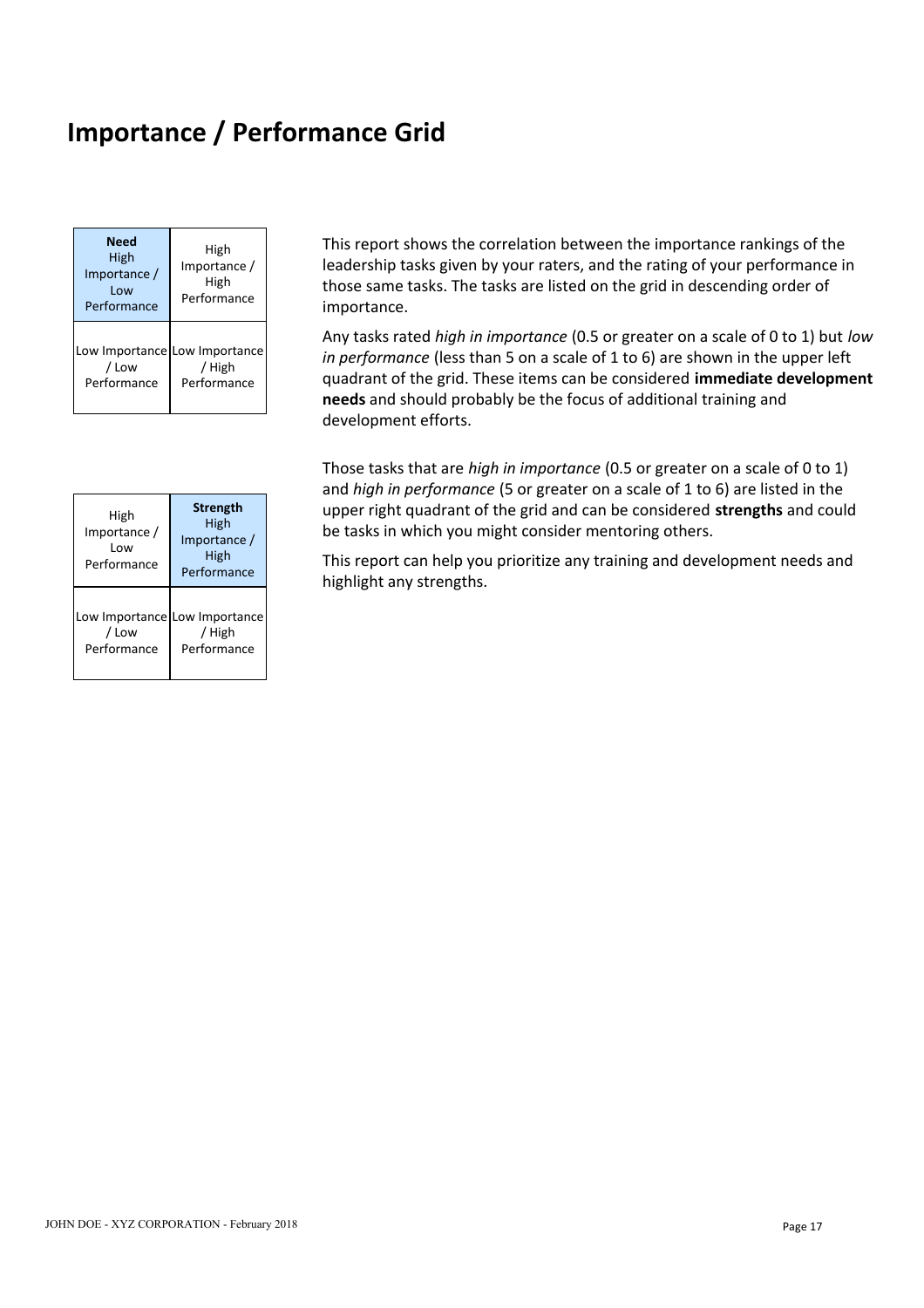# **Importance Rankings Report** Average

|                                | All                      | Important<br>Peers                 | Very Important                 | Critical<br>Self             |
|--------------------------------|--------------------------|------------------------------------|--------------------------------|------------------------------|
| <b>Strategy Development</b>    | (Scale $0 - 1$ )<br>0.83 | $\bigcirc$                         |                                | Supervisor<br>Direct Reports |
|                                |                          |                                    |                                |                              |
|                                |                          | Self                               | Peers                          | <b>Direct Reports</b>        |
| People Development             | 0.67                     | Supervisor<br>$\overline{\bullet}$ | $\bigcirc$                     |                              |
|                                |                          |                                    |                                |                              |
| <b>Business Acumen</b>         | 0.58                     | Self                               | <b>Direct Reports</b><br>Peers | Supervisor                   |
|                                |                          |                                    |                                |                              |
|                                |                          | Supervisor                         | <b>Direct Reports</b>          | Self                         |
| <b>Impactful Communication</b> | 0.58                     |                                    | Peers                          |                              |
|                                |                          |                                    |                                |                              |
| <b>Relationship Building</b>   |                          | Self                               | <b>Direct Reports</b><br>Peers | Supervisor                   |
|                                | 0.58                     |                                    |                                |                              |
|                                |                          | <b>Direct Reports</b>              | Peers                          | Self                         |
| <b>Business Ethics</b>         | 0.50                     |                                    |                                | Supervisor                   |
|                                |                          |                                    |                                |                              |
|                                |                          | Peers<br>Self<br>Supervisor        |                                |                              |
| <b>Financial Stewardship</b>   | 0.17                     | Direct Reports                     |                                |                              |
|                                |                          |                                    |                                |                              |
|                                |                          |                                    |                                |                              |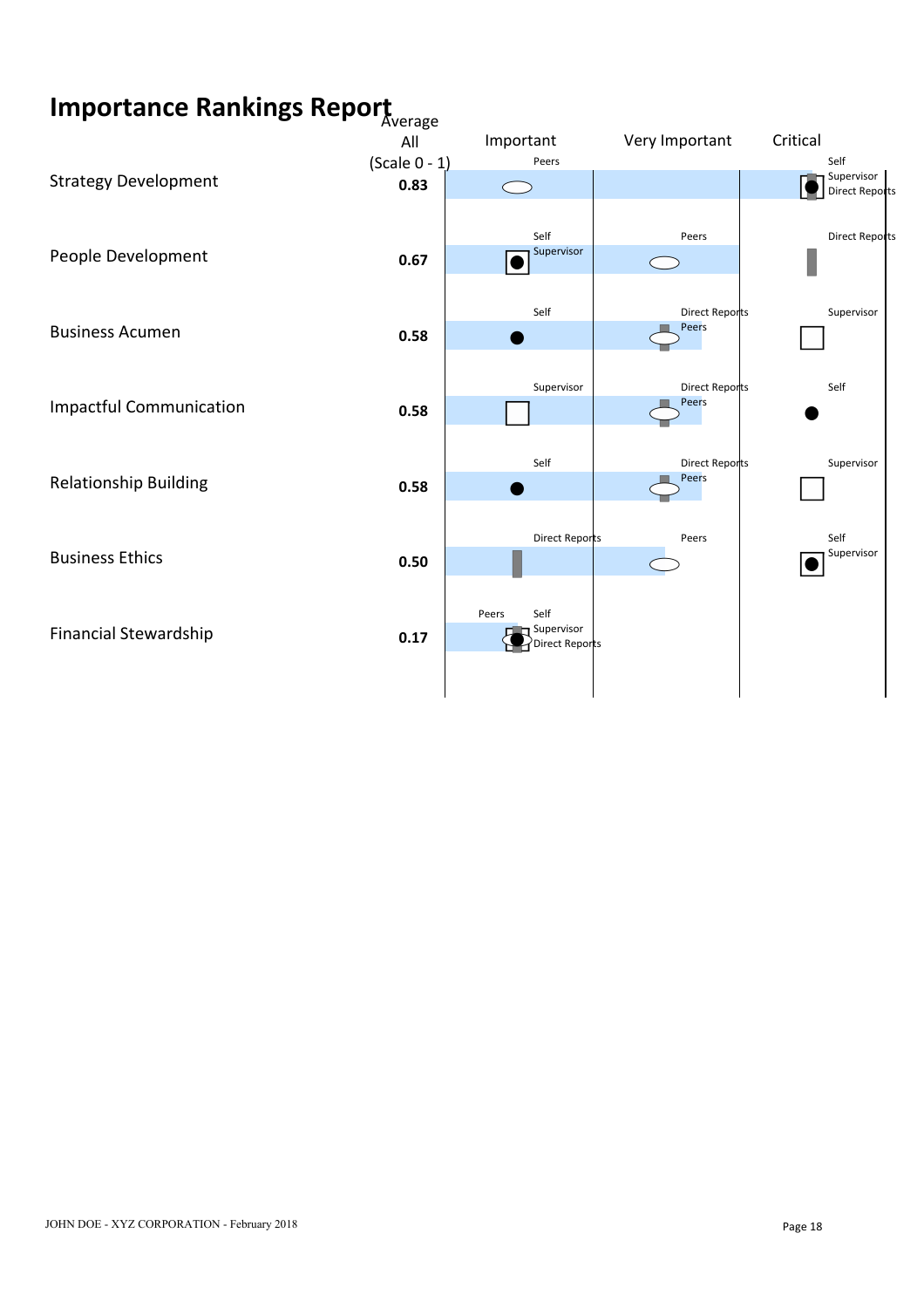# **Importance / Performance Grid**

| High Importance / Low Performance                                                                              | <b>High Importance / High Performance</b>                  |
|----------------------------------------------------------------------------------------------------------------|------------------------------------------------------------|
| Importance greater or equal to 0.5 on a scale of 0-1                                                           | Importance greater or equal to 0.5 on a scale of 0-1       |
| Performance less than 5 on a scale of (1-6)                                                                    | Performance greater than or equal to 5 on a scale of (1-6) |
| People Development<br><b>Business Acumen</b><br><b>Impactful Communication</b><br><b>Relationship Building</b> | <b>Strategy Development</b><br><b>Business Ethics</b>      |
| Low Importance / Low Performance                                                                               | Low Importance / High Performance                          |
| Importance less than 0.5 on a scale of 0-1                                                                     | Importance less than 0.5 on a scale of 0-1                 |
| Performance less than 5 on a scale of (1-6)                                                                    | Performance greater than or equal to 5 on a scale of (1-6) |
|                                                                                                                | <b>Financial Stewardship</b>                               |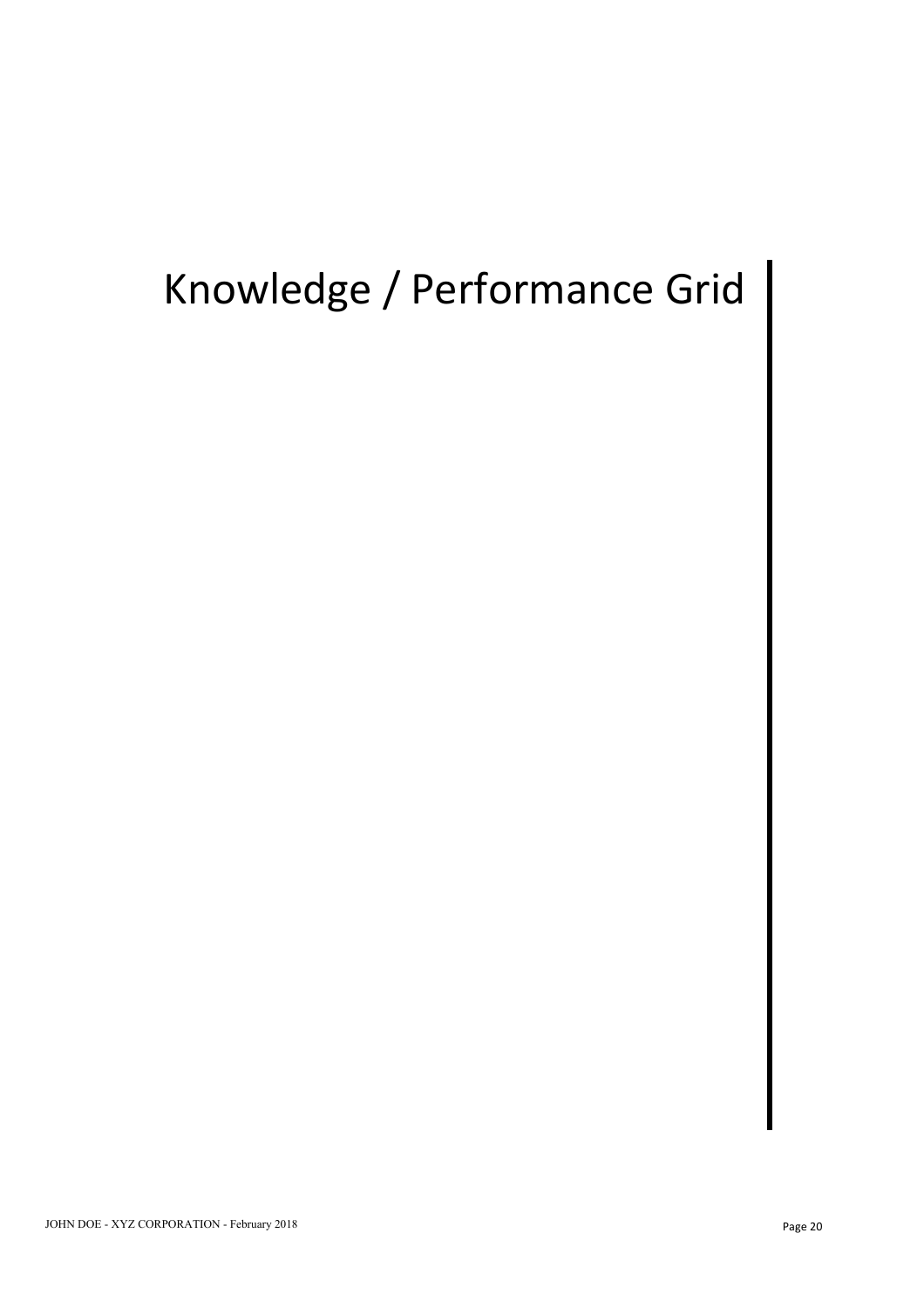This report shows the correlation between the knowledge you have demonstrated on a particular leadership task and the performance rating given on the **Executive 360**.

The measurement of knowledge typically comes from the results of a knowledge-based assessment test such as *Knowledge for Executives* that you have completed.

| Knowledge<br>Improvement<br>Opportunity | Strength             |
|-----------------------------------------|----------------------|
| <b>Training Need</b>                    | <b>Coaching Need</b> |

Any tasks rated *high in knowledge* and *high in performance* are listed in the upper right quadrant of the grid. These tasks can be considered *Strengths*.

Knowledge Any tasks rated *high in knowledge* and *low in performance* are listed in the Improvement | Strength | **IOWER THE GOALD INGLEY COACT THE STAN** INDIST UNITY ONCE THE STAND INTERTY OF STAND IN Opportunity *Needs* and might benefit from further efforts to improve your on-the-job application of the knowledge you have demonstrated.

Training Need | Coaching Need | www.pper left quadrant of the grid. These tasks can be considered **Knowledge** Any tasks rated *low in knowledge* and *high in performance* are listed in the *Improvement Opportunities*. Although your performance is rated highly, you might benefit from increasing your level of knowledge regarding the proper performance of this task.

> Any tasks rated *low in knowledge* and *low in performance* are listed in the lower left quadrant of the grid. These tasks can be considered *Training Needs* and should be the focus of additional training and development efforts.

**Gray Italic Text** Any tasks shown in gray italic text were not measured by a knowledge-based test.

**Bold Text** Any tasks shown in **bold text** were rated as Very Important or Critically Important tasks by your raters.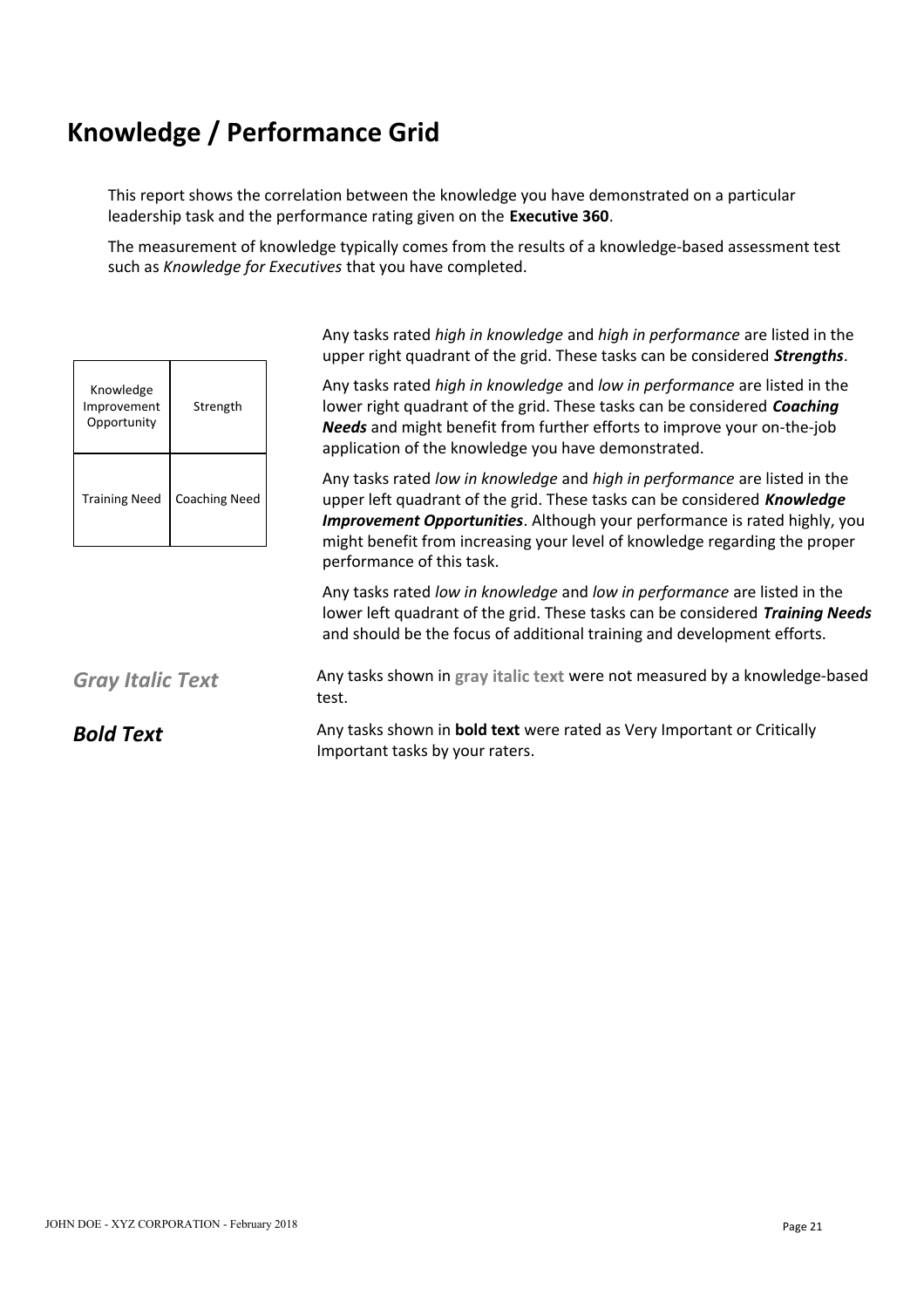| <b>Knowledge Improvement Opportunity</b>                                                                                                       | <b>Strength</b>                                                                                                                                                       |
|------------------------------------------------------------------------------------------------------------------------------------------------|-----------------------------------------------------------------------------------------------------------------------------------------------------------------------|
| Low Knowledge / High Performance<br>Knowledge less than 70 <sup>th</sup> percent<br>Performance greater than or equal to 5 on a scale of (1-6) | <b>High Knowledge / High Performance</b><br>Knowledge greater than or equal to 70 <sup>th</sup> percent<br>Performance greater than or equal to 5 on a scale of (1-6) |
|                                                                                                                                                | <b>Business Ethics</b><br><b>Financial Stewardship</b><br><b>Strategy Development</b>                                                                                 |
|                                                                                                                                                |                                                                                                                                                                       |
| <b>Training Need</b>                                                                                                                           | <b>Coaching Need</b>                                                                                                                                                  |
| Low Knowledge / Low Performance<br>Knowledge less than 70 <sup>th</sup> percent<br>Performance less than 5 on a scale of (1-6)                 | <b>High Knowledge / Low Performance</b><br>Knowledge greater than or equal to 70 <sup>th</sup> percent<br>Performance less than 5 on a scale of (1-6)                 |
|                                                                                                                                                | <b>Business Acumen</b><br><b>Impactful Communication</b><br><b>People Development</b><br><b>Relationship Building</b>                                                 |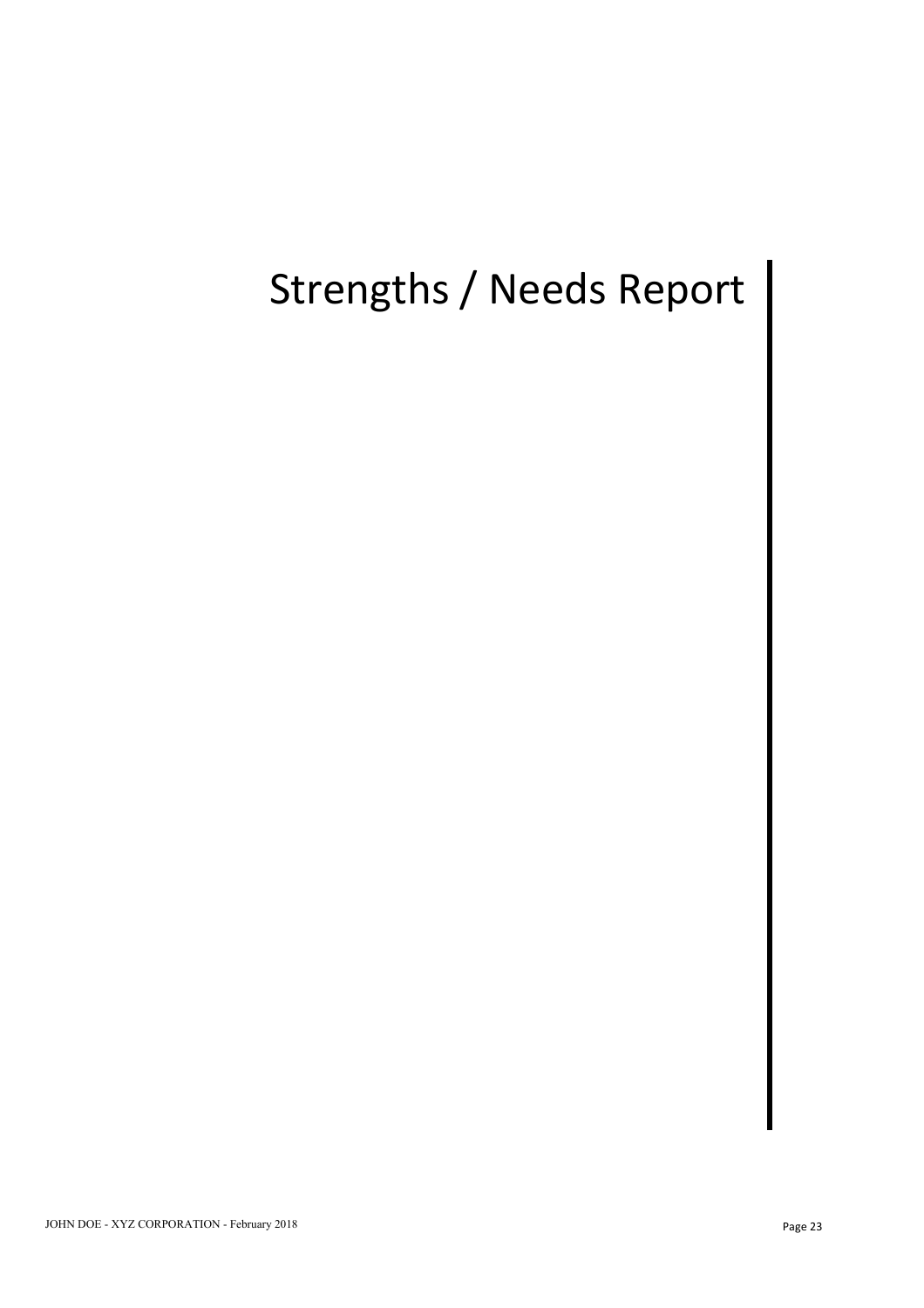### **20 Highest-Rated Behaviors** The Strengths / Needs Report lists your 20 highest-rated behaviors and your 20 lowest-rated behaviors of the 80 behavioral items assessed. **&**  Each listed strength or need includes the leadership task from which the item is **20 Lowest-Rated Behaviors** taken, the text of the behavior statement (and item #) as it was printed in the assessment questionnaire, and a graphic depiction of the overall average rating you received for that item. Strength The bar indicates the range of scores given on that item by all the rating groups<br>5 6 (Self Supervisor Direct Reports Peers) 4 5 6 (Self, Supervisor, Direct Reports, Peers).



The vertical black line indicates the average of all ratings (including your own). 5.13 The average rating score is printed to the right of the vertical black line.

> If there is no bar, then all raters gave you the same rating for that item - there was no variance between the ratings.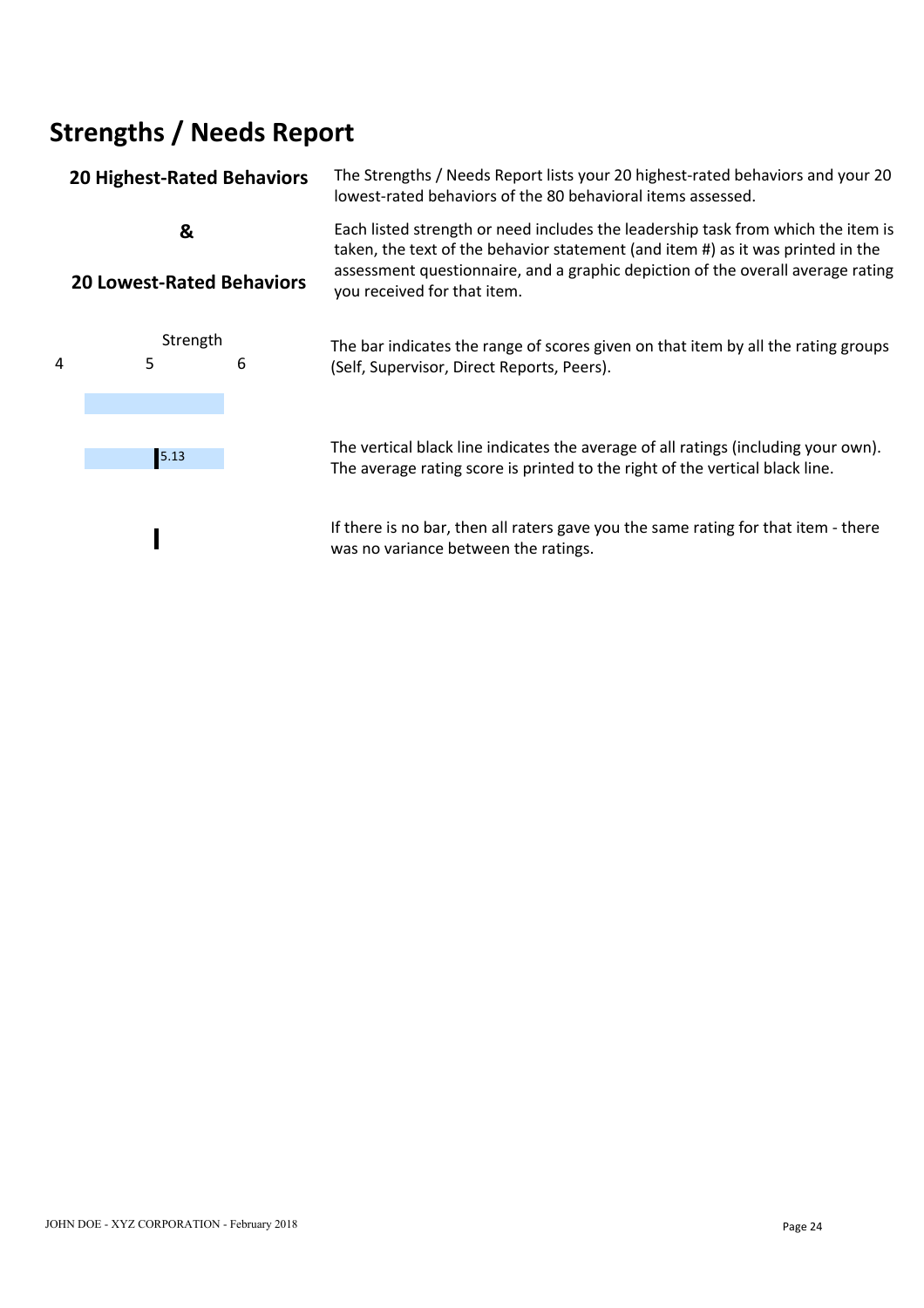- #1 Strength Item 78 Strategy Development Understands how their role impacts the organization's bottom line results.
- #2 Strength Item 16 Business Ethics Communicates the impact unethical behavior can have on the employees and organization and encourages adherence to the highest ethical standards.
- #3 Strength Item 11 Business Ethics Adheres to moral and ethical principles; promotes a positive, ethical image of the organization.
- #4 Strength Item 1 Business Acumen Stays current and informed on industry trends with the goal of keeping the organization competitive in the market.
- #5 Strength Item 17 Business Ethics Conducts investigations of potential unethical behavior and violations of the code of conduct confidentially and with discretion.
- #6 Strength Item 71 Strategy Development Sees and sustains a larger view of the organization and identifies long term goals.
- #7 Strength Item 77 Strategy Development Understands and links together business strategies, objectives and plans.
- #8 Strength Item 69 Strategy Development Maintains a positive attitude and a high level of activity throughout all phases of responsibility.
- #9 Strength Item 27 Financial Stewardship Translates business issues into financial terms.
- #10 Strength Item 80 Strategy Development Demonstrates a strong commitment to organizational success; works to do what is best for all stakeholders (customers, shareholders, employees, etc.).

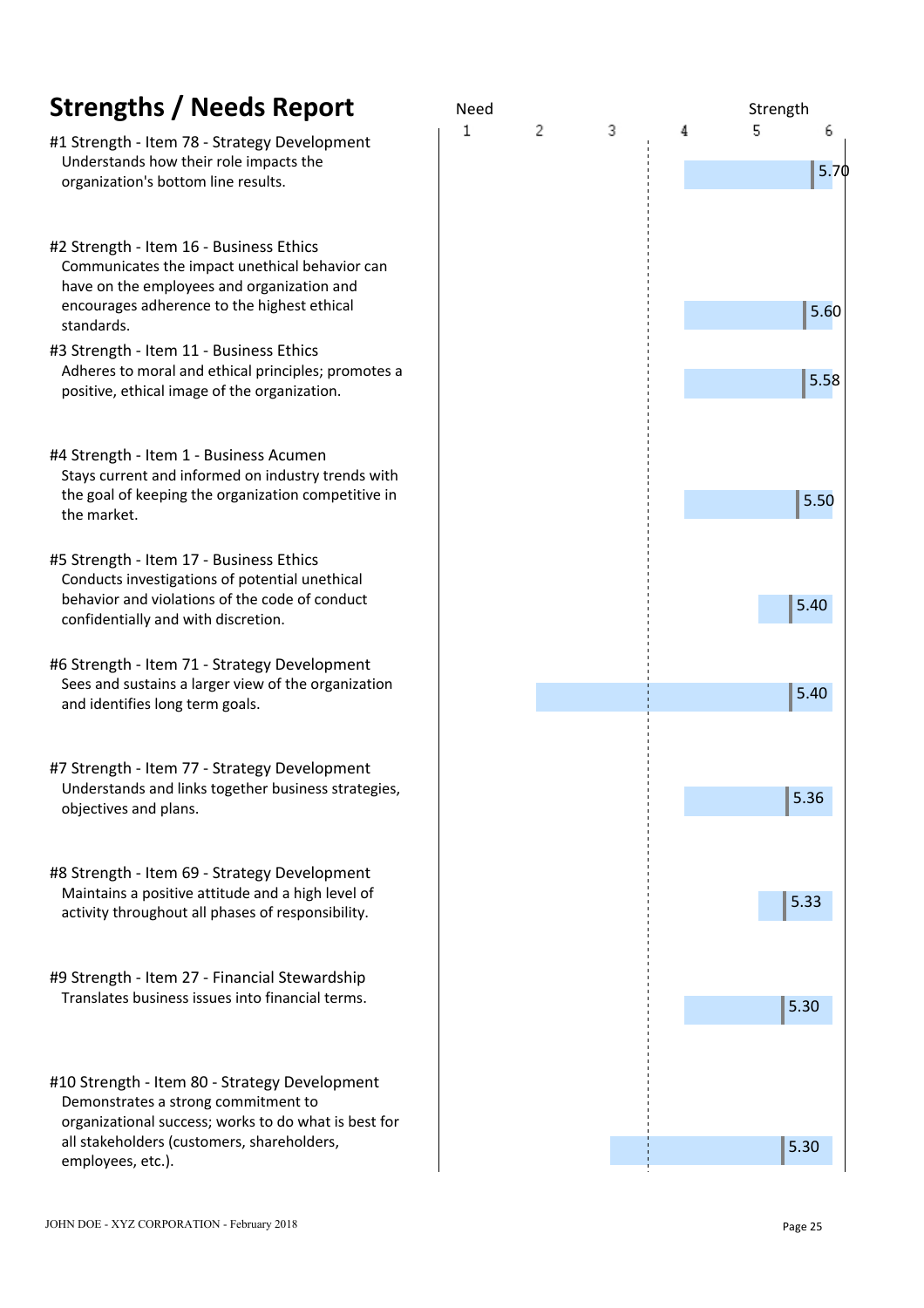- #11 Strength Item 8 Business Acumen Promotes customer service philosophy.
- #12 Strength Item 15 Business Ethics Creates an environment where others feel safe reporting violations of the code of conduct and unethical behavior.
- #13 Strength Item 14 Business Ethics Reinforces the expectation to comply with the organization's code of conduct.
- #14 Strength Item 4 Business Acumen Demonstrates a commitment to achieving goals and getting results within a prescribed timeframe.
- #15 Strength Item 23 Financial Stewardship Recognizes the potential profitability of business and process opportunities.
- #16 Strength Item 68 Strategy Development Actively seeks opportunities to pursue beneficial endeavors for the business.
- #17 Strength Item 7 Business Acumen Ensures that high quality and safety standards are met.
- #18 Strength Item 28 Financial Stewardship Fully understands financial data for the area of responsibility and is able to clarify issues to others.
- #19 Strength Item 51 People Development Encourages others to strive for meeting and exceeding organizational goals, and supports their efforts in doing so.
- #20 Strength Item 21 Financial Stewardship Demonstrates financial responsibility through cost savings and adherence to budgets.

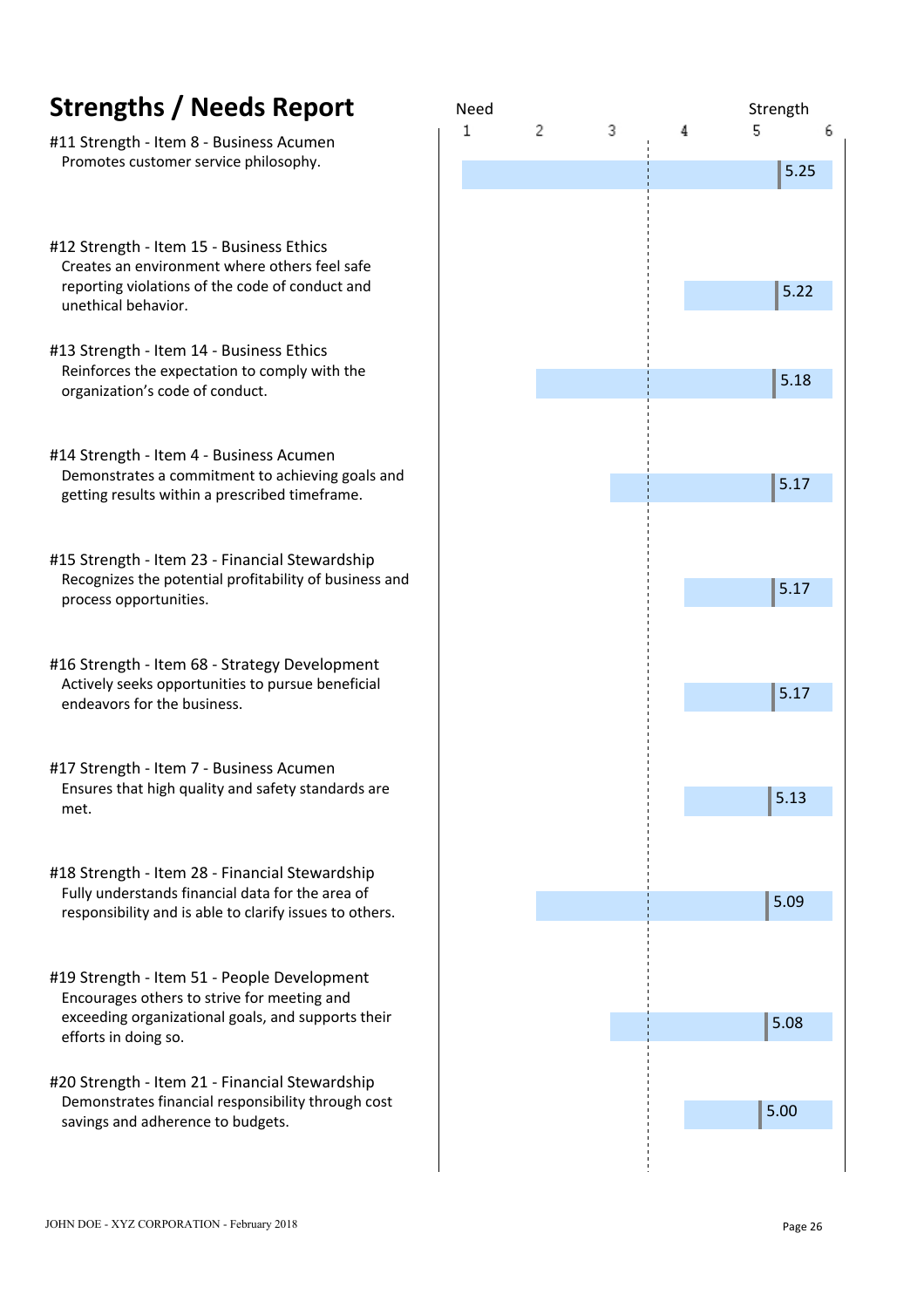- #1 Need Item 10 Business Acumen Regularly communicates safety, health and other policies to employees and ensures they understand the requirements.
- #2 Need Item 6 Business Acumen Is aware of how current internal and external events affect the business and takes them into account in planning and development.
- #3 Need Item 30 Impactful Communication Creates an environment that encourages feelings of energy, excitement and personal accomplishment, as well as involvement and belonging.
- #4 Need Item 65 Relationship Building Ensures availability of critical resources and that the right skills are matched to the task.
- #5 Need Item 43 Impactful Communication Matches organizational needs with individual employee strengths, thereby improving efficiency of the organization and utilizing skills of the employees.
- #6 Need Item 67 Relationship Building When introducing a change, solicits ideas from employees for implementing the change and enlists employee commitment and support for the change.
- #7 Need Item 5 Business Acumen Knows the organizational factors which must be addressed to create the desired culture.
- #8 Need Item 46 People Development Demonstrates the importance of professional development, rewards excellence and encourages professional development.
- #9 Need Item 35 Impactful Communication Communicates in ways that are relevant and effective for the situation.
- #10 Need Item 42 Impactful Communication Is sensitive to the emotional and political aspects surrounding an issue.

| Need<br>1 | $\sqrt{2}$ | $\ensuremath{\mathsf{3}}$ | $\bf{4}$  | Strength<br>5 | 6 |
|-----------|------------|---------------------------|-----------|---------------|---|
|           |            |                           |           |               |   |
|           |            |                           | 3.22      |               |   |
|           |            |                           |           |               |   |
|           |            |                           |           |               |   |
|           |            |                           | 3.33      |               |   |
|           |            |                           |           |               |   |
|           |            |                           |           |               |   |
|           |            |                           |           |               |   |
|           |            |                           | $3.42$    |               |   |
|           |            |                           |           |               |   |
|           |            |                           |           |               |   |
|           |            |                           | 3.45      |               |   |
|           |            |                           |           |               |   |
|           |            |                           |           |               |   |
|           |            |                           |           |               |   |
|           |            |                           | 3.55      |               |   |
|           |            |                           |           |               |   |
|           |            |                           |           |               |   |
|           |            |                           | 3.55      |               |   |
|           |            |                           |           |               |   |
|           |            |                           |           |               |   |
|           |            |                           | 3.58<br>0 |               |   |
|           |            |                           |           |               |   |
|           |            |                           |           |               |   |
|           |            |                           |           |               |   |
|           |            |                           | 3.63      |               |   |
|           |            |                           |           |               |   |
|           |            |                           |           |               |   |
|           |            |                           | 3.64      |               |   |
|           |            |                           |           |               |   |
|           |            |                           |           |               |   |
|           |            |                           |           |               |   |
|           |            |                           | 3.64      |               |   |
|           |            |                           |           |               |   |
|           |            |                           |           |               |   |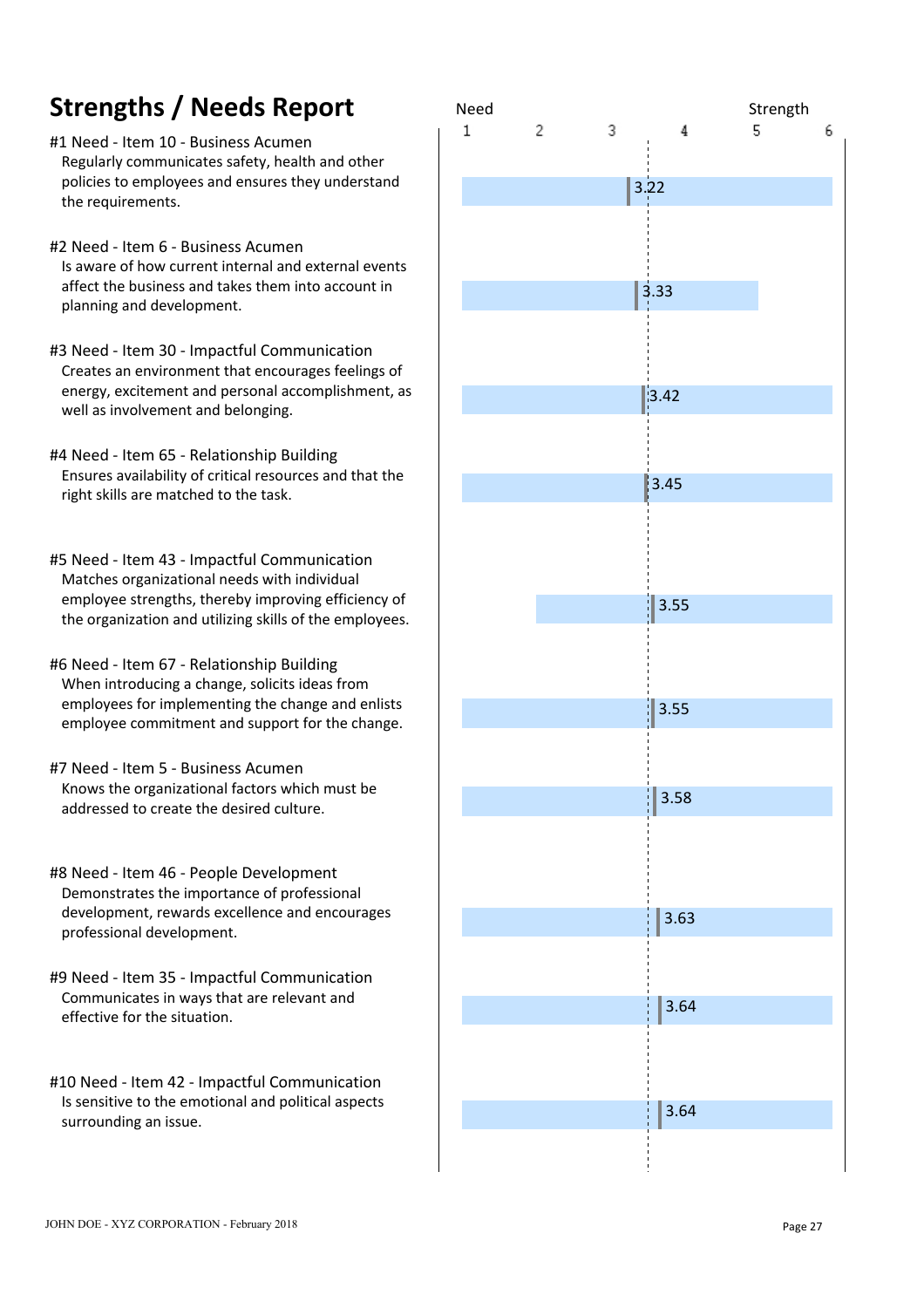- #11 Need Item 52 People Development Instills feelings of confidence in employees, especially when they need it most.
- #12 Need Item 29 Impactful Communication Develops a cooperative and effective team and motivates others to perform at top standards.
- #13 Need Item 57 Relationship Building Demonstrates awareness that effective leadership requires creating and sustaining an organizational culture that empowers employees to provide top quality customer service within the framework of their respective jobs.
- #14 Need Item 59 Relationship Building Provides an environment in which employees are motivated, developed and inspired to go above and beyond for the organization.
- #15 Need Item 60 Relationship Building Directs others by informing, asking and listening rather than dictating.
- #16 Need Item 64 Relationship Building Recognizes and responds to the needs of others.
- #17 Need Item 31 Impactful Communication Shapes the opinions of others while earning respect for utilizing a cooperative interpersonal style.
- #18 Need Item 50 People Development Coaches and communicates confidence in others, while holding them accountable for task accomplishments.
- #19 Need Item 32 Impactful Communication Coaches and provides continuous feedback to drive performance and improvement.
- #20 Need Item 49 People Development Works cooperatively with others and utilizes a team approach to accomplish goals; promotes collaboration and removes barriers to teamwork.

| Need        |              |                           |         |               |   |
|-------------|--------------|---------------------------|---------|---------------|---|
| $\mathbf 1$ | $\mathbf{2}$ | $\ensuremath{\mathsf{3}}$ | $\it 4$ | Strength<br>5 | 6 |
|             |              |                           | 3.64    |               |   |
|             |              |                           |         |               |   |
|             |              |                           |         |               |   |
|             |              |                           | $3.67$  |               |   |
|             |              |                           |         |               |   |
|             |              |                           |         |               |   |
|             |              |                           |         |               |   |
|             |              |                           | 3.67    |               |   |
|             |              |                           |         |               |   |
|             |              |                           | 3.67    |               |   |
|             |              |                           |         |               |   |
|             |              |                           |         |               |   |
|             |              |                           | 3.67    |               |   |
|             |              |                           |         |               |   |
|             |              |                           |         |               |   |
|             |              |                           | 3.67    |               |   |
|             |              |                           |         |               |   |
|             |              |                           |         |               |   |
|             |              |                           | 3.73    |               |   |
|             |              |                           |         |               |   |
|             |              |                           |         |               |   |
|             |              |                           | 3.80    |               |   |
|             |              |                           |         |               |   |
|             |              |                           | 3.82    |               |   |
|             |              |                           |         |               |   |
|             |              |                           |         |               |   |
|             |              |                           |         |               |   |
|             |              |                           | 3.82    |               |   |
|             |              |                           |         |               |   |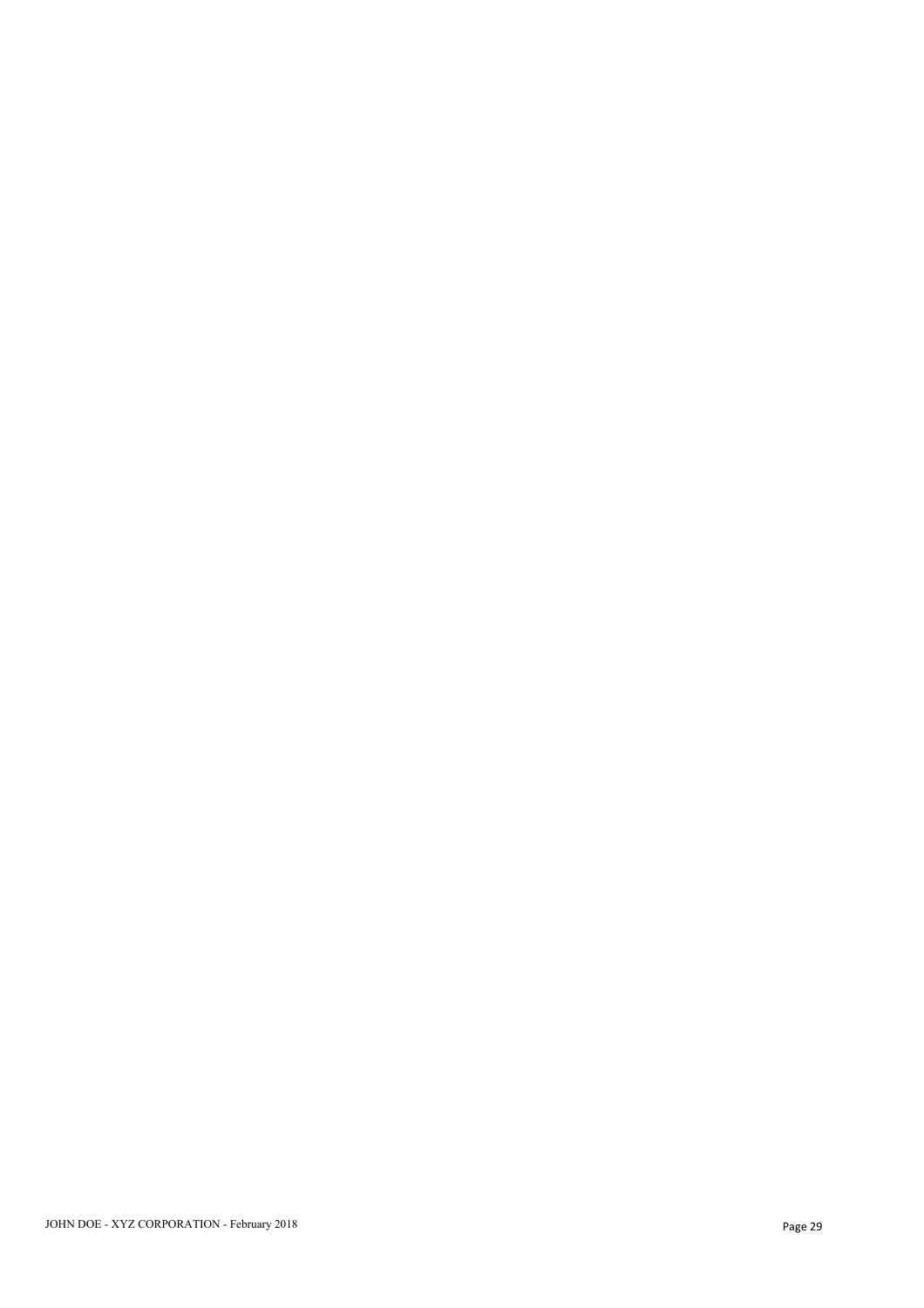# Item Detail / Frequency Distribution | Report |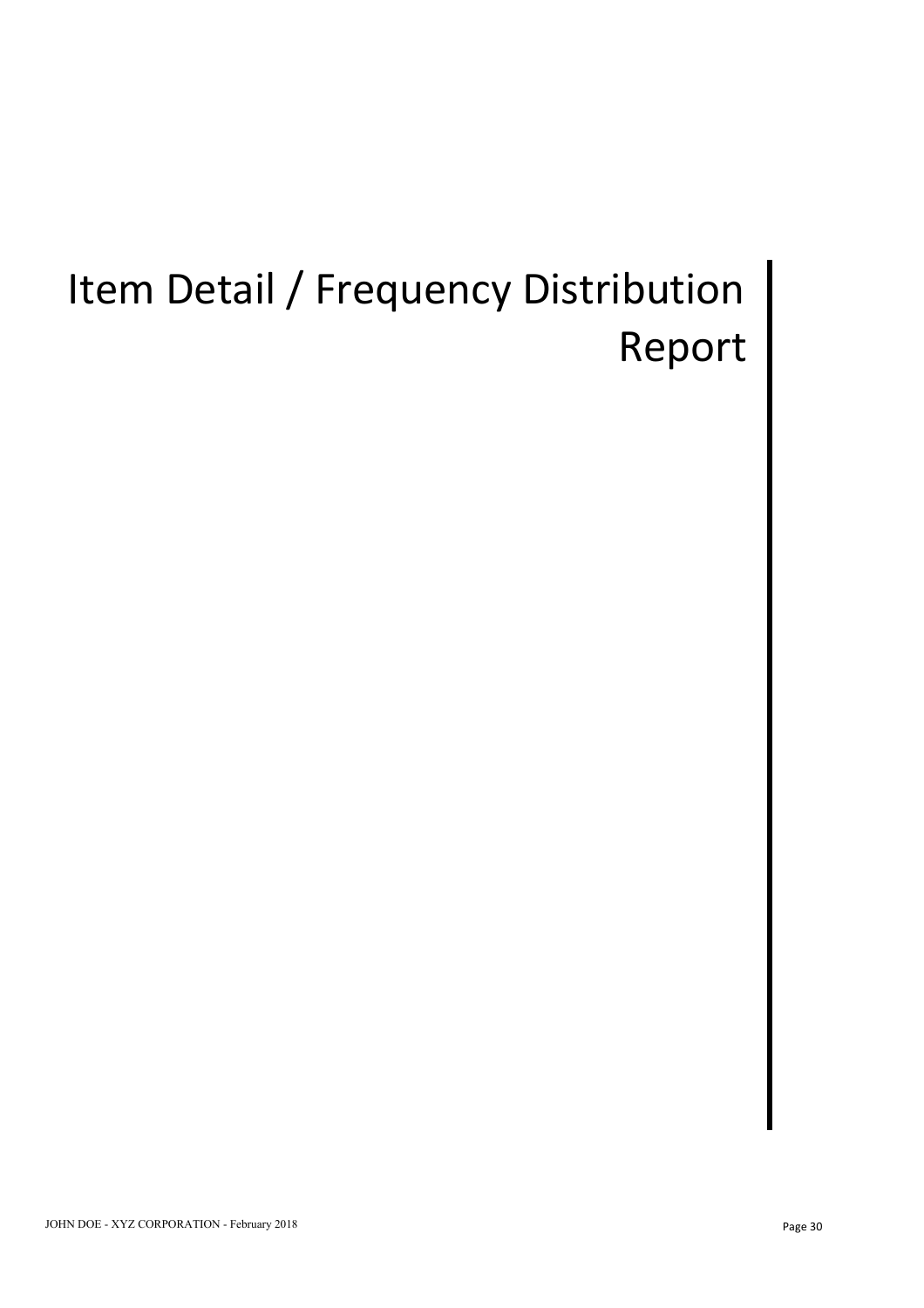## **Item Detail / Frequency Distribution Report**

This report offers the most detailed look at the results of your **Executive 360** assessment.

**Avoid** For many participants, this report provides more information than is really **"Paralysis by Analysis"** necessary to receive a benefit from this type of assessment. Concentrating on all the nitty-gritty details of an assessment such as this can sometimes create a kind of "paralysis by analysis." You can become so consumed by details that you lose sight of the overall picture - failing to see the forest for the trees. Having said that, however, this report can be very useful in pinpointing training needs and other areas for focus. For instance, if you show a training need in a particular task, it can be helpful to examine the individual behavior statements that describe that task and see if improvements in one or two specific behaviors could improve your overall performance of that task.

### **Item Detail**

**Avg w Self**





Self(1) Supervisor(1) Direct Reports(3) Peers(3) Avg w/o Self(7) Avg w Self(8)



**Task Ratings From** The Item Detail shows your overall ratings for each of the 7 leadership tasks **Each Rating Group** measured by this assessment as rated by yourself, your supervisor, subordinates, peers, and customers.

**Avg w/o Self** In addition to ratings from each rater group, you will see two more ratings: Avg w/o Self and Avg w Self. The Avg w/o Self rating is the average rating from all the raters except for yourself. The Avg w Self rating is the average rating from all the raters including yourself.

The bar shows the range of ratings given by the rating group.

The vertical black line indicates the average rating for that rating group. This average rating score is printed to the right of the vertical black line. 4.5

If there is no bar, then all the raters in that group gave you the same rating - there was no variance in their ratings. 5.00

Number of Raters Beside each rating group's label you will see a number in parentheses. This number reflects how many persons in that rating group gave a response for that particular item. For instance, the Self category will usually show "(1)" because you were the only rater counted in this category. If you failed to respond to an item, or chose "Not Sure" for that item on the assessment questionnaire, you will not see a Self label and there will not be a score shown on the graph.

### **Frequency Distribution**

1 2 4 rating was given by the rater. The bar graph indicates what percentage of your raters gave you a specific rating. The taller the bar graph, the higher the percentage of raters giving that rating. Bar graphs are shown for ratings 1 through 6, as well as "n/a" which means that no

> The numbers underneath each bar graph indicate the number of raters giving that particular rating.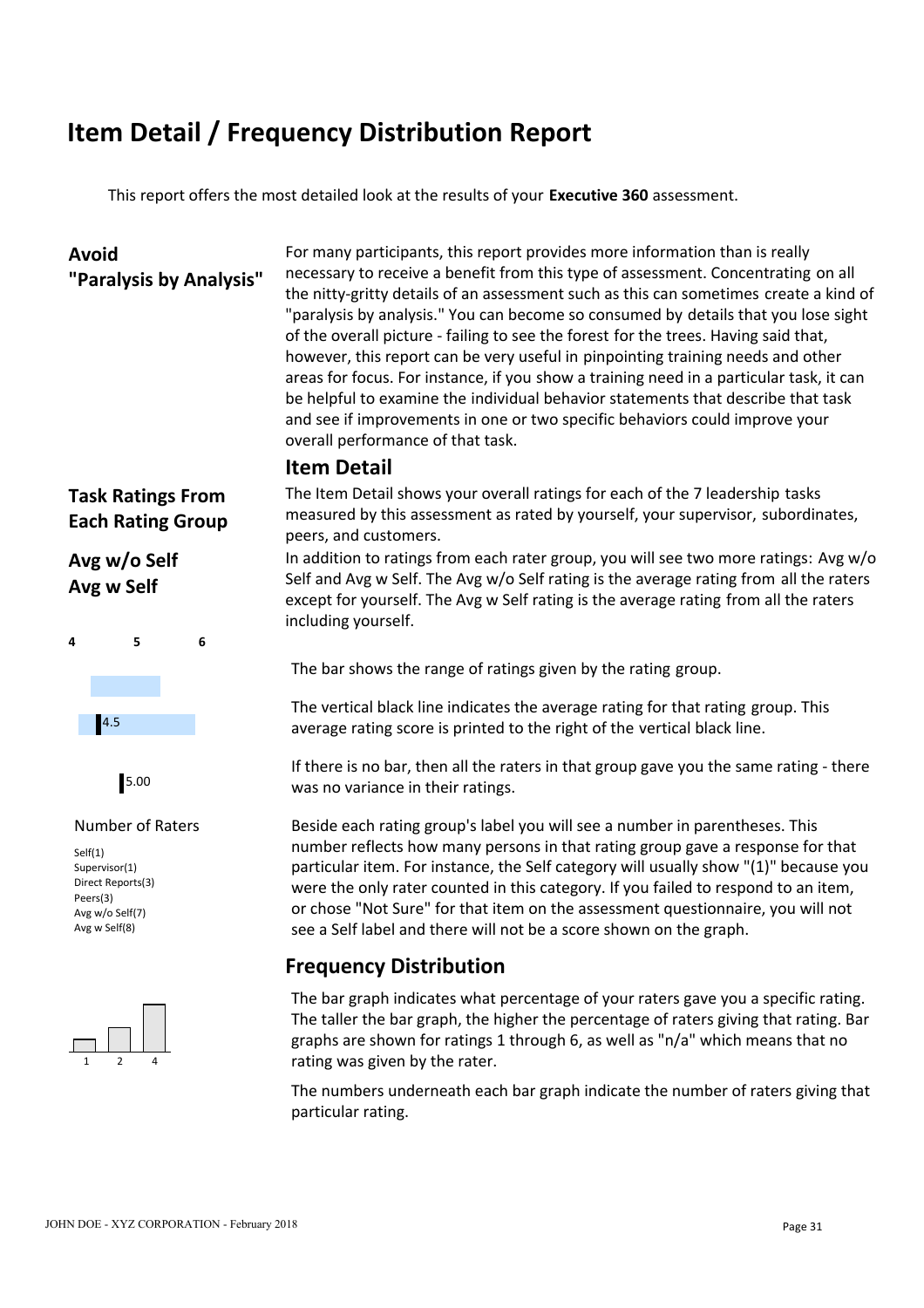| <b>Business Acumen</b>                                                                                                                                |                                                                                                         |                     |                                                                                        | 5                                                              |                                            |                |                                  | 5            |             |  |
|-------------------------------------------------------------------------------------------------------------------------------------------------------|---------------------------------------------------------------------------------------------------------|---------------------|----------------------------------------------------------------------------------------|----------------------------------------------------------------|--------------------------------------------|----------------|----------------------------------|--------------|-------------|--|
|                                                                                                                                                       | Self<br>Supervisor<br><b>Direct Reports</b><br>Peers<br>Avg w/o Self<br>Avg w Self                      | 1<br>$\overline{2}$ | 3<br>4                                                                                 | 6<br>4.90<br>$\boxed{5.70}$<br>4.21<br>4.18<br>4.70<br>4.75    | $\overline{2}$<br>1<br>$\overline{7}$<br>6 | 3<br>18        | 4<br>16<br>28                    | 6<br>36      | n/a<br>9    |  |
| Item #1<br>Stays current and informed on industry<br>trends with the goal of keeping the<br>organization competitive in the market.                   | Self $(1)$<br>Supervisor (1)<br>Direct Reports (7)<br>Peers (3)<br>Avg w/o Self (11)<br>Avg w Self (12) |                     | 4.0                                                                                    | 6.0<br>15.6<br>5.7<br>5.6<br>5.5                               | $\mathbf 0$<br>$\mathbf 0$                 | $\mathbf 0$    | $\overline{2}$<br>$\overline{2}$ | 8            | $\mathbf 0$ |  |
| Item #2<br>Encourages employees to use new ideas and<br>methods to do their jobs better and to<br>enhance service to the customer.                    | Self $(1)$<br>Supervisor (1)<br>Direct Reports (7)<br>Peers (3)<br>Avg w/o Self (11)<br>Avg w Self (12) |                     |                                                                                        | 5.0<br>6.0<br>4.4<br>4.3<br>4.5<br>4.6                         | $\mathbf 0$<br>0                           | $\overline{2}$ | $\overline{4}$<br>3              | 3            | $\mathbf 0$ |  |
| Item #3<br>Anticipates potential problems and<br>addresses them in a timely fashion to avoid<br>any negative impact on the customer.                  | Self $(1)$<br>Supervisor (1)<br>Direct Reports (7)<br>Peers (3)<br>Avg w/o Self (11)<br>Avg w Self (12) |                     | $\vert$ 3.9<br>4.0                                                                     | 6.0<br>6.0<br>4.1<br> 4.3                                      | $\mathbf 0$<br>$\overline{2}$              | 3              | $\mathbf 0$<br>$\overline{4}$    | 3            | $\mathbf 0$ |  |
| Item #4<br>Demonstrates a commitment to achieving<br>goals and getting results within a prescribed<br>timeframe.                                      | Self $(1)$<br>Supervisor (1)<br>Direct Reports (7)<br>Peers (3)<br>Avg w/o Self (11)<br>Avg w Self (12) |                     |                                                                                        | 6.0<br>6.0<br>$\mathsf{I}$ <sub>5.0</sub><br>5.0<br>5.1<br>5.2 | $\mathbf 0$<br>$\mathbf 0$                 | $\mathbf{1}$   | 5<br>$\mathbf{1}$                | 5            | $\mathbf 0$ |  |
| Item #5<br>Knows the organizational factors which<br>must be addressed to create the desired<br>culture.                                              | Self(1)<br>Supervisor (1)<br>Direct Reports (7)<br>Peers (3)<br>Avg w/o Self (11)<br>Avg w Self (12)    |                     | 4.0<br>$3.1$<br>3.7<br>$\vert$ 3.5<br>3.6                                              | 16.0                                                           | $\overline{2}$<br>1                        | $\overline{2}$ | $\overline{2}$<br>$\overline{4}$ | $\mathbf{1}$ | 0           |  |
| Item #6<br>Is aware of how current internal and<br>external events affect the business and<br>takes them into account in planning and<br>development. | Self $(1)$<br>Supervisor (1)<br>Direct Reports (7)<br>Peers (3)<br>Avg w/o Self (11)<br>Avg w Self (12) |                     | 3.0<br>3.4<br>$\vert$ 2.7<br>$\begin{array}{c} \boxed{3.2} \end{array}$<br>$\vert$ 3.3 | 5.0                                                            | $\mathbf{1}$<br>1                          | 6              | 3<br>$\mathbf{1}$                | $\mathbf 0$  | $\mathbf 0$ |  |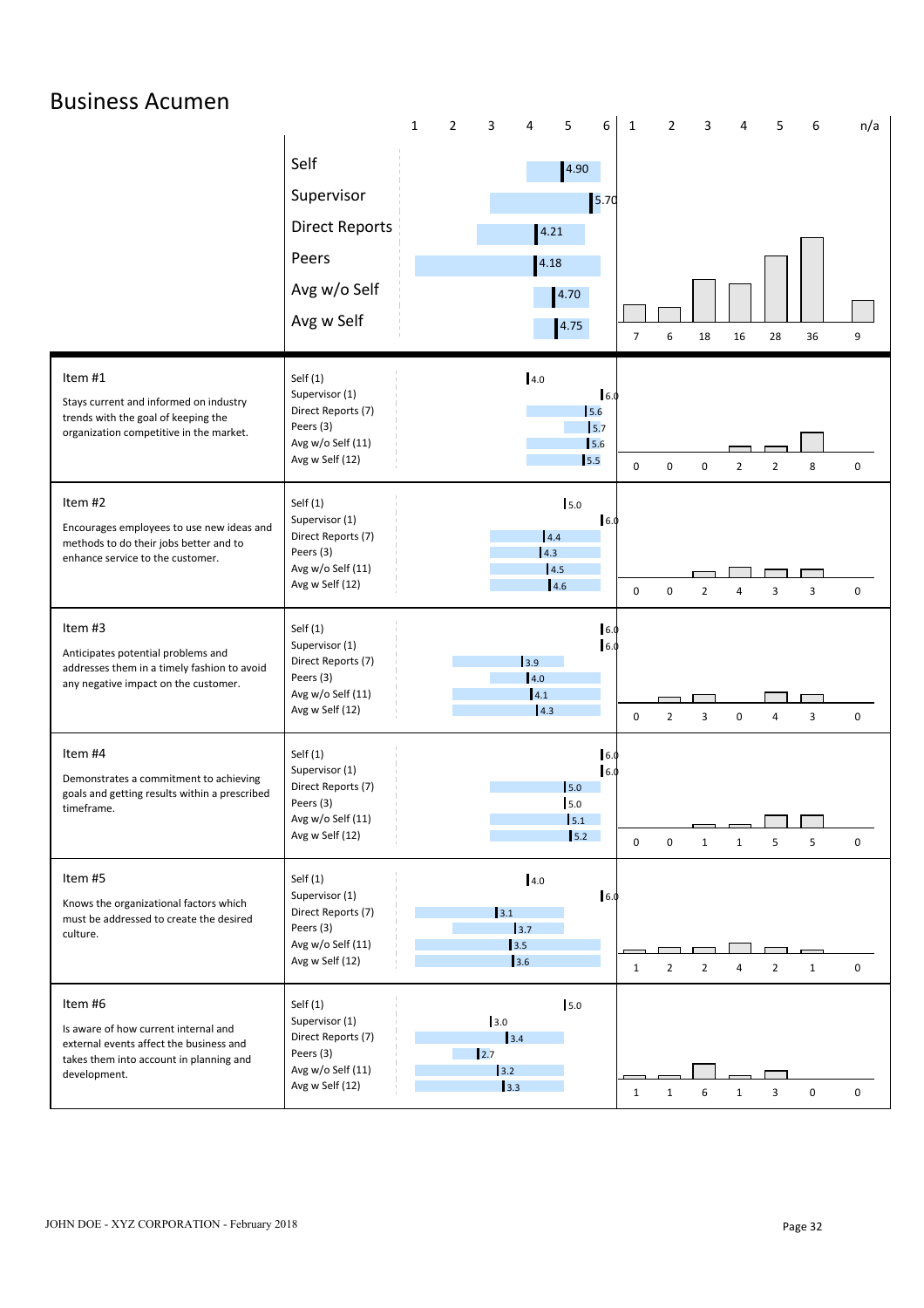## Business Acumen

|                                                                                                                                       |                                                                                                         | $\mathbf{1}$ | $\mathcal{P}$ | ર                          | 4                                       | 5.                                 | 6           | $\mathbf{1}$ | $\mathcal{P}$ | з        |                | 5            | 6              | n/a            |
|---------------------------------------------------------------------------------------------------------------------------------------|---------------------------------------------------------------------------------------------------------|--------------|---------------|----------------------------|-----------------------------------------|------------------------------------|-------------|--------------|---------------|----------|----------------|--------------|----------------|----------------|
| Item #7<br>Ensures that high quality and safety<br>standards are met.                                                                 | Self $(1)$<br>Supervisor (1)<br>Direct Reports (4)<br>Peers (2)<br>Avg w/o Self (7)<br>Avg w Self (8)   |              |               |                            | 4.0                                     | 5.0<br>$\vert$ 5.5<br>5.3<br>5.1   | 6.0         | $\Omega$     | $\Omega$      |          | $\overline{2}$ |              | з              | Δ              |
| Item #8<br>Promotes customer service philosophy.                                                                                      | Self $(1)$<br>Supervisor (1)<br>Direct Reports (7)<br>Peers (3)<br>Avg w/o Self (11)<br>Avg w Self (12) |              |               |                            |                                         | 5.0<br> 4.9 <br>$\vert$ 5.3<br>5.3 | 6.0<br>16.0 | -1           | $\Omega$      | $\Omega$ | $\Omega$       |              | $\overline{ }$ | $\mathbf 0$    |
| Item #9<br>Defines and communicates performance<br>objectives and expectations to employees.                                          | Self $(1)$<br>Supervisor (1)<br>Direct Reports (7)<br>Peers (1)<br>Avg w/o Self (9)<br>Avg w Self (10)  |              |               |                            | 4.0<br>4.1<br>4.0<br>4.3<br>$\vert$ 4.3 |                                    | 16.0        | $\mathbf 0$  | $\mathbf{1}$  | 3        | $\overline{2}$ | $\Omega$     | $\overline{a}$ | $\overline{2}$ |
| Item #10<br>Regularly communicates safety, health and<br>other policies to employees and ensures<br>they understand the requirements. | Self $(1)$<br>Supervisor (1)<br>Direct Reports (6)<br>Peers (1)<br>Avg w/o Self (8)<br>Avg w Self (9)   | 1.0          |               | 12.7<br>$\vert$ 2.9<br>3.2 |                                         |                                    | 6.0<br>6.0  | $\Lambda$    |               |          | U              | $\mathbf{D}$ | $\mathcal{P}$  | 3              |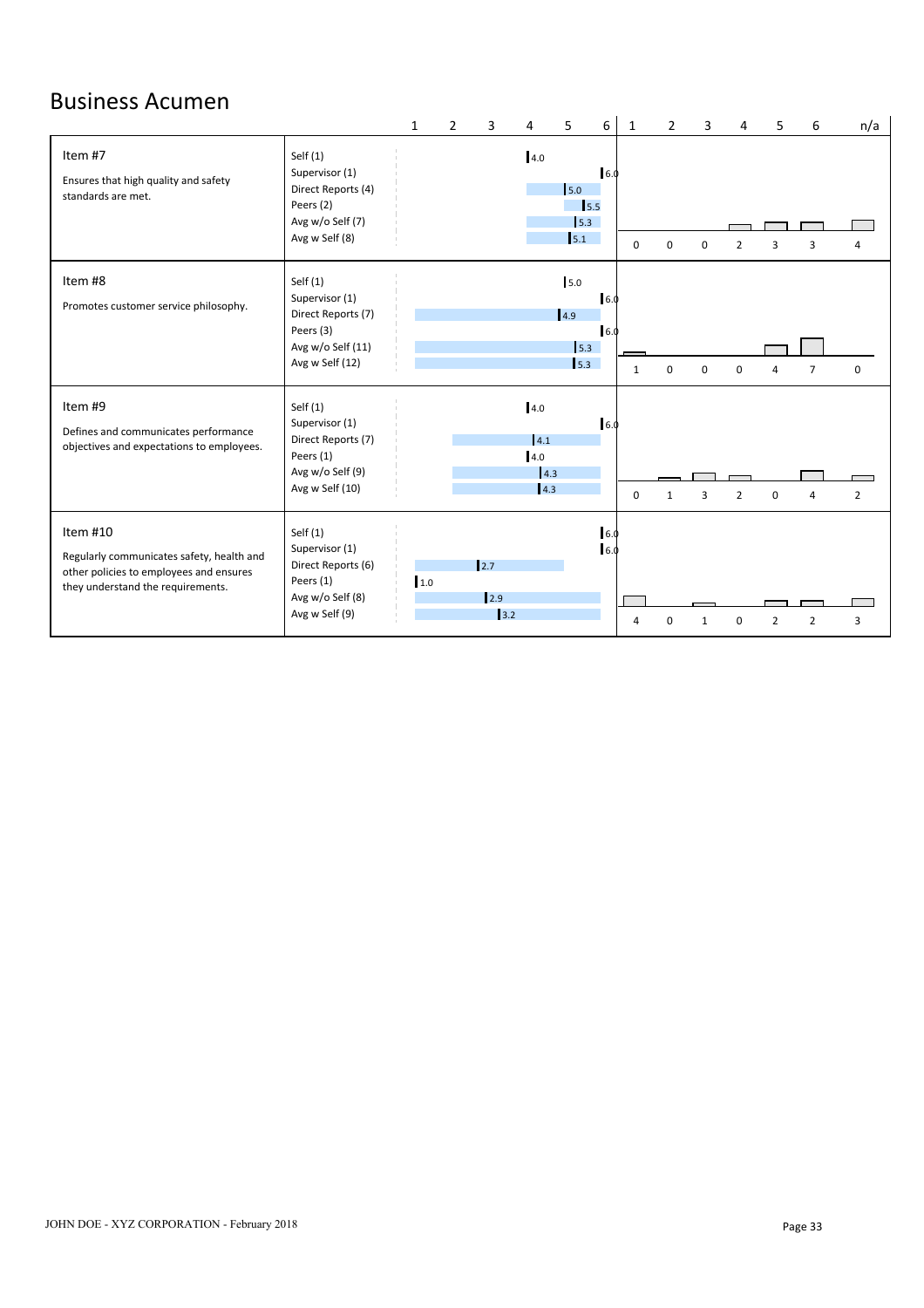| <b>Business Ethics</b>                                                                                                                                                |                                                                                                        | $\mathbf{1}$<br>$\overline{2}$<br>$\overline{3}$ | $\overline{4}$<br>5                                         |                                     |                                          | 4                                |                |                |  |
|-----------------------------------------------------------------------------------------------------------------------------------------------------------------------|--------------------------------------------------------------------------------------------------------|--------------------------------------------------|-------------------------------------------------------------|-------------------------------------|------------------------------------------|----------------------------------|----------------|----------------|--|
|                                                                                                                                                                       | Self<br>Supervisor<br><b>Direct Reports</b><br>Peers<br>Avg w/o Self<br>Avg w Self                     |                                                  | 6<br>4.89<br>4.90<br>5.23<br>5.38<br>$5.26$                 | $\mathbf{1}$<br>6.00<br>$\mathbf 0$ | $\overline{2}$<br>$\mathbf{3}$<br>5<br>5 | 5<br>16<br>23                    | 6<br>43        | n/a<br>16      |  |
| Item #11<br>Adheres to moral and ethical principles;<br>promotes a positive, ethical image of the<br>organization.                                                    | Self(1)<br>Supervisor (1)<br>Direct Reports (7)<br>Peers (3)<br>Avg w/o Self (11)<br>Avg w Self (12)   |                                                  | 4.0<br>16.0<br>5.6<br>6.0<br>5.7<br>15.6                    | $\mathbf 0$                         | $\mathsf 0$<br>$\mathbf 0$               | $\overline{2}$<br>$\mathbf{1}$   | 9              | $\mathsf 0$    |  |
| Item #12<br>Has personal integrity and can be trusted.                                                                                                                | Self(1)<br>Supervisor (1)<br>Direct Reports (7)<br>Peers (2)<br>Avg w/o Self (10)<br>Avg w Self (11)   |                                                  | 6.<br>6.0<br>4.1<br>15.5<br>4.6<br>$\vert 4.7$              | $\mathbf 0$                         | $\mathbf 0$<br>$\mathbf{1}$              | $\overline{4}$<br>$\overline{2}$ | 4              | $\mathbf{1}$   |  |
| Item #13<br>Uses active listening and allocates time to<br>become familiar with the concerns of<br>others.                                                            | Self(1)<br>Supervisor (1)<br>Direct Reports (7)<br>Peers (3)<br>Avg w/o Self (11)<br>Avg w Self (12)   |                                                  | 5.0<br>16.0<br>$\vert$ 3.9<br>4.0<br>4.1<br>4.2             | $\mathbf 0$                         | $\overline{2}$<br>$\overline{2}$         | $\overline{2}$<br>4              | $\overline{2}$ | $\mathbf 0$    |  |
| Item #14<br>Reinforces the expectation to comply with<br>the organization's code of conduct.                                                                          | Self(1)<br>Supervisor (1)<br>Direct Reports (6)<br>Peers (3)<br>Avg w/o Self (10)<br>Avg w Self (11)   |                                                  | $4.0\,$<br>16.0<br>5.2<br>$\vert$ 5.3<br>$\vert$ 5.3<br>5.2 | $\mathbf 0$                         | $\mathbf{1}$<br>$\mathbf 0$              | 3<br>$\mathbf{1}$                | 6              | $\mathbf{1}$   |  |
| Item #15<br>Creates an environment where others feel<br>safe reporting violations of the code of<br>conduct and unethical behavior.                                   | Self(1)<br>Supervisor (1)<br>Direct Reports (5)<br>Peers (2)<br>Avg w/o Self (8)<br>Avg w Self (9)     |                                                  | 4.0<br>16.0<br>5.2<br>$\vert$ 5.5<br>5.4<br>5.2             | $\mathbf 0$                         | $\mathsf 0$<br>$\mathbf 0$               | $\overline{2}$<br>3              | $\overline{4}$ | 3              |  |
| Item #16<br>Communicates the impact unethical<br>behavior can have on the employees and<br>organization and encourages adherence to<br>the highest ethical standards. | Self $(1)$<br>Supervisor (1)<br>Direct Reports (6)<br>Peers (2)<br>Avg w/o Self (9)<br>Avg w Self (10) |                                                  | 6.0<br>6.0<br>5.5<br>$\vert$ 5.5<br>$\vert$ 5.6<br>5.6      | $\mathbf 0$                         | $\mathbf 0$<br>$\mathbf 0$               | $\overline{2}$<br>1              | $\overline{7}$ | $\overline{2}$ |  |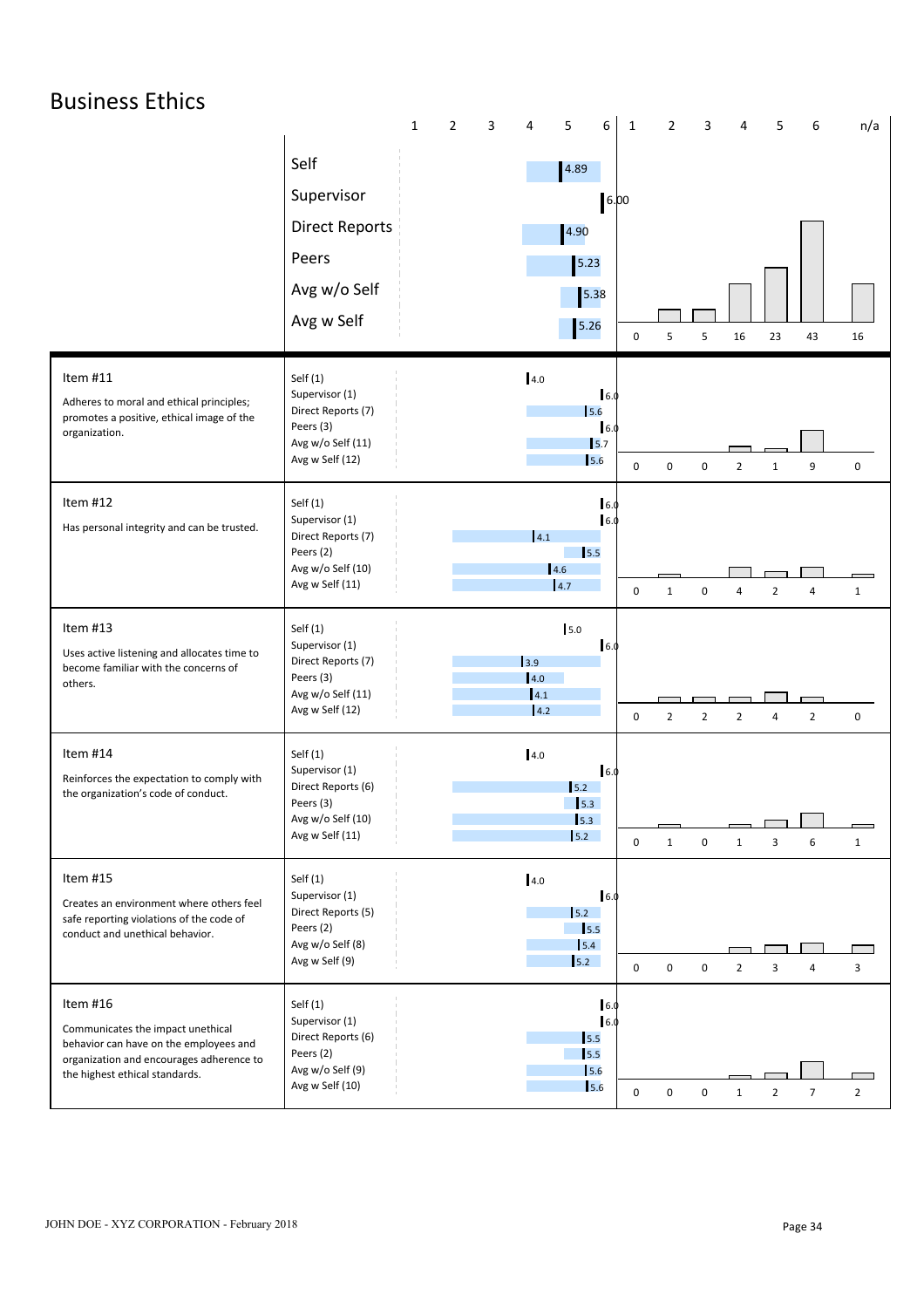# Business Ethics

|                                                                                     |                                                                                                         |  |     | 5.                            | 6          |          |          |   |   | 5 | 6 | n/a |  |
|-------------------------------------------------------------------------------------|---------------------------------------------------------------------------------------------------------|--|-----|-------------------------------|------------|----------|----------|---|---|---|---|-----|--|
| Item #17                                                                            | Self $(1)$                                                                                              |  |     | 5.0                           |            |          |          |   |   |   |   |     |  |
| Conducts investigations of potential<br>unethical behavior and violations of the    | Direct Reports (4)                                                                                      |  |     | 15.5                          |            |          |          |   |   |   |   |     |  |
| code of conduct confidentially and with<br>discretion.                              | Avg w/o Self (4)<br>Avg w Self (5)                                                                      |  |     | $\vert$ <sub>5.5</sub><br>5.4 |            | $\Omega$ | $\Omega$ | 0 | 0 | 3 | 2 | 7   |  |
| Item #18<br>Holds self and others accountable for their<br>actions.                 | Self $(1)$<br>Supervisor (1)<br>Direct Reports (7)<br>Peers (2)<br>Avg w/o Self (10)<br>Avg w Self (11) |  | 4.0 | 4.4<br>5.5<br>4.8<br>4.7      | 16.0       | 0        |          |   |   |   |   |     |  |
| Item #19<br>Allows others to express emotions even<br>when they are upset or angry. | Self $(1)$<br>Supervisor (1)<br>Direct Reports (7)<br>Peers (2)<br>Avg w/o Self (10)<br>Avg w Self (11) |  |     | 4.7<br>4.5<br>4.8<br>4.9      | 6.0<br>6.0 | $\Omega$ |          |   |   |   |   |     |  |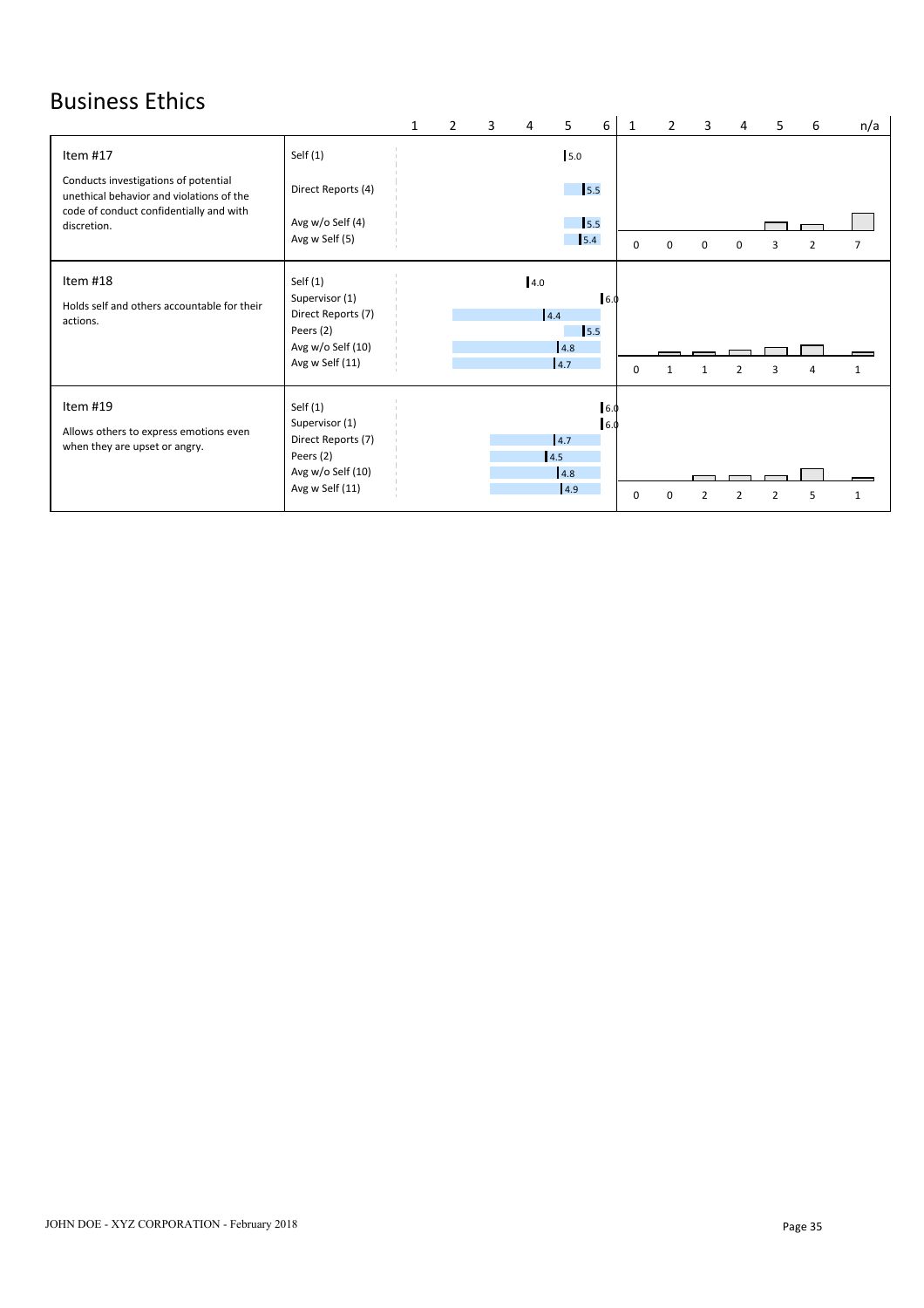| <b>Financial Stewardship</b>                                                         |                                      |                          |                          |                   |                            |                  |                     |                                            |  |
|--------------------------------------------------------------------------------------|--------------------------------------|--------------------------|--------------------------|-------------------|----------------------------|------------------|---------------------|--------------------------------------------|--|
|                                                                                      |                                      | $\overline{2}$<br>3<br>1 | 5<br>4                   | 6<br>$\mathbf{1}$ | $\overline{2}$<br>3        | 4                | 5<br>6              | n/a                                        |  |
|                                                                                      | Self                                 |                          | 5.00                     |                   |                            |                  |                     |                                            |  |
|                                                                                      | Supervisor                           |                          |                          | 6.00              |                            |                  |                     |                                            |  |
|                                                                                      | <b>Direct Reports</b>                |                          | 4.54                     |                   |                            |                  |                     |                                            |  |
|                                                                                      | Peers                                |                          | 4.98                     |                   |                            |                  |                     |                                            |  |
|                                                                                      | Avg w/o Self                         |                          | 5.17                     |                   |                            |                  |                     |                                            |  |
|                                                                                      | Avg w Self                           |                          | 5.13                     | 1                 | 10<br>$\overline{4}$       | 21               | 26<br>36            | 10                                         |  |
| Item #20                                                                             | Self $(1)$                           |                          | 5.0                      |                   |                            |                  |                     |                                            |  |
| Develops and implements budgets and                                                  | Supervisor (1)<br>Direct Reports (7) |                          | 4.6                      | 6.0               |                            |                  |                     |                                            |  |
| forecasts, based on solid financial data and<br>business knowledge.                  | Peers (1)<br>Avg w/o Self (9)        |                          | 4.9                      | 6.0               |                            |                  |                     |                                            |  |
|                                                                                      | Avg w Self (10)                      |                          | 4.9                      | $\mathbf 0$       | $\mathbf{1}$<br>1          | $\boldsymbol{0}$ | $\overline{4}$<br>4 | $\overline{\phantom{a}}$<br>$\overline{2}$ |  |
| Item #21                                                                             | Self(1)                              |                          | 4.0                      |                   |                            |                  |                     |                                            |  |
| Demonstrates financial responsibility<br>through cost savings and adherence to       | Supervisor (1)<br>Direct Reports (6) |                          | 4.8                      | 6.0               |                            |                  |                     |                                            |  |
| budgets.                                                                             | Peers (3)<br>Avg w/o Self (10)       |                          | 5.1                      | $\vert$ 5.3       |                            |                  |                     |                                            |  |
|                                                                                      | Avg w Self (11)                      |                          | 5.0                      | $\mathbf 0$       | 0<br>0                     | 5                | 5<br>$\mathbf{1}$   | $\mathbf{1}$                               |  |
| Item #22                                                                             | Self $(1)$                           |                          |                          | 6.0               |                            |                  |                     |                                            |  |
| Makes budgetary adjustments consistent<br>with departmental goals.                   | Supervisor (1)<br>Direct Reports (5) |                          | 3.8                      | 16.0              |                            |                  |                     |                                            |  |
|                                                                                      | Peers (2)<br>Avg w/o Self (8)        |                          | $\vert$ 4.5<br>4.3       |                   |                            |                  |                     |                                            |  |
|                                                                                      | Avg w Self (9)                       |                          | 4.4                      | $\mathbf{1}$      | $\pmb{0}$<br>$\pmb{0}$     | $\mathbf{3}$     | $\overline{2}$<br>3 | $\mathbf{3}$                               |  |
| Item #23                                                                             | Self(1)                              |                          | 5.0                      |                   |                            |                  |                     |                                            |  |
| Recognizes the potential profitability of<br>business and process opportunities.     | Supervisor (1)<br>Direct Reports (7) |                          | $\vert$ 5.0              | 16.0              |                            |                  |                     |                                            |  |
|                                                                                      | Peers (3)<br>Avg w/o Self (11)       |                          | $\vert$ 5.3<br>5.2       |                   |                            |                  |                     |                                            |  |
|                                                                                      | Avg w Self (12)                      |                          | 5.2                      | $\mathbf 0$       | $\mathsf 0$<br>$\mathbf 0$ | $\overline{2}$   | 6<br>$\overline{4}$ | $\mathbf 0$                                |  |
| Item #24                                                                             | Self $(1)$                           |                          | 4.0                      |                   |                            |                  |                     |                                            |  |
| Leverages their expertise and the expertise<br>of their employees to expand business | Supervisor (1)<br>Direct Reports (7) |                          | 3.6                      | 6.0               |                            |                  |                     |                                            |  |
| opportunities.                                                                       | Peers (3)<br>Avg w/o Self (11)       |                          | $\vert 4.7 \vert$<br>4.1 |                   |                            |                  |                     |                                            |  |
|                                                                                      | Avg w Self (12)                      |                          | $\vert 4.1 \vert$        | $\mathbf 0$       | $\overline{2}$<br>3        | $\overline{2}$   | 3<br>$\overline{2}$ | $\mathbf 0$                                |  |
| Item #25                                                                             | Self $(1)$<br>Supervisor (1)         |                          |                          | 6.0<br>16.0       |                            |                  |                     |                                            |  |
| Identifies and considers the financial impact<br>of a change prior to                | Direct Reports (7)                   |                          | 4.1                      |                   |                            |                  |                     |                                            |  |
| approving/implementing the change.                                                   | Peers (2)<br>Avg w/o Self (10)       |                          | 5.0<br> 4.5              |                   |                            |                  |                     |                                            |  |
|                                                                                      | Avg w Self (11)                      |                          | 4.6                      | $\mathbf 0$       | $\mathbf 0$<br>3           | $\overline{2}$   | $\overline{2}$<br>4 | $\mathbf{1}$                               |  |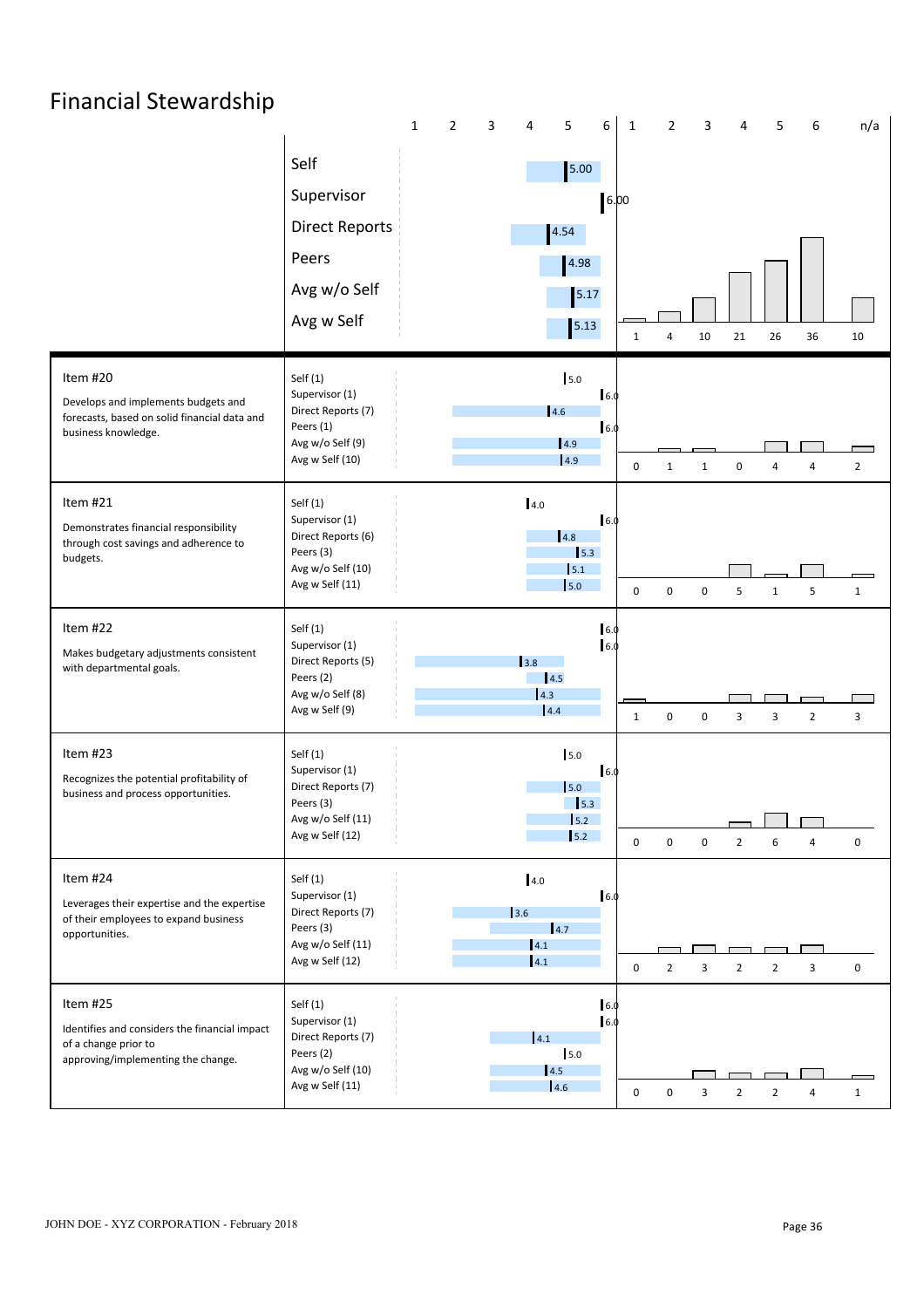# Financial Stewardship

|                                                                                                                                                      |                                                                                                         | $\mathbf{1}$ | 2 | 3 | 4   | 5                        | 6                  | 1        | $\overline{2}$ | 3            | 4              | 5 | 6            | n/a |
|------------------------------------------------------------------------------------------------------------------------------------------------------|---------------------------------------------------------------------------------------------------------|--------------|---|---|-----|--------------------------|--------------------|----------|----------------|--------------|----------------|---|--------------|-----|
| Item #26<br>Develops sound business strategies and<br>plans using key financial indicators to<br>effectively manage and guide business<br>processes. | Self $(1)$<br>Supervisor (1)<br>Direct Reports (7)<br>Peers (3)<br>Avg w/o Self (11)<br>Avg w Self (12) |              |   |   | 4.1 | 5.0<br>4.7<br>4.5<br>4.5 | 6.0                | $\Omega$ |                | $\mathbf{a}$ | з              | 3 | $\mathbf{a}$ | 0   |
| Item #27<br>Translates business issues into financial<br>terms.                                                                                      | Self $(1)$<br>Supervisor (1)<br>Direct Reports (5)<br>Peers (3)<br>Avg w/o Self (9)<br>Avg w Self (10)  |              |   |   | 4.0 | 5.0<br>5.3               | 16.0<br>5.6<br>5.4 | $\Omega$ | $\Omega$       | $\Omega$     | $\overline{2}$ | 3 |              | 2   |
| Item #28<br>Fully understands financial data for the area<br>of responsibility and is able to clarify issues<br>to others.                           | Self $(1)$<br>Supervisor (1)<br>Direct Reports (6)<br>Peers (3)<br>Avg w/o Self (10)<br>Avg w Self (11) |              |   |   | 4.3 | 5.2<br>5.0<br>5.1        | 6.0<br>16.0        | $\Omega$ |                |              |                |   | 6            |     |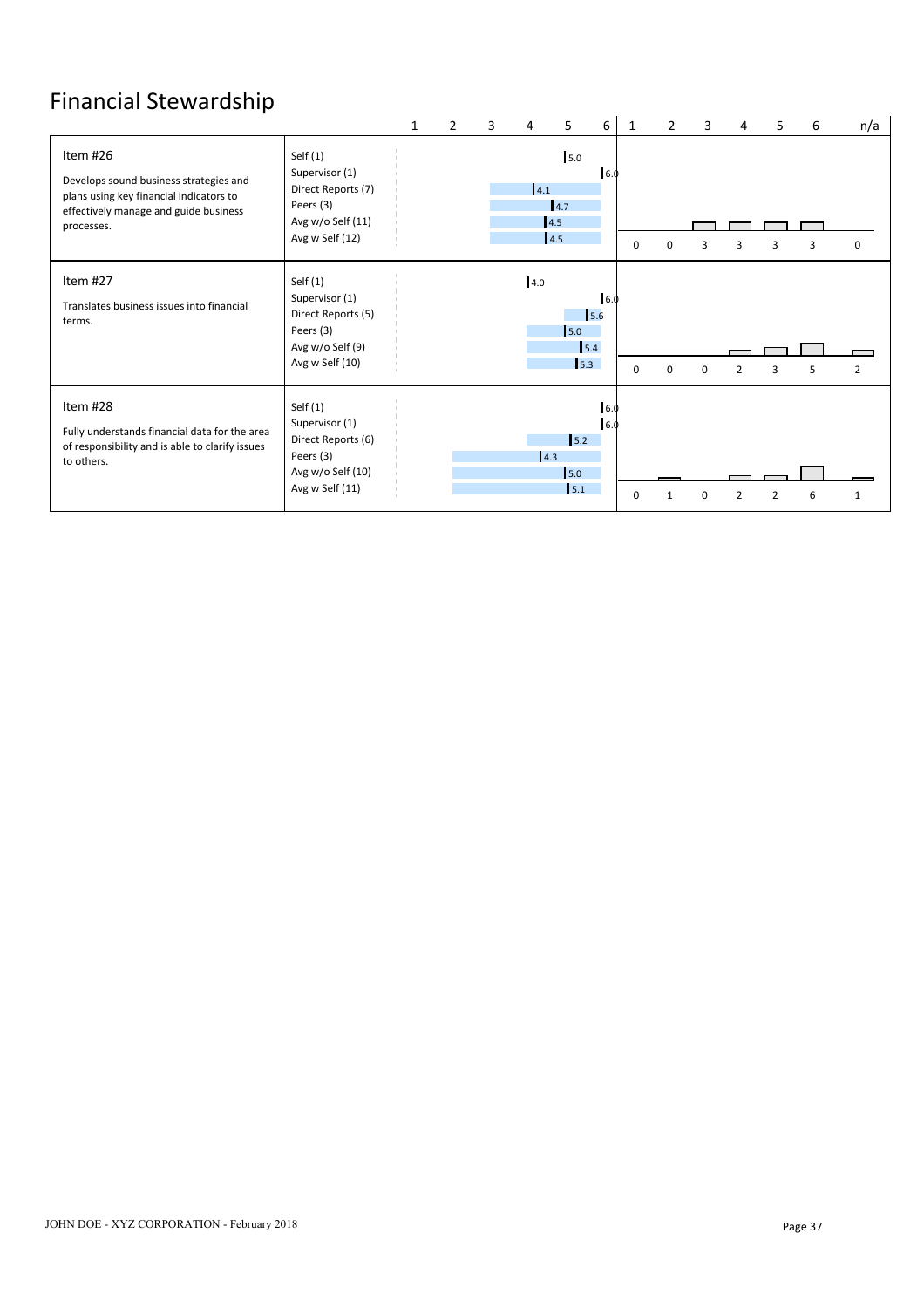# Impactful Communication

|                                                                                                                                                               |                                                                                                       | $\mathbf{1}$ | $\overline{2}$ | 3                                                                         | 5<br>4                                                                  | 6                          | $\mathbf{1}$ | $\overline{2}$ | 3                       |                | 5              | 6              | n/a          |  |
|---------------------------------------------------------------------------------------------------------------------------------------------------------------|-------------------------------------------------------------------------------------------------------|--------------|----------------|---------------------------------------------------------------------------|-------------------------------------------------------------------------|----------------------------|--------------|----------------|-------------------------|----------------|----------------|----------------|--------------|--|
|                                                                                                                                                               | Self<br>Supervisor<br><b>Direct Reports</b><br>Peers<br>Avg w/o Self<br>Avg w Self                    |              |                |                                                                           | 4.80<br>3.61<br>4.42<br>4.68<br>4.71                                    |                            | 6.00<br>8    | 22             | 34                      | 27             | 33             | 40             | 16           |  |
| Item #29<br>Develops a cooperative and effective team<br>and motivates others to perform at top<br>standards.                                                 | Self(1)<br>Supervisor (1)<br>Direct Reports (7)<br>Peers (3)<br>Avg w/o Self (11)<br>Avg w Self (12)  |              |                | 3.1<br>$\begin{array}{c} 3.7 \end{array}$<br>$\boxed{3.5}$<br>$\vert$ 3.7 | 5.0                                                                     | 6.0                        | $\mathbf{1}$ | 3              | $\mathbf{1}$            | 3              | $\overline{2}$ | $\overline{2}$ | 0            |  |
| Item #30<br>Creates an environment that encourages<br>feelings of energy, excitement and personal<br>accomplishment, as well as involvement and<br>belonging. | Self(1)<br>Supervisor (1)<br>Direct Reports (7)<br>Peers (3)<br>Avg w/o Self (11)<br>Avg w Self (12)  |              |                | $\vert$ 2.9<br>3.7<br>3.4<br>3.4                                          | 4.0                                                                     | 6.0                        | 1            | 3              | $\overline{\mathbf{3}}$ | $\mathbf{1}$   | 3              | $\mathbf{1}$   | 0            |  |
| Item #31<br>Shapes the opinions of others while earning<br>respect for utilizing a cooperative<br>interpersonal style.                                        | Self(1)<br>Supervisor (1)<br>Direct Reports (7)<br>Peers (2)<br>Avg w/o Self (10)<br>Avg w Self (11)  |              |                | 3.1<br>$\vert$ 3.5<br>3.5                                                 | 3.7                                                                     | 6.0<br>6.0                 | 0            | 3              | $\overline{3}$          | $\mathbf{1}$   | $\overline{2}$ | $\overline{2}$ | $\mathbf{1}$ |  |
| Item #32<br>Coaches and provides continuous feedback<br>to drive performance and improvement.                                                                 | Self (1)<br>Supervisor (1)<br>Direct Reports (7)<br>Peers (2)<br>Avg w/o Self (10)<br>Avg w Self (11) |              |                | 3.4<br>$\vert$ 3.5<br>$3.7$                                               | 5.0<br>3.8                                                              | 6.0                        | $\mathbf{1}$ | 3              | $\mathbf{1}$            | $\mathbf{1}$   | $\overline{2}$ | 3              | $\mathbf{1}$ |  |
| Item #33<br>Gives specific, sincere, timely feedback.                                                                                                         | Self (1)<br>Supervisor (1)<br>Direct Reports (7)<br>Peers (2)<br>Avg w/o Self (10)<br>Avg w Self (11) |              |                |                                                                           | $4.0\,$<br>$\vert$ 3.7<br>5.0<br>$\vert 4.2 \vert$<br>$\vert 4.2 \vert$ | 16.0                       | 0            | $\overline{2}$ | $\overline{2}$          | $\overline{2}$ | $\overline{2}$ | $\overline{3}$ | $\mathbf{1}$ |  |
| Item #34<br>Maintains vision for the business and<br>communicates that vision to others.                                                                      | Self(1)<br>Supervisor (1)<br>Direct Reports (7)<br>Peers (2)<br>Avg w/o Self (10)<br>Avg w Self (11)  |              |                |                                                                           | 4.6<br>4.9<br>$\vert$ 5.0                                               | 16.0<br>6.0<br>$\vert$ 5.5 | 0            | $\mathbf 0$    | $\overline{2}$          | $\overline{2}$ | $\mathbf{1}$   | 6              | $\mathbf{1}$ |  |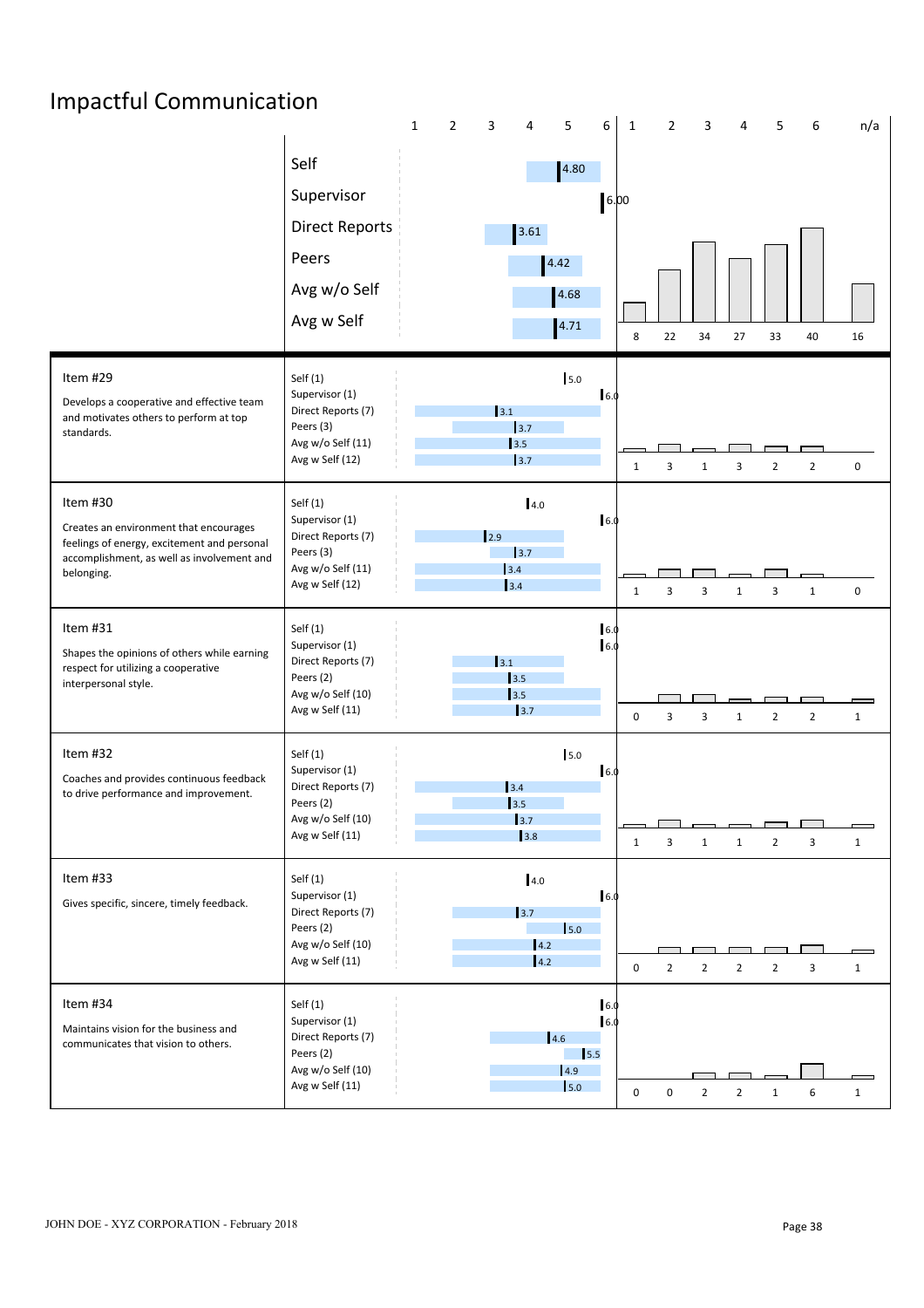# Impactful Communication

|                                                                                                                             |                                                                                                         | 1 | $\overline{2}$ | 3           | 4                            | 5                        | 6           | $\mathbf{1}$   | $\overline{2}$   | 3                       | 4              | 5              | 6              | n/a                              |  |
|-----------------------------------------------------------------------------------------------------------------------------|---------------------------------------------------------------------------------------------------------|---|----------------|-------------|------------------------------|--------------------------|-------------|----------------|------------------|-------------------------|----------------|----------------|----------------|----------------------------------|--|
| Item #35<br>Communicates in ways that are relevant and<br>effective for the situation.                                      | Self $(1)$<br>Supervisor (1)<br>Direct Reports (7)<br>Peers (2)<br>Avg w/o Self (10)<br>Avg w Self (11) |   |                | 12.9        | 3.5<br>3.6                   | 15.0<br>4.5              | 6.0         | 1              | $\mathbf{1}$     | $\overline{A}$          | $\overline{2}$ | 1              | $\overline{2}$ | $\mathbf{1}$                     |  |
| Item #36<br>Elicits the cooperation and participation of<br>others to obtain wanted results.                                | Self $(1)$<br>Supervisor (1)<br>Direct Reports (7)<br>Peers (2)<br>Avg w/o Self (10)<br>Avg w Self (11) |   |                |             | 4.0                          | 4.6<br>4.5<br>4.7<br>4.6 | $\vert 6.$  | $\mathbf 0$    | $\mathbf 0$      | $\overline{3}$          | $\overline{2}$ | $\overline{2}$ |                | $\mathbf{1}$                     |  |
| Item #37<br>Explains how a change being introduced will<br>affect the employees, the department, and<br>the organization.   | Self $(1)$<br>Supervisor (1)<br>Direct Reports (7)<br>Peers (1)<br>Avg w/o Self (9)<br>Avg w Self (10)  |   |                |             | $3.4$<br>$\vert$ 3.9<br> 4.1 | 5.0                      | 6.0<br>6.1  | $\mathbf 0$    | $\overline{2}$   | $\overline{\mathbf{3}}$ | $\mathbf 0$    | $\overline{2}$ | $\overline{3}$ | $\overline{2}$                   |  |
| Item #38<br>Checks for complete understanding when<br>communicating with others.                                            | Self $(1)$<br>Supervisor (1)<br>Direct Reports (7)<br>Peers (2)<br>Avg w/o Self (10)<br>Avg w Self (11) |   |                |             | 3.9<br>4.2                   | 5.0<br> 4.5 <br> 4.3     | 6.0         | $\mathbf 0$    | $\mathbf{1}$     | $\overline{4}$          | $\mathbf 0$    | $\overline{3}$ | 3              | $\mathbf{1}$                     |  |
| Item #39<br>Presents ideas in a clear, convincing, and<br>logical manner.                                                   | Self $(1)$<br>Supervisor (1)<br>Direct Reports (7)<br>Peers (2)<br>Avg w/o Self (10)<br>Avg w Self (11) |   |                |             | 4.0                          | 4.4<br>4.5<br>4.6<br>4.5 | 6.0         | $\mathbf 0$    | $\mathbf 0$      | $\overline{2}$          | $\overline{4}$ | $\overline{2}$ | 3              | $\mathbf{1}$                     |  |
| Item #40<br>Strives to understand the audience prior to<br>presenting information verbally or in<br>writing.                | Self $(1)$<br>Supervisor (1)<br>Direct Reports (7)<br>Peers (1)<br>Avg w/o Self (9)<br>Avg w Self (10)  |   |                |             | 4.0<br>4.1                   | 5.0<br>4.4<br>4.4        | 6.0         | 1              | $\mathbf 0$      | $\mathbf{1}$            | 3              | $\overline{2}$ | 3              | <u>a sa sa</u><br>$\overline{2}$ |  |
| Item #41<br>Translates technical and complex issues into<br>meaningful statements using appropriate<br>communication tools. | Self $(1)$<br>Supervisor (1)<br>Direct Reports (6)<br>Peers (2)<br>Avg w/o Self (9)<br>Avg w Self (10)  |   |                |             | 4.0                          | 5.0<br>4.6<br>4.6        | 16.0<br>5.5 | 0              | 1                | 1                       | $\mathbf{1}$   | 5              | $\overline{2}$ | $\overline{2}$                   |  |
| Item #42<br>Is sensitive to the emotional and political<br>aspects surrounding an issue.                                    | Self $(1)$<br>Supervisor (1)<br>Direct Reports (7)<br>Peers (2)<br>Avg w/o Self (10)<br>Avg w Self (11) |   |                | $\vert$ 3.1 | 4.0<br>4.0<br>3.6<br>3.6     |                          | 16.0        | $\overline{3}$ | $\boldsymbol{0}$ | $\mathbf 0$             | 5              | 1              | $\overline{2}$ | $\mathbf{1}$                     |  |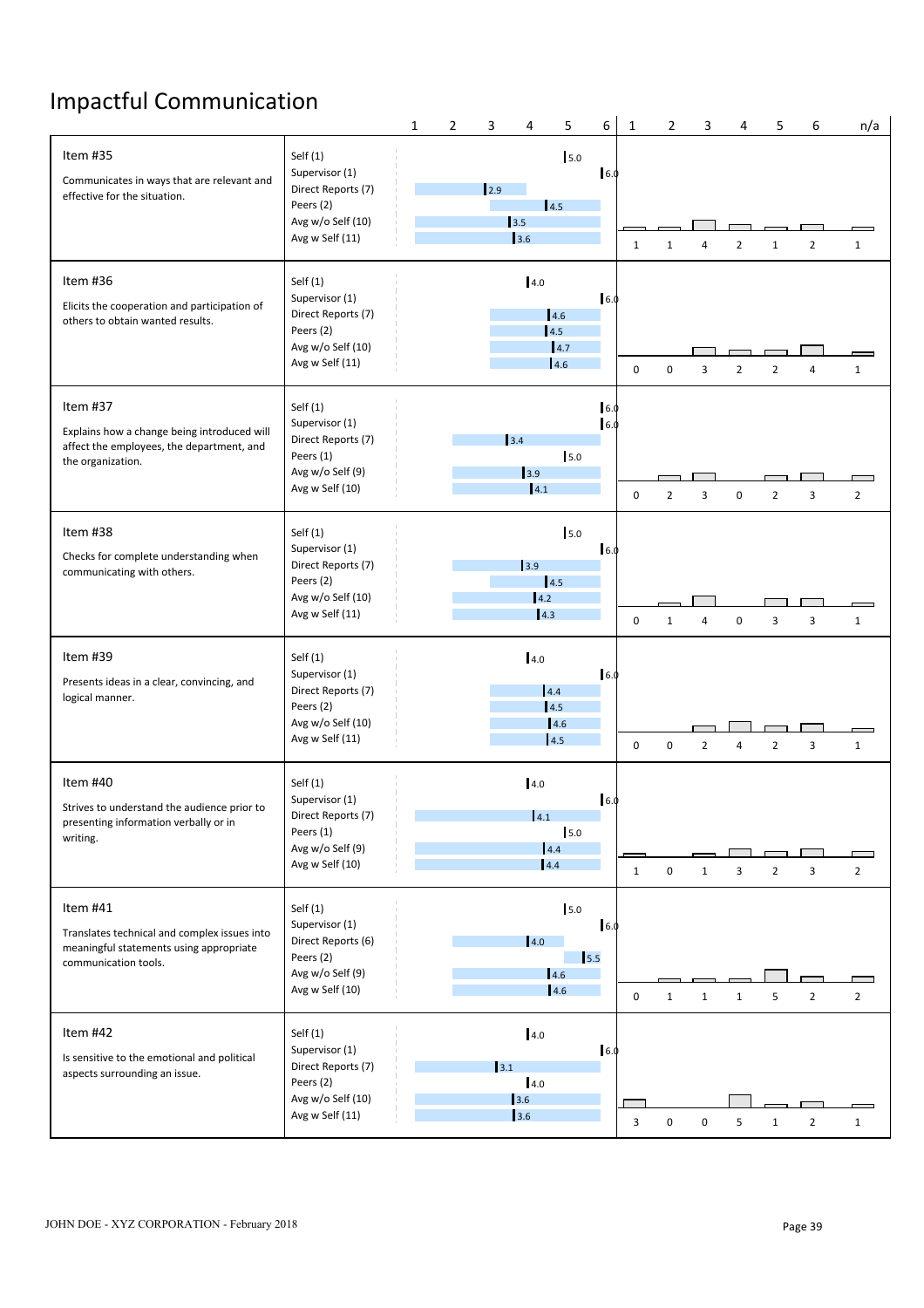# Impactful Communication

| Item #43<br>Self $(1)$<br>15.0<br>Supervisor (1)<br><b>6.0</b><br>Matches organizational needs with<br>Direct Reports (7)<br>12.9<br>individual employee strengths, thereby<br>Peers (2)<br>4.0<br>improving efficiency of the organization and<br>Avg w/o Self (10)<br>3.4<br>utilizing skills of the employees.<br>Avg w Self (11)<br>$\begin{array}{c} \boxed{3.5} \end{array}$ |
|------------------------------------------------------------------------------------------------------------------------------------------------------------------------------------------------------------------------------------------------------------------------------------------------------------------------------------------------------------------------------------|
|                                                                                                                                                                                                                                                                                                                                                                                    |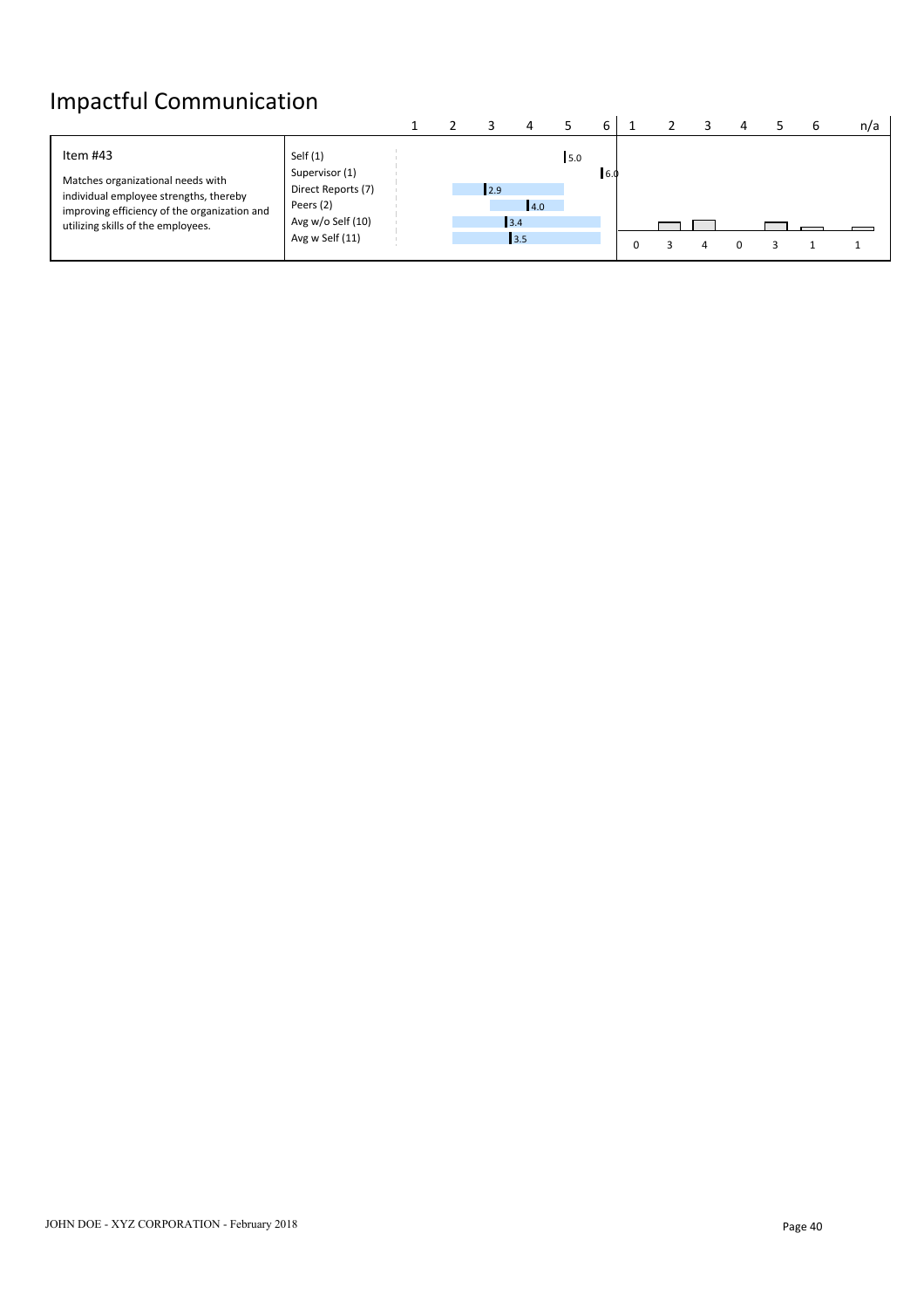| People Development                                                                   |                                      |                                |                    |                        |                                |                |                |                                  |                          |  |
|--------------------------------------------------------------------------------------|--------------------------------------|--------------------------------|--------------------|------------------------|--------------------------------|----------------|----------------|----------------------------------|--------------------------|--|
|                                                                                      |                                      | $\mathbf{1}$<br>$\overline{2}$ | 3<br>4             | 5<br>6<br>1            | $\overline{2}$                 | 3              | 4              | 5<br>6                           | n/a                      |  |
|                                                                                      | Self                                 |                                |                    | 5.00                   |                                |                |                |                                  |                          |  |
|                                                                                      | Supervisor                           |                                |                    | 6.00                   |                                |                |                |                                  |                          |  |
|                                                                                      | <b>Direct Reports</b>                |                                | 3.89               |                        |                                |                |                |                                  |                          |  |
|                                                                                      | Peers                                |                                | 3.85               |                        |                                |                |                |                                  |                          |  |
|                                                                                      | Avg w/o Self                         |                                |                    | 4.58                   |                                |                |                |                                  |                          |  |
|                                                                                      | Avg w Self                           |                                |                    | 4.69                   | 11<br>$\overline{4}$           | 20             | 15             | 21<br>31                         | 18                       |  |
| Item #44                                                                             | Self(1)                              |                                | 4.0                |                        |                                |                |                |                                  |                          |  |
| Encourages others to provide diverse                                                 | Supervisor (1)<br>Direct Reports (7) |                                |                    | 16.0<br>4.7            |                                |                |                |                                  |                          |  |
| perspectives on an issue.                                                            | Peers (3)<br>Avg w/o Self (11)       |                                |                    | 4.7<br> 4.8            |                                |                |                |                                  |                          |  |
|                                                                                      | Avg w Self (12)                      |                                |                    | 4.8                    | $\mathbf 0$<br>$\mathsf 0$     | $\overline{3}$ | $\overline{2}$ | 5<br>$\overline{2}$              | $\mathbf 0$              |  |
| Item #45                                                                             | Self $(1)$                           |                                |                    | 6.                     |                                |                |                |                                  |                          |  |
| Appreciates individual differences and<br>diversity among others.                    | Supervisor (1)<br>Direct Reports (6) |                                |                    | $\vert$ 6.<br>4.8      |                                |                |                |                                  |                          |  |
|                                                                                      | Peers (1)<br>Avg w/o Self (8)        | 2.0                            |                    | 4.6                    |                                |                |                |                                  |                          |  |
|                                                                                      | Avg w Self (9)                       |                                |                    | 4.8                    | $\mathbf 0$<br>$\mathbf{1}$    | $\mathbf{1}$   | $\mathbf{1}$   | $\overline{2}$<br>4              | $\overline{3}$           |  |
| Item #46                                                                             | Self $(1)$                           |                                |                    | 5.0                    |                                |                |                |                                  |                          |  |
| Demonstrates the importance of<br>professional development, rewards                  | Supervisor (1)<br>Direct Reports (5) |                                | 3.4                | 16.0                   |                                |                |                |                                  |                          |  |
| excellence and encourages professional<br>development.                               | Peers (1)<br>Avg w/o Self (7)        | 1.0                            | 3.4                |                        |                                |                |                |                                  |                          |  |
|                                                                                      | Avg w Self (8)                       |                                | 3.6                |                        | $\overline{2}$<br>$\mathbf{1}$ | $\mathbf 0$    | $\mathbf{1}$   | 3<br>$\mathbf{1}$                | $\overline{4}$           |  |
| Item #47                                                                             | Self(1)                              |                                | 4.0                |                        |                                |                |                |                                  |                          |  |
| Strives to serve as a coach and sponsor for<br>staff to help them be successful.     | Supervisor (1)<br>Direct Reports (6) |                                | 3.8                | 16.0                   |                                |                |                |                                  |                          |  |
|                                                                                      | Peers (2)<br>Avg w/o Self (9)        |                                | 4.4                | $\vert$ <sub>5.5</sub> |                                |                |                |                                  | $\overline{\phantom{0}}$ |  |
|                                                                                      | Avg w Self (10)                      |                                | 4.4                |                        | $\mathbf{1}$<br>1              | $\mathbf{1}$   | $\mathbf{1}$   | $\overline{2}$<br>4              | $\overline{2}$           |  |
| Item #48                                                                             | Self $(1)$                           |                                |                    | 5.0                    |                                |                |                |                                  |                          |  |
| Treats others fairly and with respect.                                               | Supervisor (1)<br>Direct Reports (7) |                                | 4.4                | 16.0                   |                                |                |                |                                  |                          |  |
|                                                                                      | Peers (1)<br>Avg w/o Self (9)        |                                | 4.0                | 4.6                    |                                |                |                |                                  | $\Box$                   |  |
|                                                                                      | Avg w Self (10)                      |                                |                    | 4.6                    | $\mathbf 0$<br>$\mathbf 0$     | $\overline{2}$ | $\overline{3}$ | 3<br>$\overline{2}$              | $\overline{2}$           |  |
| Item #49                                                                             | Self(1)                              |                                |                    | 16.0<br>16.0           |                                |                |                |                                  |                          |  |
| Works cooperatively with others and utilizes<br>a team approach to accomplish goals; | Supervisor (1)<br>Direct Reports (7) |                                | $\vert$ 3.1        |                        |                                |                |                |                                  |                          |  |
| promotes collaboration and removes<br>barriers to teamwork.                          | Peers (2)<br>Avg w/o Self (10)       |                                | 4.0<br>$\vert$ 3.6 |                        |                                |                |                |                                  |                          |  |
|                                                                                      | Avg w Self (11)                      |                                | 3.8                |                        | $\overline{2}$<br>$\mathbf 0$  | $\overline{4}$ | $\mathbf{1}$   | $\overline{2}$<br>$\overline{2}$ | $\mathbf{1}$             |  |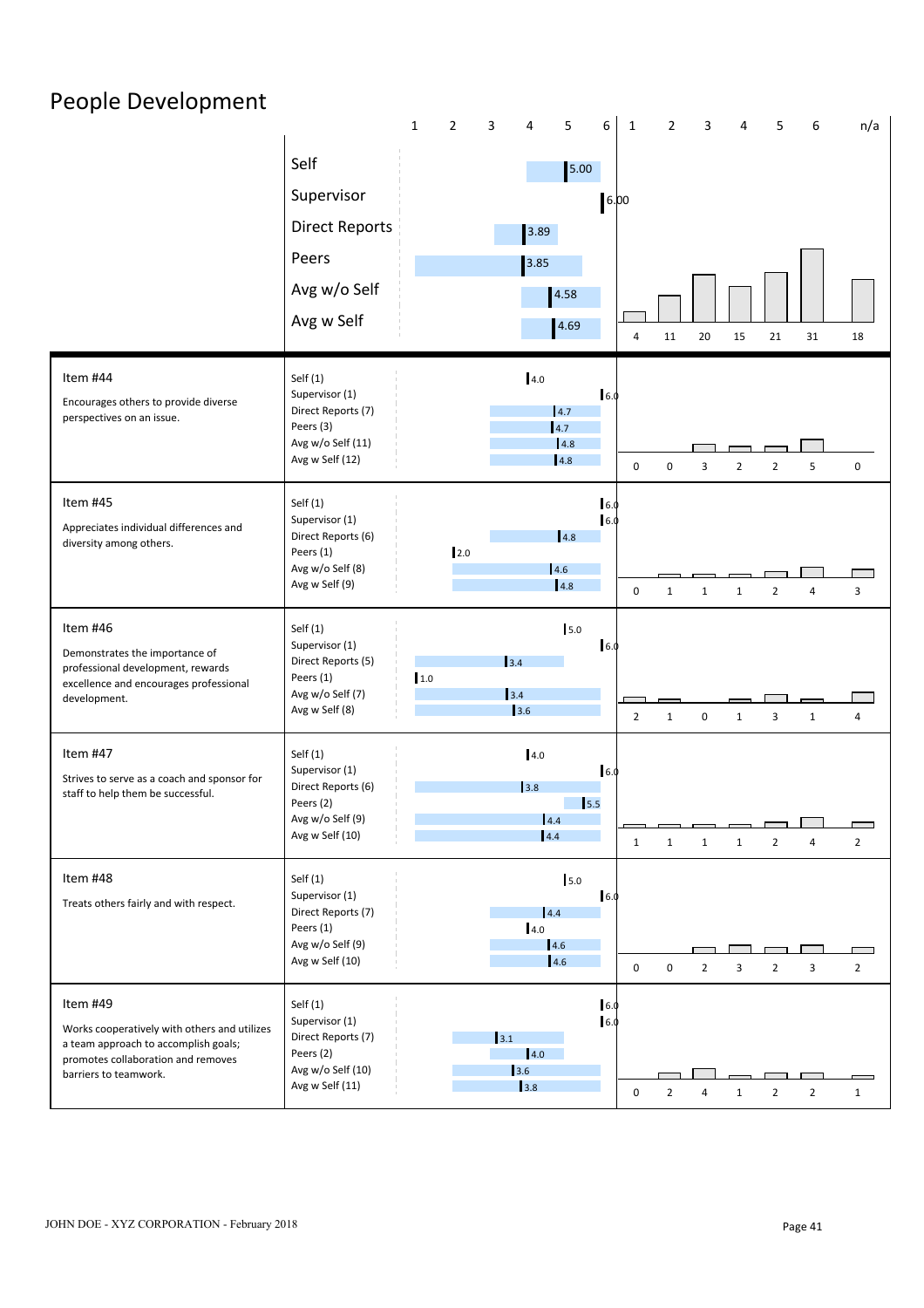# People Development

|                                                                                                                                       |                                                                                                         | $\mathbf{1}$ | $\mathfrak{p}$ | $\mathbf{a}$ | 4                        | 5                 | 6           | 1           | $\overline{2}$ | 3              |              | 5              | 6              | n/a            |
|---------------------------------------------------------------------------------------------------------------------------------------|---------------------------------------------------------------------------------------------------------|--------------|----------------|--------------|--------------------------|-------------------|-------------|-------------|----------------|----------------|--------------|----------------|----------------|----------------|
| Item #50<br>Coaches and communicates confidence in<br>others, while holding them accountable for<br>task accomplishments.             | Self $(1)$<br>Supervisor (1)<br>Direct Reports (6)<br>Peers (2)<br>Avg w/o Self (9)<br>Avg w Self (10)  |              |                | 3.3          | 4.0<br>4.0<br>3.8<br>3.8 |                   | 16.0        | $\Omega$    | $\overline{2}$ | 3              |              |                |                | $\overline{2}$ |
| Item #51<br>Encourages others to strive for meeting and<br>exceeding organizational goals, and<br>supports their efforts in doing so. | Self $(1)$<br>Supervisor (1)<br>Direct Reports (7)<br>Peers (3)<br>Avg w/o Self (11)<br>Avg w Self (12) |              |                |              |                          | 4.7<br>5.0<br>5.1 | 16.0<br>5.3 | $\mathbf 0$ | U              | $\mathcal{P}$  |              |                | 6              | 0              |
| Item #52<br>Instills feelings of confidence in employees,<br>especially when they need it most.                                       | Self $(1)$<br>Supervisor (1)<br>Direct Reports (7)<br>Peers (2)<br>Avg w/o Self (10)<br>Avg w Self (11) |              |                | 3.1          | 4.0<br>4.0<br>3.6<br>3.6 |                   | 6.0         | 1           | $\overline{2}$ | $\overline{3}$ | $\mathbf{1}$ | $\overline{2}$ | $\overline{2}$ | $\mathbf{1}$   |
| Item #53<br>Helps an employee develop the skills and<br>knowledge needed for jobs the employee<br>would like to seek.                 | Self $(1)$<br>Supervisor (1)<br>Direct Reports (5)<br>Peers (2)<br>Avg w/o Self (8)<br>Avg w Self (9)   |              |                |              | 3.4<br>4.0<br>3.9<br>4.1 |                   | 6.0<br>6.0  | O           |                |                |              |                | $\mathcal{P}$  | 3              |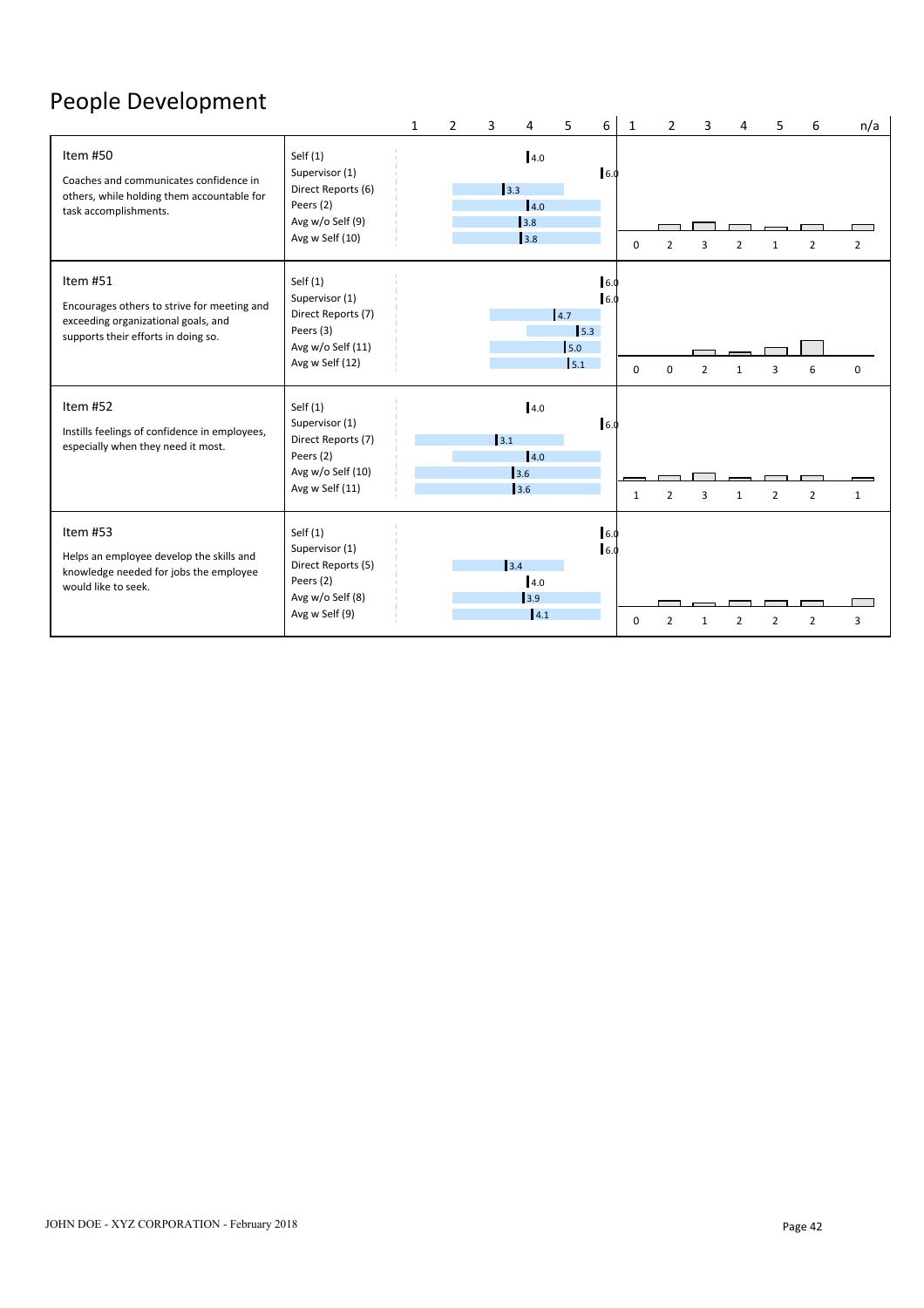# Relationship Building

|                                                                                                                                                                                                                                                       |                                                                                                         | 1<br>2 |                                          | 5                                           | 6          | 1            | 2              |                       |                |                | 6              | n/a          |  |
|-------------------------------------------------------------------------------------------------------------------------------------------------------------------------------------------------------------------------------------------------------|---------------------------------------------------------------------------------------------------------|--------|------------------------------------------|---------------------------------------------|------------|--------------|----------------|-----------------------|----------------|----------------|----------------|--------------|--|
|                                                                                                                                                                                                                                                       | Self<br>Supervisor<br><b>Direct Reports</b><br>Peers<br>Avg w/o Self<br>Avg w Self                      |        | 3.41                                     | $5.21$<br>4.58<br>4.66<br>4.80              | 6.00       | 9            | 22             | 32                    | 21             | 34             | 37             | 13           |  |
| Item #54<br>Recognizes and utilizes the specific<br>knowledge and talents of team members to<br>aid in the development of others.                                                                                                                     | Self $(1)$<br>Supervisor (1)<br>Direct Reports (7)<br>Peers (2)<br>Avg w/o Self (10)<br>Avg w Self (11) |        | 3.3                                      | 5.0<br>$\vert$ <sub>5.5</sub><br>4.0<br>4.1 | 16.0       | $\mathbf{1}$ | $\overline{2}$ | $\mathbf{1}$          | $\pmb{0}$      | 5              | $\overline{2}$ | $\mathbf 1$  |  |
| Item #55<br>Works with peers and other staff in an<br>effective manner to accomplish goals.                                                                                                                                                           | Self $(1)$<br>Supervisor (1)<br>Direct Reports (7)<br>Peers (3)<br>Avg w/o Self (11)<br>Avg w Self (12) |        | 3.3                                      | 4.0<br>5.0<br> 4.0 <br> 4.0                 | 6.0        | $\mathbf 0$  | 1              | $\boldsymbol{\Delta}$ | 4              | 0              | $\overline{3}$ | $\mathbf 0$  |  |
| Item #56<br>Remains focused on the goal, and is able to<br>make adjustments in leadership approaches<br>in order to effectively reach that goal.                                                                                                      | Self $(1)$<br>Supervisor (1)<br>Direct Reports (6)<br>Peers (3)<br>Avg w/o Self (10)<br>Avg w Self (11) |        |                                          | 4.2<br>$\vert$ 4.3<br>4.4<br>4.5            | 6.0<br>6.0 | $\mathbf 0$  | 1              | $\overline{3}$        | $\mathbf{1}$   | $\mathbf{1}$   | 5              | $\mathbf{1}$ |  |
| Item #57<br>Demonstrates awareness that effective<br>leadership requires creating and sustaining<br>an organizational culture that empowers<br>employees to provide top quality customer<br>service within the framework of their<br>respective jobs. | Self $(1)$<br>Supervisor (1)<br>Direct Reports (7)<br>Peers (3)<br>Avg w/o Self (11)<br>Avg w Self (12) |        | 3.3<br>$\vert$ 3.3<br>$\vert$ 3.5<br>3.7 | 5.0                                         | 6.0        | 0            | 3              | 3                     | $\overline{2}$ | $\overline{3}$ | $\mathbf{1}$   | 0            |  |
| Item #58<br>Cultivates a broad network in order to<br>benefit and strengthen the organization and<br>facilitate organizational goals, from within<br>and without.                                                                                     | Self $(1)$<br>Supervisor (1)<br>Direct Reports (5)<br>Peers (2)<br>Avg w/o Self (8)<br>Avg w Self (9)   |        |                                          | 4.0<br>4.4<br>5.0<br>4.8<br>4.7             | 6.0        | 0            | 1              | $\mathbf{1}$          | $\mathbf{1}$   | $\overline{3}$ | $\overline{3}$ | 3            |  |
| Item #59<br>Provides an environment in which<br>employees are motivated, developed and<br>inspired to go above and beyond for the<br>organization.                                                                                                    | Self(1)<br>Supervisor (1)<br>Direct Reports (7)<br>Peers (3)<br>Avg w/o Self (11)<br>Avg w Self (12)    |        | 12.9<br>3.5<br>3.7                       | $\vert 4.0 \vert$                           | 6.0<br>6.0 | $\mathbf 0$  | 4              | $\overline{2}$        | $\overline{2}$ | $\overline{2}$ | $\overline{2}$ | 0            |  |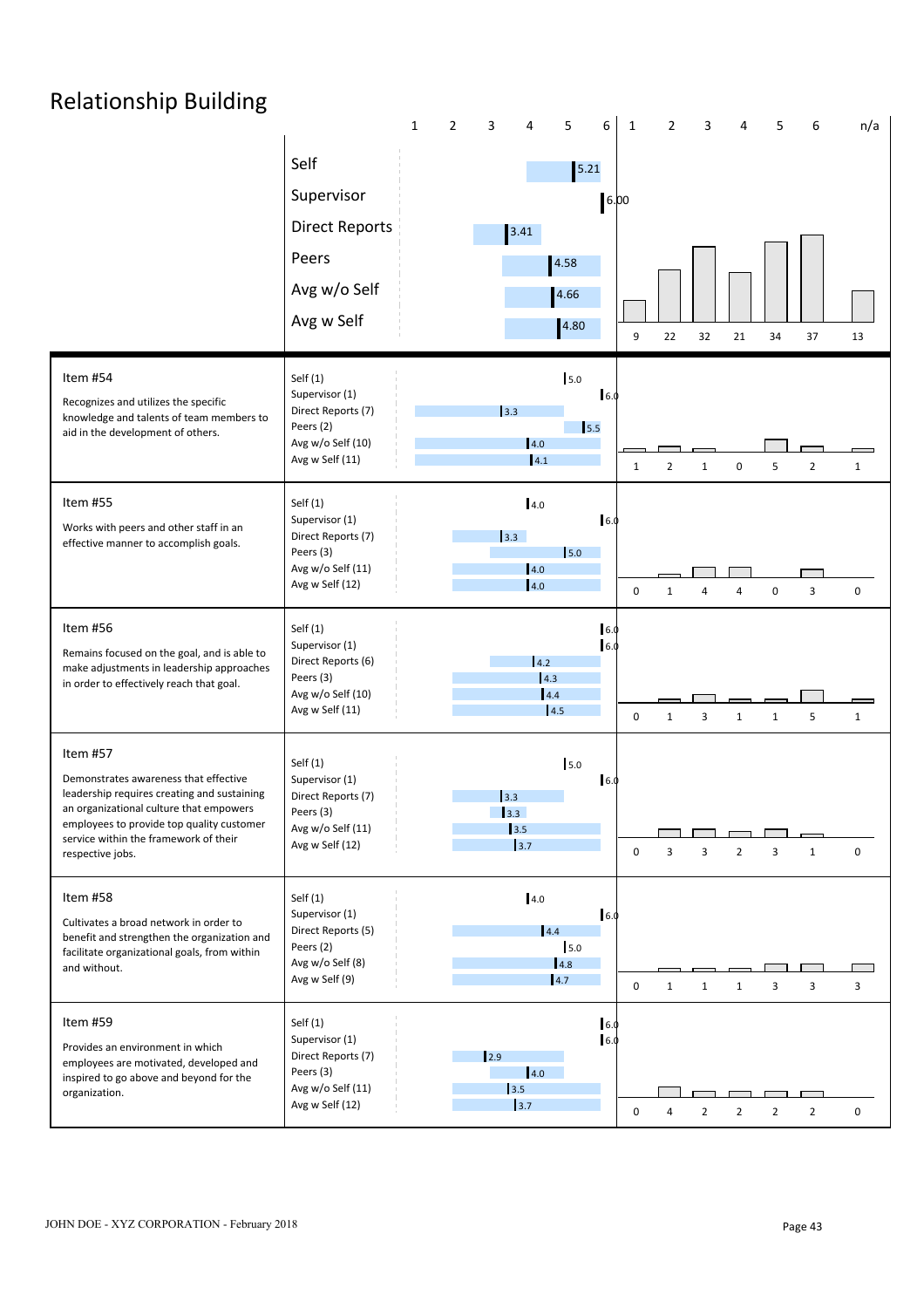# Relationship Building<br>
The South of the South States of the South States of the South States of the South States of the South States

|                                                                                                                                                                       |                                                                                                         | $\mathbf{1}$ | $\overline{2}$ | 3            | 4                                                                    | 5                 | 6                 | $\mathbf{1}$   | $\overline{2}$ | 3                     | 4                | 5              | 6              | n/a            |  |
|-----------------------------------------------------------------------------------------------------------------------------------------------------------------------|---------------------------------------------------------------------------------------------------------|--------------|----------------|--------------|----------------------------------------------------------------------|-------------------|-------------------|----------------|----------------|-----------------------|------------------|----------------|----------------|----------------|--|
| Item #60<br>Directs others by informing, asking and<br>listening rather than dictating.                                                                               | Self $(1)$<br>Supervisor (1)<br>Direct Reports (7)<br>Peers (3)<br>Avg w/o Self (11)<br>Avg w Self (12) |              |                | $\vert$ 2.9  | 4.0<br>3.6<br>3.7                                                    | 4.7               | 6.0               | $\overline{2}$ | $\overline{2}$ | 2                     | 1                | 2              | 3              | $\mathbf 0$    |  |
| Item #61<br>Demonstrates openness and honesty in all<br>dealings with others inside and outside of<br>the organization.                                               | Self $(1)$<br>Supervisor (1)<br>Direct Reports (6)<br>Peers (2)<br>Avg w/o Self (9)<br>Avg w Self (10)  |              |                |              | 4.0                                                                  | 4.7<br>4.8        | 6.0<br>6.1<br>6.0 | 0              | $\mathbf{1}$   | $\mathbf{1}$          | $\mathbf{1}$     | 3              |                | $\overline{2}$ |  |
| Item #62<br>Builds trust by following through on<br>commitments.                                                                                                      | Self $(1)$<br>Supervisor (1)<br>Direct Reports (6)<br>Peers (2)<br>Avg w/o Self (9)<br>Avg w Self (10)  |              |                |              | 4.2                                                                  | 4.5<br>4.4<br>4.6 | 6.0<br>6.0        | $\mathbf 0$    | 0              | $\mathbf{1}$          | 4                | 3              | $\overline{2}$ | $\overline{2}$ |  |
| Item #63<br>Collaborates with and relates well to all<br>people within and outside of the<br>organization; is respected and trusted by<br>others.                     | Self $(1)$<br>Supervisor (1)<br>Direct Reports (6)<br>Peers (3)<br>Avg w/o Self (10)<br>Avg w Self (11) |              |                |              | $\begin{array}{c} \boxed{3.7} \end{array}$<br>4.2<br> 4.3            | 5.0<br>14.7       | 6.0               | $\mathbf 0$    | $\mathbf{1}$   | $\overline{2}$        | 3                | 3              | $\overline{2}$ | $\mathbf{1}$   |  |
| Item #64<br>Recognizes and responds to the needs of<br>others.                                                                                                        | Self(1)<br>Supervisor (1)<br>Direct Reports (7)<br>Peers (3)<br>Avg w/o Self (11)<br>Avg w Self (12)    |              |                | 2.6          | $\begin{array}{c} \boxed{3.5} \end{array}$<br>$\vert$ <sub>3.7</sub> | 4.7               | 6.0<br>6.0        | $\overline{2}$ | 1              | $\boldsymbol{\Delta}$ | $\mathbf 0$      | $\overline{2}$ | 3              | 0              |  |
| Item #65<br>Ensures availability of critical resources and<br>that the right skills are matched to the task.                                                          | Self $(1)$<br>Supervisor (1)<br>Direct Reports (7)<br>Peers (2)<br>Avg w/o Self (10)<br>Avg w Self (11) |              |                | 2.7<br>$3.2$ | 3.5<br>3.5                                                           |                   | 6.<br>6.0         | $\overline{2}$ | $\overline{2}$ | $\overline{2}$        | $\mathbf{1}$     | $\overline{2}$ | $\overline{2}$ | $\mathbf{1}$   |  |
| Item #66<br>Respects others' opinions and feelings.                                                                                                                   | Self $(1)$<br>Supervisor (1)<br>Direct Reports (7)<br>Peers (2)<br>Avg w/o Self (10)<br>Avg w Self (11) |              |                |              | 4.0<br>3.6<br>4.2<br>$\vert 4.2 \vert$                               |                   | 6.0<br>5.5        | 0              | 1              | $\overline{4}$        | 1                | $\overline{2}$ | 3              | $\mathbf{1}$   |  |
| Item #67<br>When introducing a change, solicits ideas<br>from employees for implementing the<br>change and enlists employee commitment<br>and support for the change. | Self(1)<br>Supervisor (1)<br>Direct Reports (7)<br>Peers (2)<br>Avg w/o Self (10)<br>Avg w Self (11)    |              |                | $\vert$ 2.9  | 3.5<br>$\begin{array}{c} \boxed{3.3} \end{array}$<br>3.5             |                   | 6.0<br>6.0        | $\overline{2}$ | $\overline{2}$ | $\overline{2}$        | $\boldsymbol{0}$ | 3              | $\overline{2}$ | $\mathbf{1}$   |  |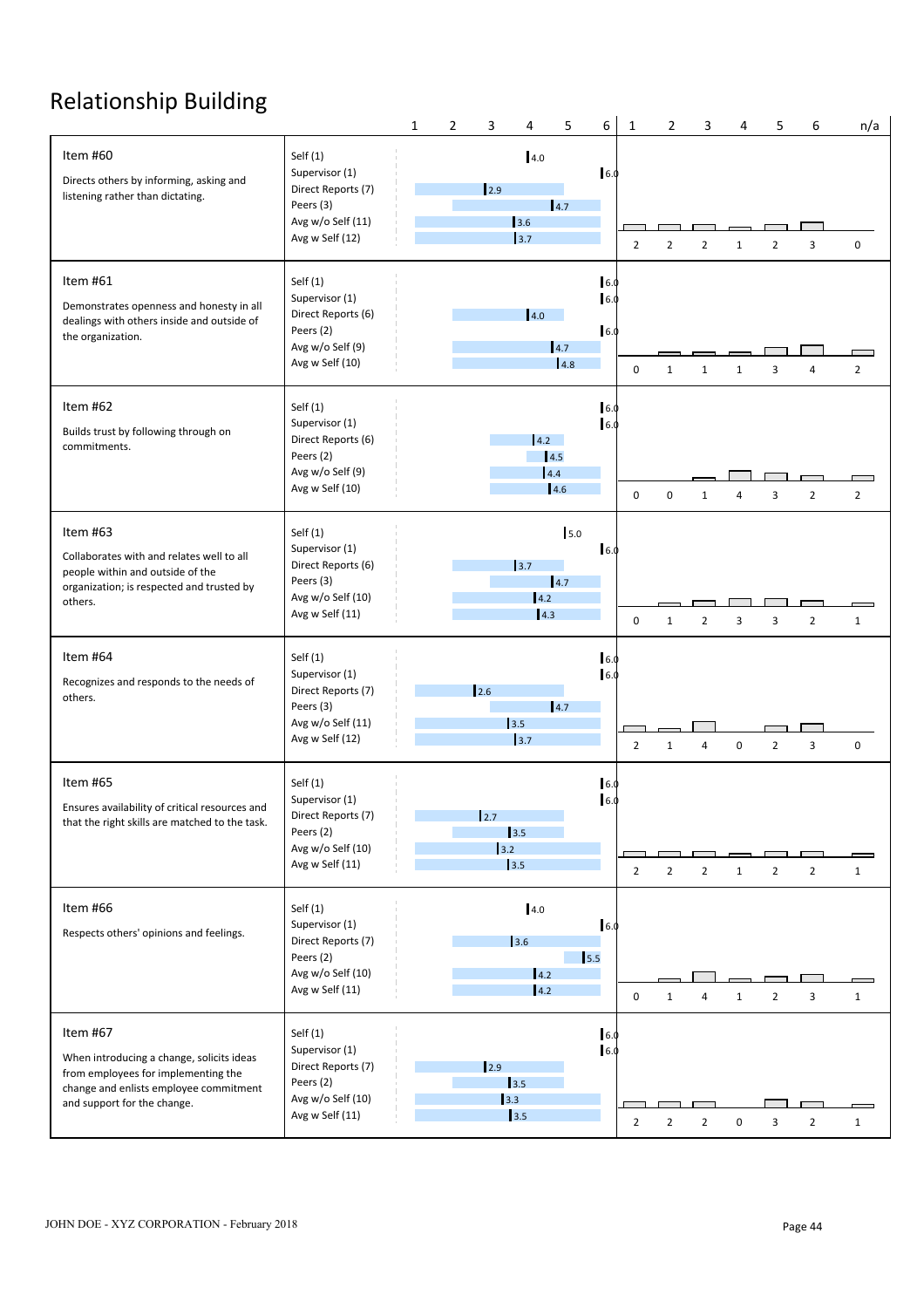| <b>Strategy Development</b>                                                                                                  |                                                                                                         |                          |                                                                                      |                                                  |                                        |                                  |                |
|------------------------------------------------------------------------------------------------------------------------------|---------------------------------------------------------------------------------------------------------|--------------------------|--------------------------------------------------------------------------------------|--------------------------------------------------|----------------------------------------|----------------------------------|----------------|
|                                                                                                                              | Self<br>Supervisor<br><b>Direct Reports</b><br>Peers<br>Avg w/o Self<br>Avg w Self                      | $\overline{2}$<br>3<br>1 | 5<br>6<br>4<br>$5.15$<br>4.57<br>5.06<br>5.21<br>5.20                                | $\overline{2}$<br>$\mathbf{1}$<br>6.00<br>5<br>1 | 3<br>$\overline{4}$<br>$12\,$<br>25    | 5<br>6<br>43<br>52               | n/a<br>18      |
| Item #68<br>Actively seeks opportunities to pursue<br>beneficial endeavors for the business.                                 | Self $(1)$<br>Supervisor (1)<br>Direct Reports (7)<br>Peers (3)<br>Avg w/o Self (11)<br>Avg w Self (12) |                          | 4.0<br>6.0<br>4.9<br>6.0<br>5.3<br>5.2                                               | $\mathbf 0$<br>$\mathbf 0$                       | $\mathbf 0$<br>$\overline{\mathbf{3}}$ | 5<br>$\overline{4}$              | $\mathbf 0$    |
| Item #69<br>Maintains a positive attitude and a high<br>level of activity throughout all phases of<br>responsibility.        | Self $(1)$<br>Supervisor (1)<br>Direct Reports (7)<br>Peers (3)<br>Avg w/o Self (11)<br>Avg w Self (12) |                          | 16.0<br>16.0<br>5.0<br>$\mathsf{I}$ <sub>5.7</sub><br>$\vert$ 5.3<br>$\frac{1}{5.3}$ | $\mathbf 0$<br>$\mathsf 0$                       | $\pmb{0}$<br>$\mathbf 0$               | 8<br>4                           | $\mathbf 0$    |
| Item #70<br>Explains to employees why an<br>organizational change is necessary by<br>providing the business case for change. | Self $(1)$<br>Supervisor (1)<br>Direct Reports (7)<br>Peers (3)<br>Avg w/o Self (11)<br>Avg w Self (12) |                          | 6.0<br>16.0<br>4.3<br>$\vert$ 4.7<br> 4.5<br> 4.7                                    | $\mathsf 0$<br>0                                 | $\overline{2}$<br>$\overline{2}$       | $\overline{2}$<br>6              | $\mathbf 0$    |
| Item #71<br>Sees and sustains a larger view of the<br>organization and identifies long term goals.                           | Self $(1)$<br>Supervisor (1)<br>Direct Reports (6)<br>Peers (2)<br>Avg w/o Self (9)<br>Avg w Self (10)  |                          | 6.0<br>6.0<br>$\overline{5.2}$<br>$\vert$ 5.5<br>$\vert$ 5.3<br>5.4                  | $\mathbf{1}$<br>$\mathbf 0$                      | $\boldsymbol{0}$<br>$\pmb{0}$          | $\overline{7}$<br>$\overline{2}$ | $\overline{2}$ |
| Item #72<br>Shares appropriate responsibilities, giving<br>clear direction, parameters and goals to be<br>achieved.          | Self $(1)$<br>Supervisor (1)<br>Direct Reports (6)<br>Peers (3)<br>Avg w/o Self (10)<br>Avg w Self (11) |                          | 5.0<br>16.0<br>4.5<br>5.0<br>4.8<br>4.8                                              | $\mathbf 0$<br>0                                 | $\overline{2}$<br>$\overline{2}$       | 3<br>4                           | $\mathbf{1}$   |
| Item #73<br>Thinks about consequences of actions and<br>how they affect overall facility strategies.                         | Self $(1)$<br>Supervisor (1)<br>Direct Reports (5)<br>Peers (2)<br>Avg w/o Self (8)<br>Avg w Self (9)   |                          | 4.0<br>6.0<br>3.6<br>4.0<br>4.0<br>4.0                                               | $\mathbf 0$<br>$\mathbf{1}$                      | $\overline{2}$<br>3                    | $\overline{2}$<br>$\mathbf{1}$   | $\overline{3}$ |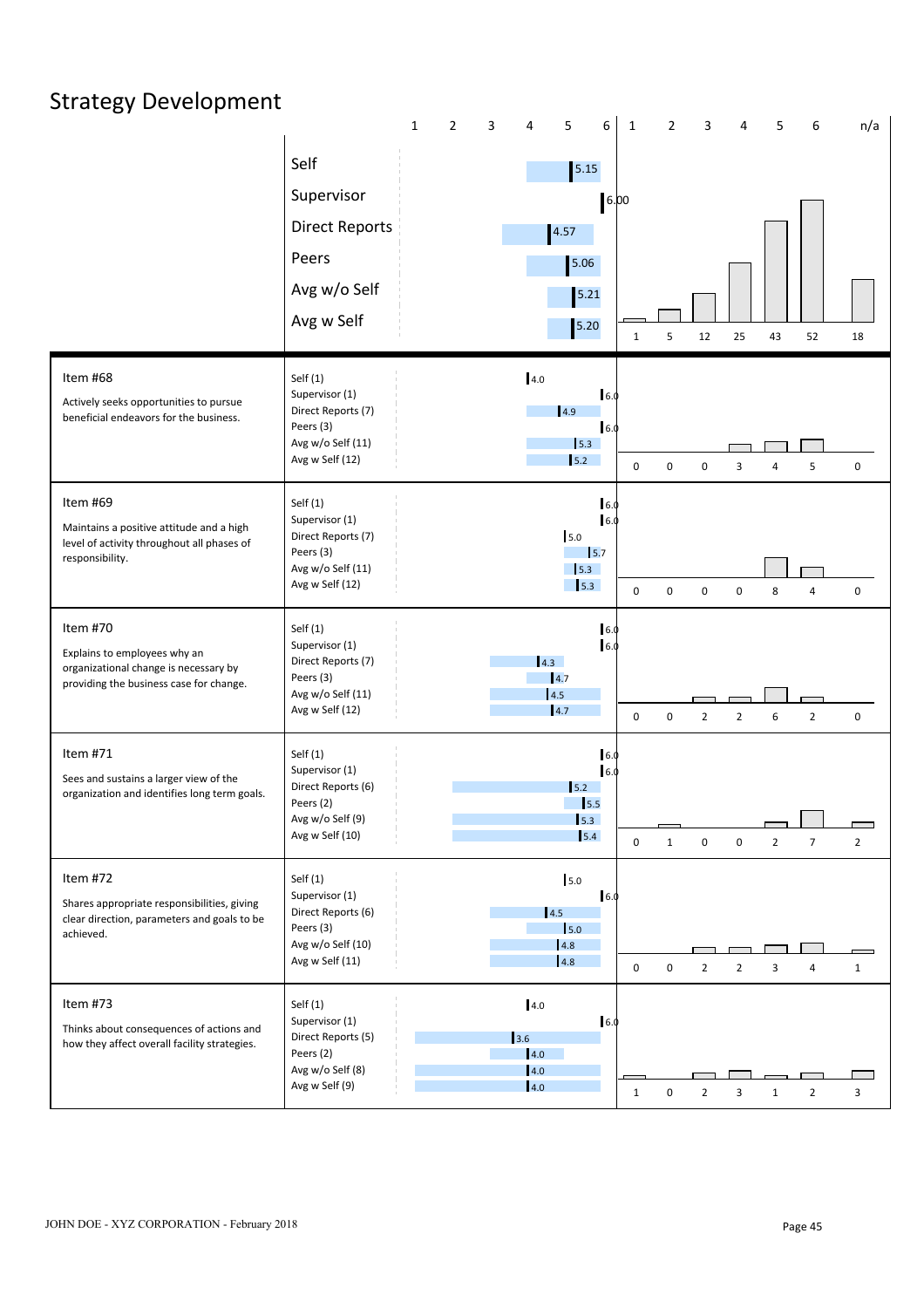# Strategy Development

|                                                                                                                                                                            |                                                                                                         | 1 | 2 | 3   | 4                                                    | 5                                        | 6                  | $\overline{2}$<br>$\mathbf{1}$ |              | 3 | 4              | 5              | 6            | n/a                      |  |
|----------------------------------------------------------------------------------------------------------------------------------------------------------------------------|---------------------------------------------------------------------------------------------------------|---|---|-----|------------------------------------------------------|------------------------------------------|--------------------|--------------------------------|--------------|---|----------------|----------------|--------------|--------------------------|--|
| Item #74<br>Describes the desired future state in terms<br>others can understand.                                                                                          | Self $(1)$<br>Supervisor (1)<br>Direct Reports (6)<br>Peers (3)<br>Avg w/o Self (10)<br>Avg w Self (11) |   |   |     | 4.3 <br>4.3<br>4.5<br>4.6                            |                                          | 6.0<br>6.0         | $\mathbf 0$<br>$\mathbf 0$     | 3            |   | $\mathbf{1}$   | $\overline{4}$ | 3            | $\mathbf{1}$             |  |
| Item #75<br>Allocates realistic timescales for activities<br>and sets achievable target dates for action<br>plans.                                                         | Self $(1)$<br>Supervisor (1)<br>Direct Reports (6)<br>Peers (2)<br>Avg w/o Self (9)<br>Avg w Self (10)  |   |   | 3.3 | 4.5<br>3.9<br>4.0                                    | 5.0                                      | 16.0               | $\overline{2}$<br>0            | $\mathbf 0$  |   | 5              | $\overline{2}$ | $\mathbf{1}$ | $\overline{2}$           |  |
| Item #76<br>Makes adjustments to original plans when<br>circumstances change or when projects are<br>not proceeding as desired.                                            | Self $(1)$<br>Supervisor (1)<br>Direct Reports (6)<br>Peers (2)<br>Avg w/o Self (9)<br>Avg w Self (10)  |   |   |     | 4.0<br>3.8<br> 4.3 <br> 4.3                          | 5.0                                      | 6.0                | $\mathbf 0$<br>1               | 1            |   | 3              | $\overline{4}$ | $\mathbf{1}$ | $\overline{2}$           |  |
| Item #77<br>Understands and links together business<br>strategies, objectives and plans.                                                                                   | Self $(1)$<br>Supervisor (1)<br>Direct Reports (6)<br>Peers (3)<br>Avg w/o Self (10)<br>Avg w Self (11) |   |   |     |                                                      | 5.2<br>$\vert$ 5.3<br>$\vert$ 5.3<br>5.4 | 16.<br>6.1         | $\mathbf 0$<br>0               | $\mathbf 0$  |   | $\overline{2}$ | 3              | 6            | $\mathbf{1}$             |  |
| Item #78<br>Understands how their role impacts the<br>organization's bottom line results.                                                                                  | Self $(1)$<br>Supervisor (1)<br>Direct Reports (5)<br>Peers (3)<br>Avg w/o Self (9)<br>Avg w Self (10)  |   |   |     |                                                      | 5.3<br>15.7<br>$\vert$ <sub>5.7</sub>    | 16.0<br>6.1<br>5.8 | 0<br>$\mathbf 0$               | $\mathbf 0$  |   | $\mathbf{1}$   | 1              | 8            | $\overline{2}$           |  |
| Item #79<br>Lets employees know how the tasks they<br>are assigned fit into the bigger<br>organizational picture.                                                          | Self $(1)$<br>Supervisor (1)<br>Direct Reports (6)<br>Peers (2)<br>Avg w/o Self (9)<br>Avg w Self (10)  |   |   |     | $\vert 4.3 \vert$<br>$\vert 4.5 \vert$<br>4.6<br>4.6 | 5.0                                      | 16.0               | $\mathbf 0$<br>1               | $\mathbf{1}$ |   | $\overline{2}$ | $\overline{3}$ | 3            | $\Box$<br>$\overline{2}$ |  |
| Item #80<br>Demonstrates a strong commitment to<br>organizational success; works to do what is<br>best for all stakeholders (customers,<br>shareholders, employees, etc.). | Self $(1)$<br>Supervisor (1)<br>Direct Reports (6)<br>Peers (2)<br>Avg w/o Self (9)<br>Avg w Self (10)  |   |   |     | 4.0                                                  | $\vert$ 5.2<br>5.4<br>$\vert$ 5.3        | 16.0<br>16.0       | $\mathbf 0$<br>0               | $\mathbf{1}$ |   | $\mathbf{1}$   | $\overline{2}$ | 6            | $\overline{2}$           |  |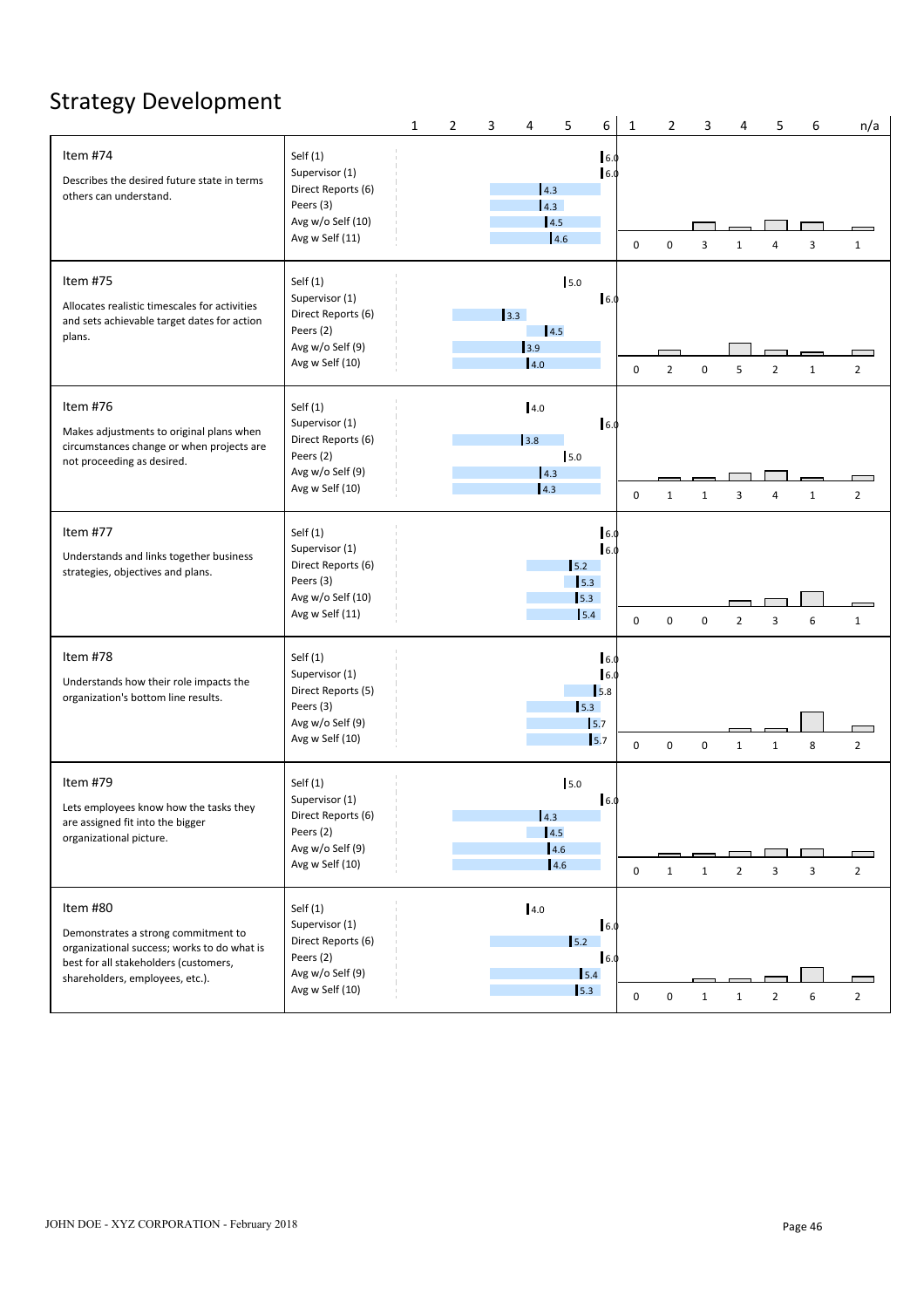# Written Comments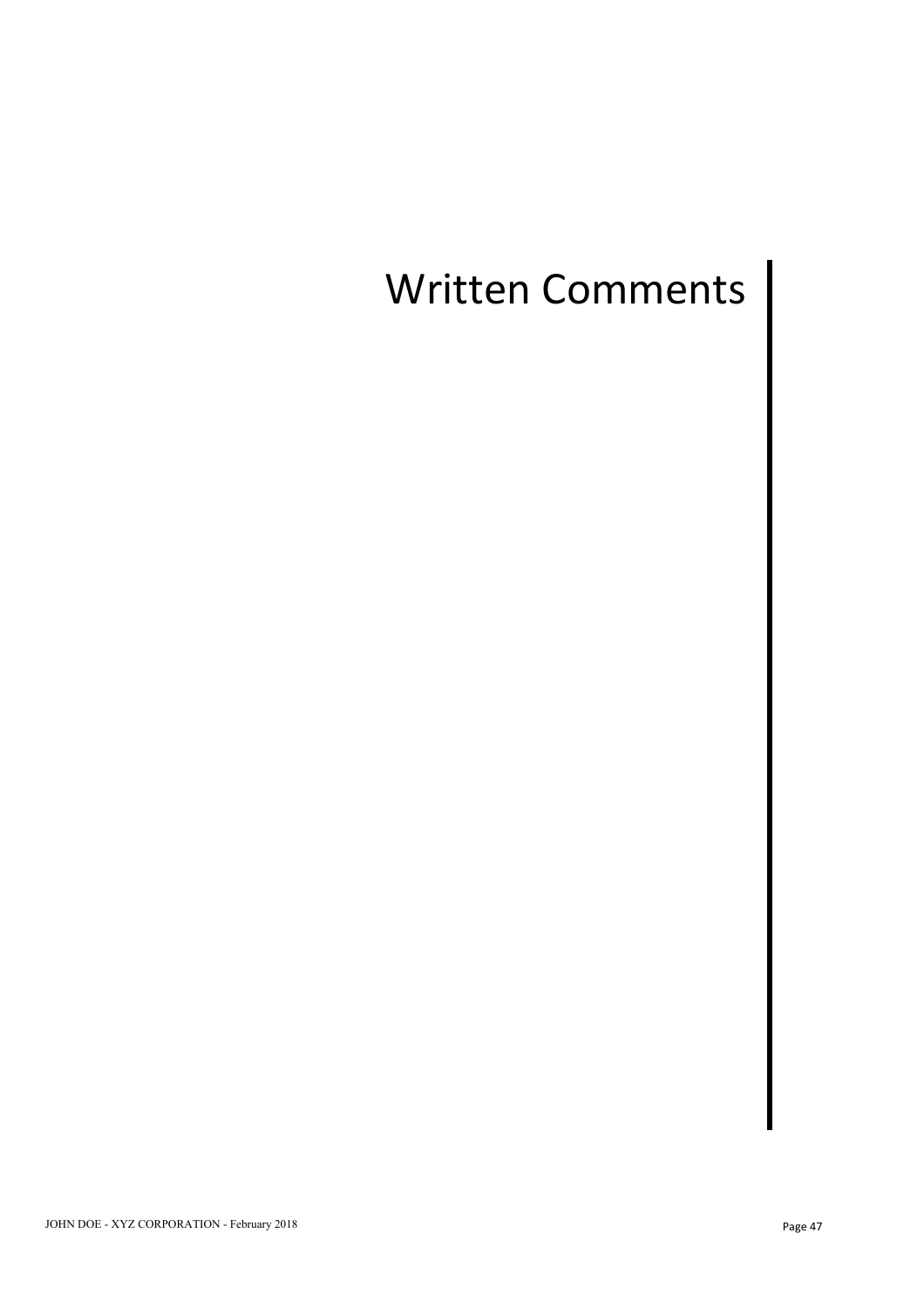## **Written Comments**

These written comments have been provided by your assessors to provide further feedback, observations, and suggestions for your continued development. These comments are presented as they have been received, without editing or alterations made.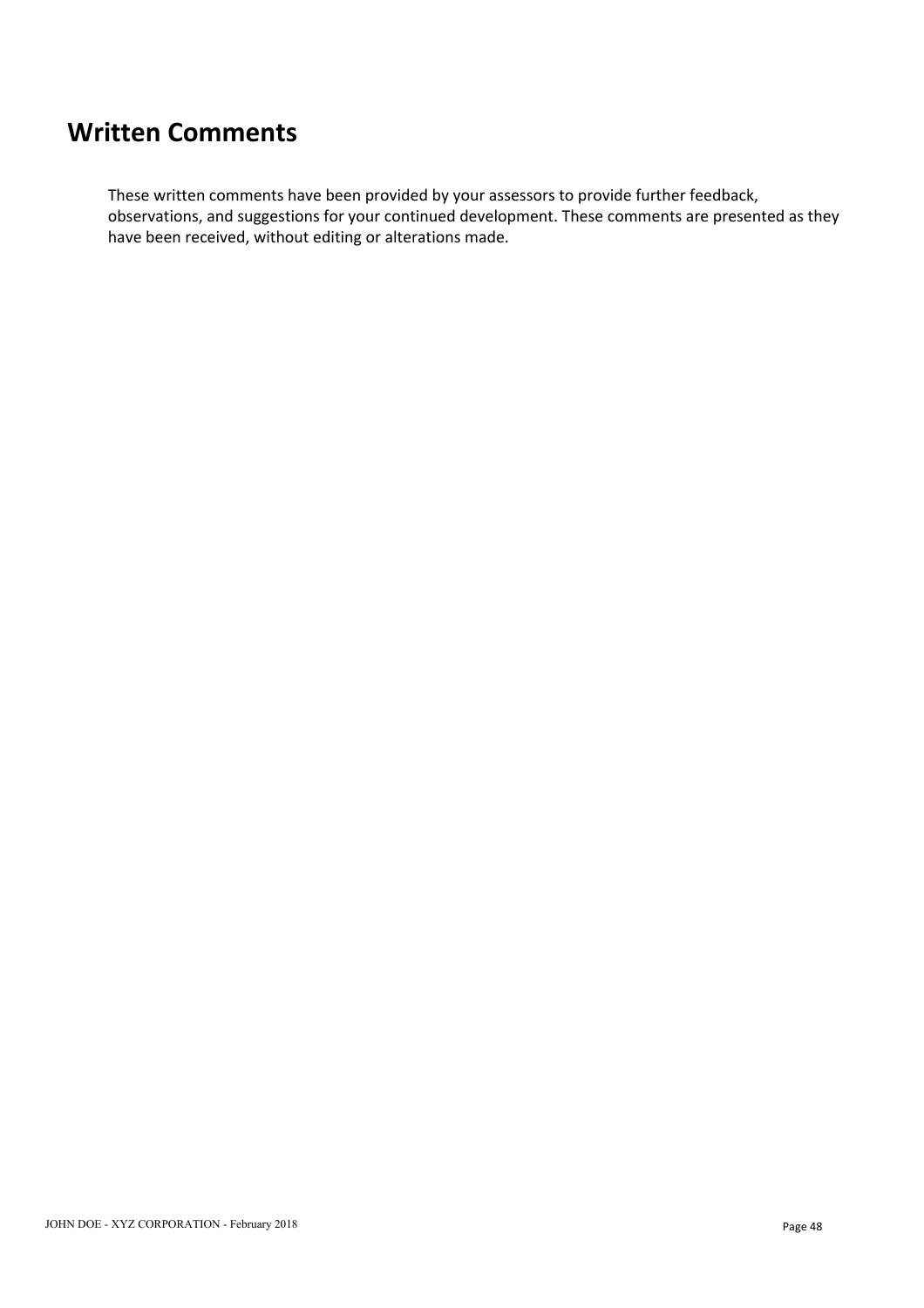# **Written Comments**

*Things the person does that should be continued:*

- Commitment  $\overline{\phantom{a}}$
- Developing his people and being available to council and guide them.
- Gather input of others

### *What could this person do to be more effective?*

- Create and implement long term strategy
- more responsive, seek input from team
- Time Management. Needs to manage his time more effectively.

### *What does this person do that should be stopped?*

- Micro management, too much in the details
- Needs to stop being involved in the minor decisions.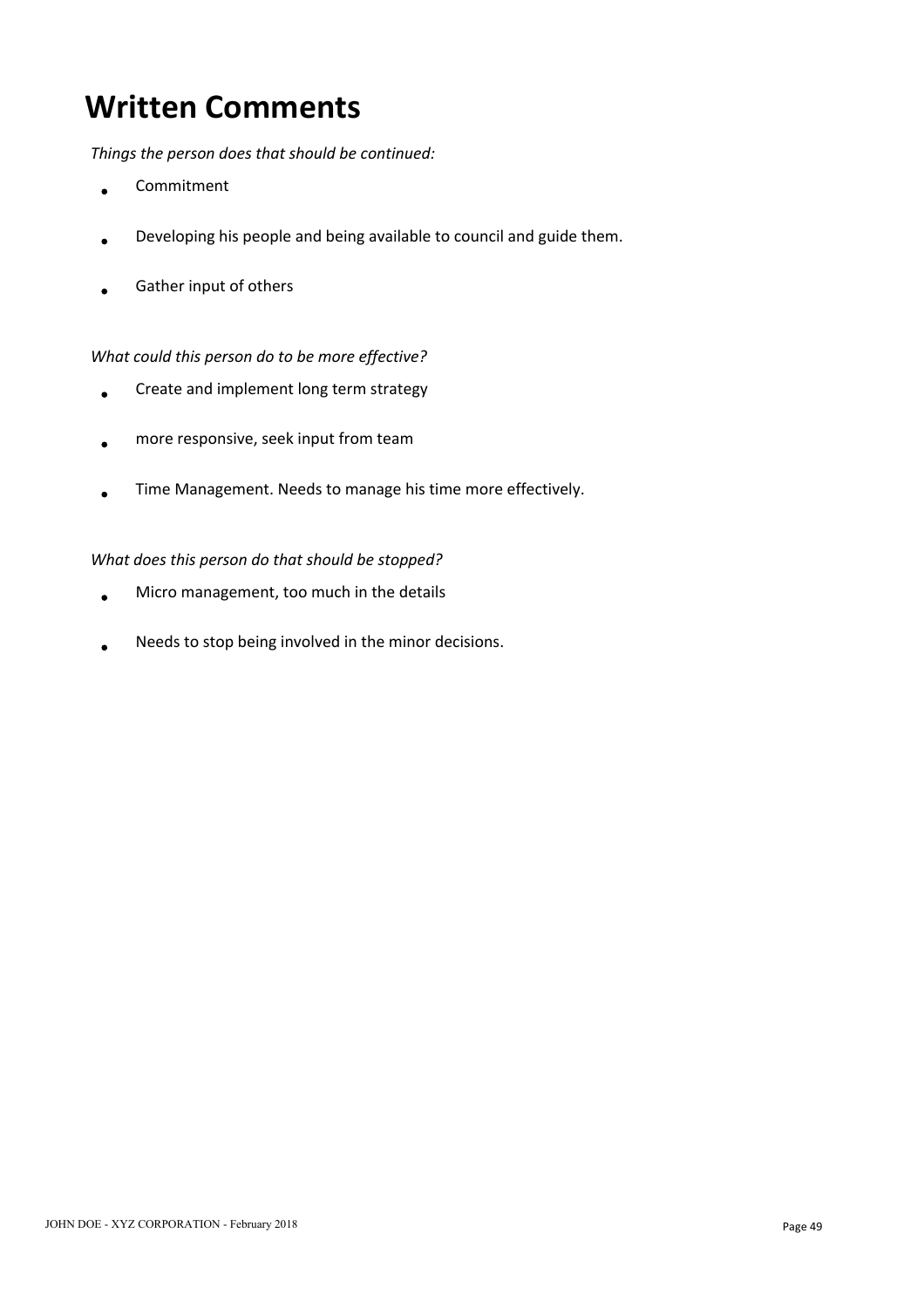# Action Plan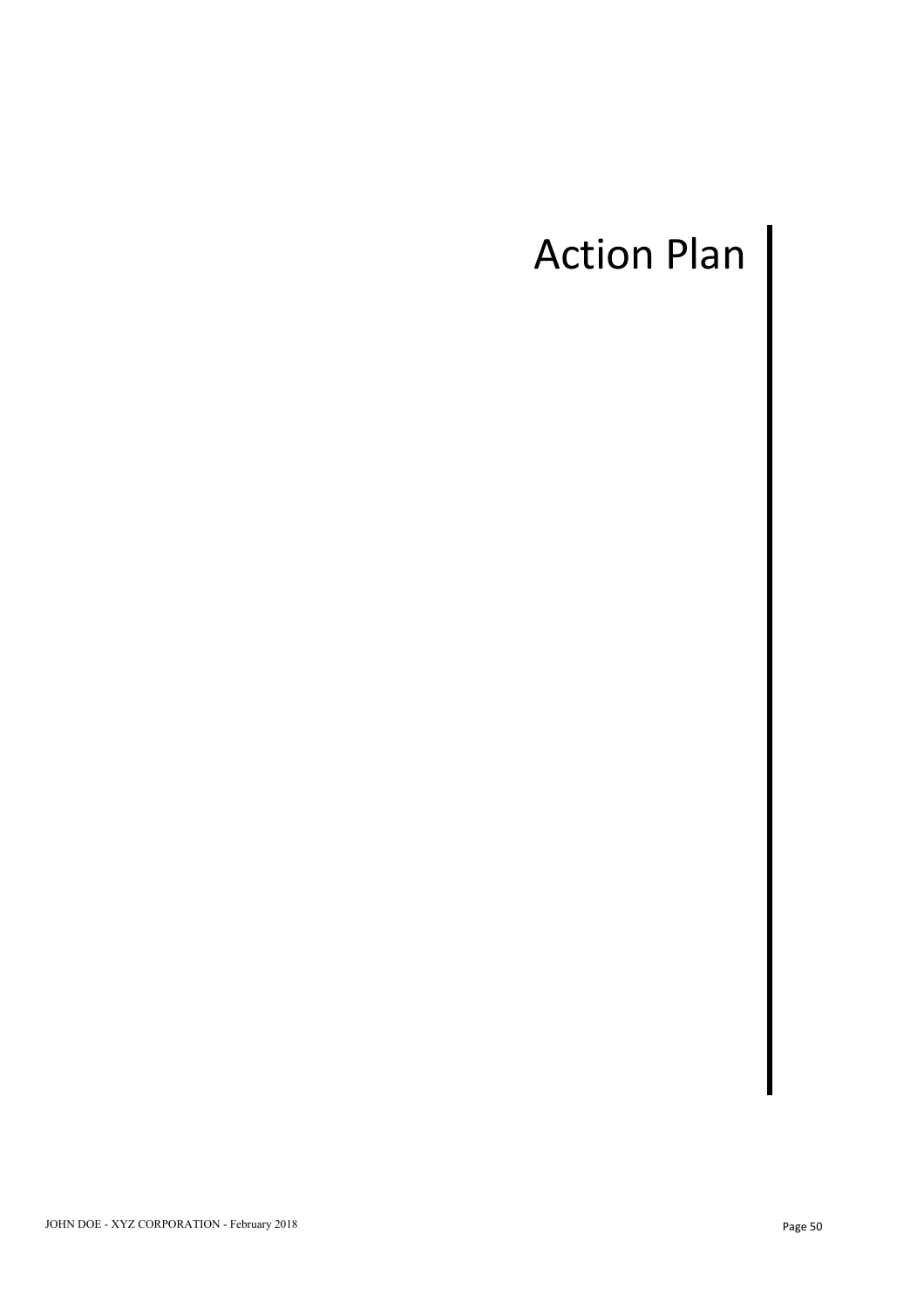## **Action Plan**

Use the following pages to create your own personalized action plan for further development. This action plan should include steps to build on the strengths you have identified, and to further develop areas of need.

- 1. Select no more than three strengths and three needs to start with and list those on the following pages.
- 2. State your objective *(what do you want to do?)* regarding this particular strength or need.
- 3. Plan appropriate actions, learning experiences, and exercises to further develop this area.
- 4. Identify other people and resources that you can turn to for assistance in developing this area.
- 5. Finally, set specific target dates or milestones for completion of these development activities.

You might want to turn to your supervisor, peers, or others to help develop your action plan. Discuss this plan with others, get additional ideas and feedback, involve others in helping you achieve your objectives.

As you reach your objectives and complete these plans, turn to a new strength or need and continue to develop your skills and abilities as an effective leader.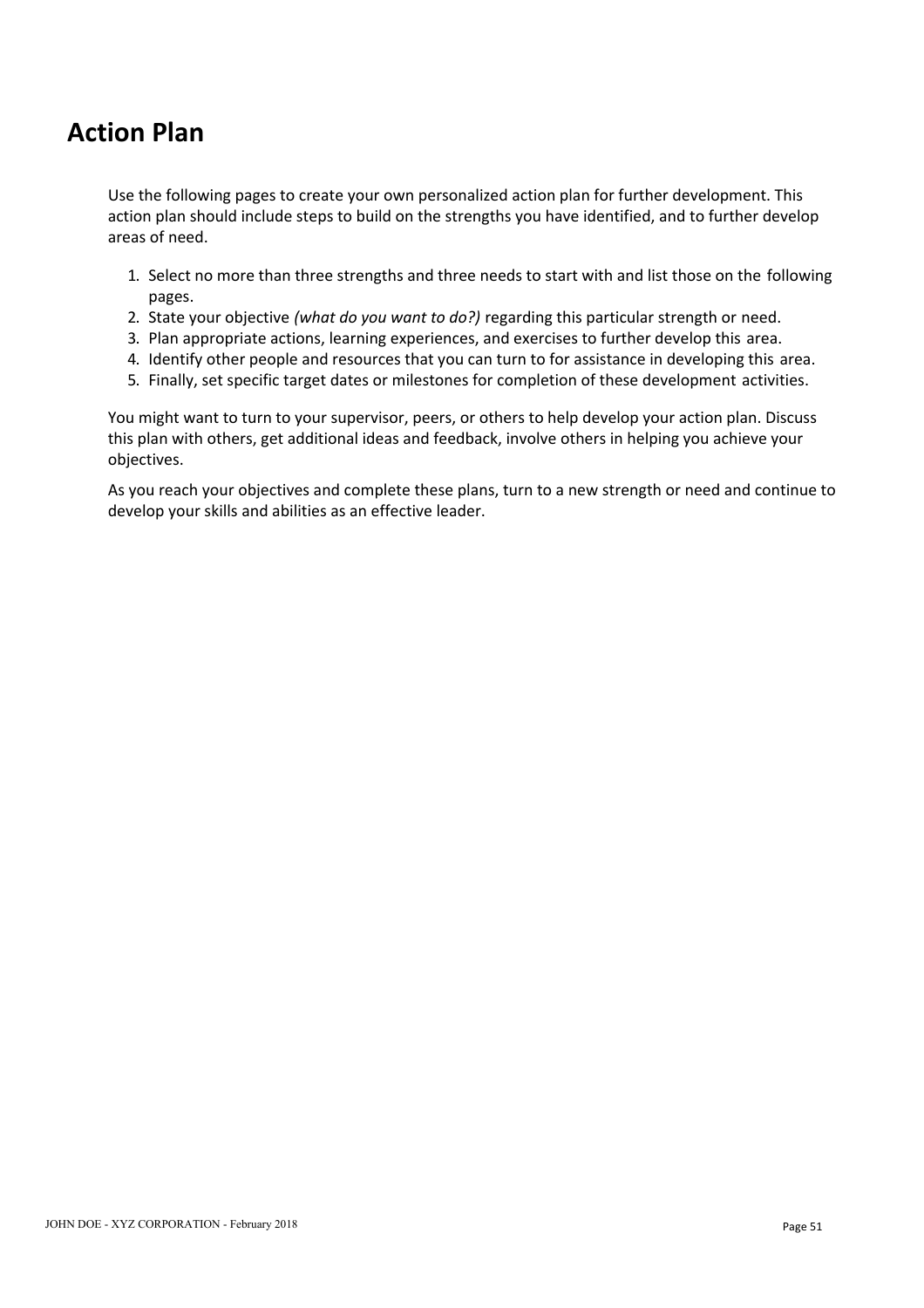# **Strengths On Which To Build**

| Strength: | Objective:          |                           |
|-----------|---------------------|---------------------------|
|           |                     |                           |
| Actions:  | Resources / People: | Milestone / Target Dates: |
|           |                     |                           |
|           |                     |                           |
|           |                     |                           |
|           |                     |                           |
|           |                     |                           |
| Strength: | Objective:          |                           |
|           |                     |                           |
|           |                     |                           |
| Actions:  | Resources / People: | Milestone / Target Dates: |
|           |                     |                           |
|           |                     |                           |
|           |                     |                           |
|           |                     |                           |
|           |                     |                           |
| Strength: | Objective:          |                           |
|           |                     |                           |
|           |                     |                           |
| Actions:  | Resources / People: | Milestone / Target Dates: |
|           |                     |                           |
|           |                     |                           |
|           |                     |                           |
|           |                     |                           |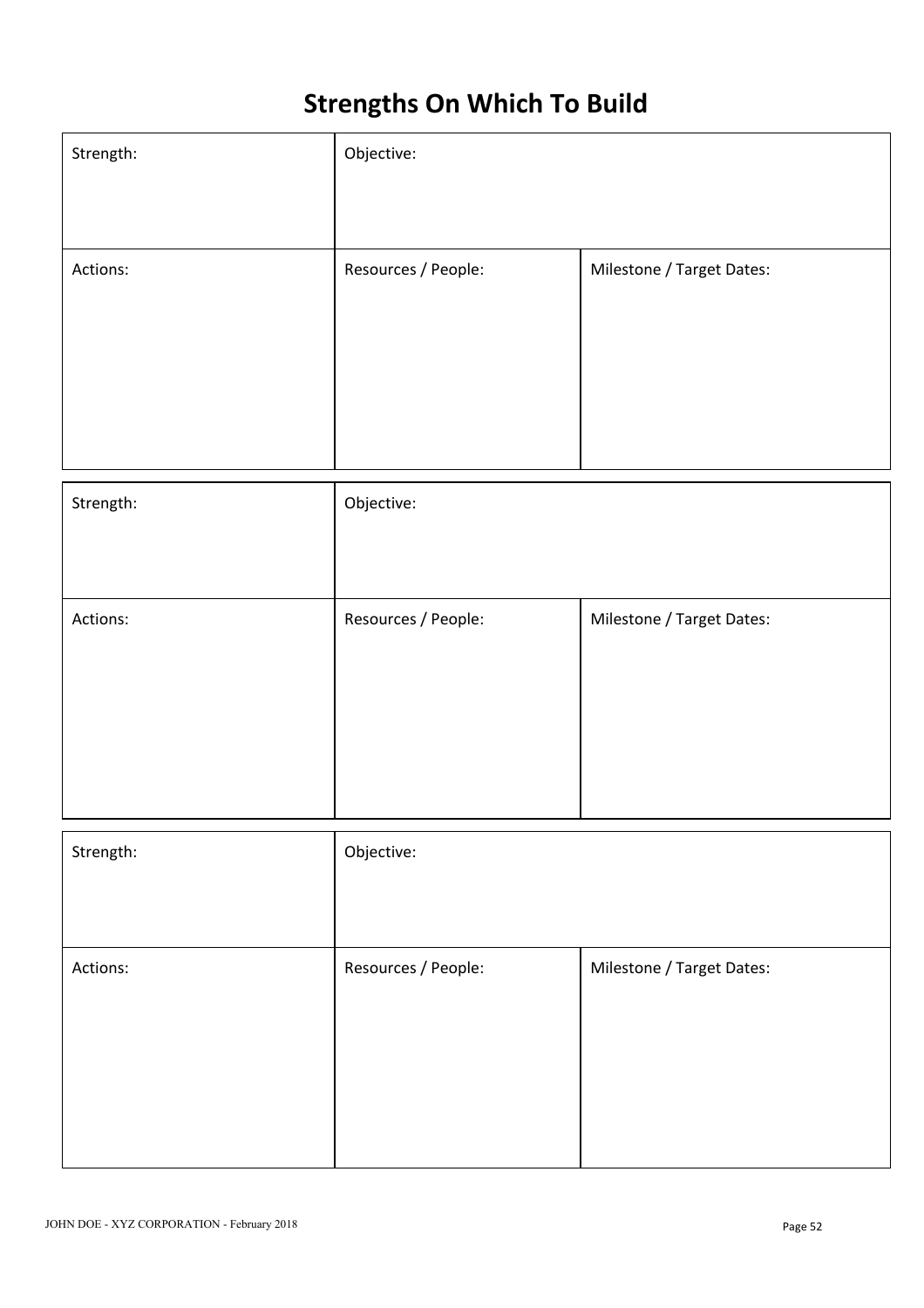### **Notes:**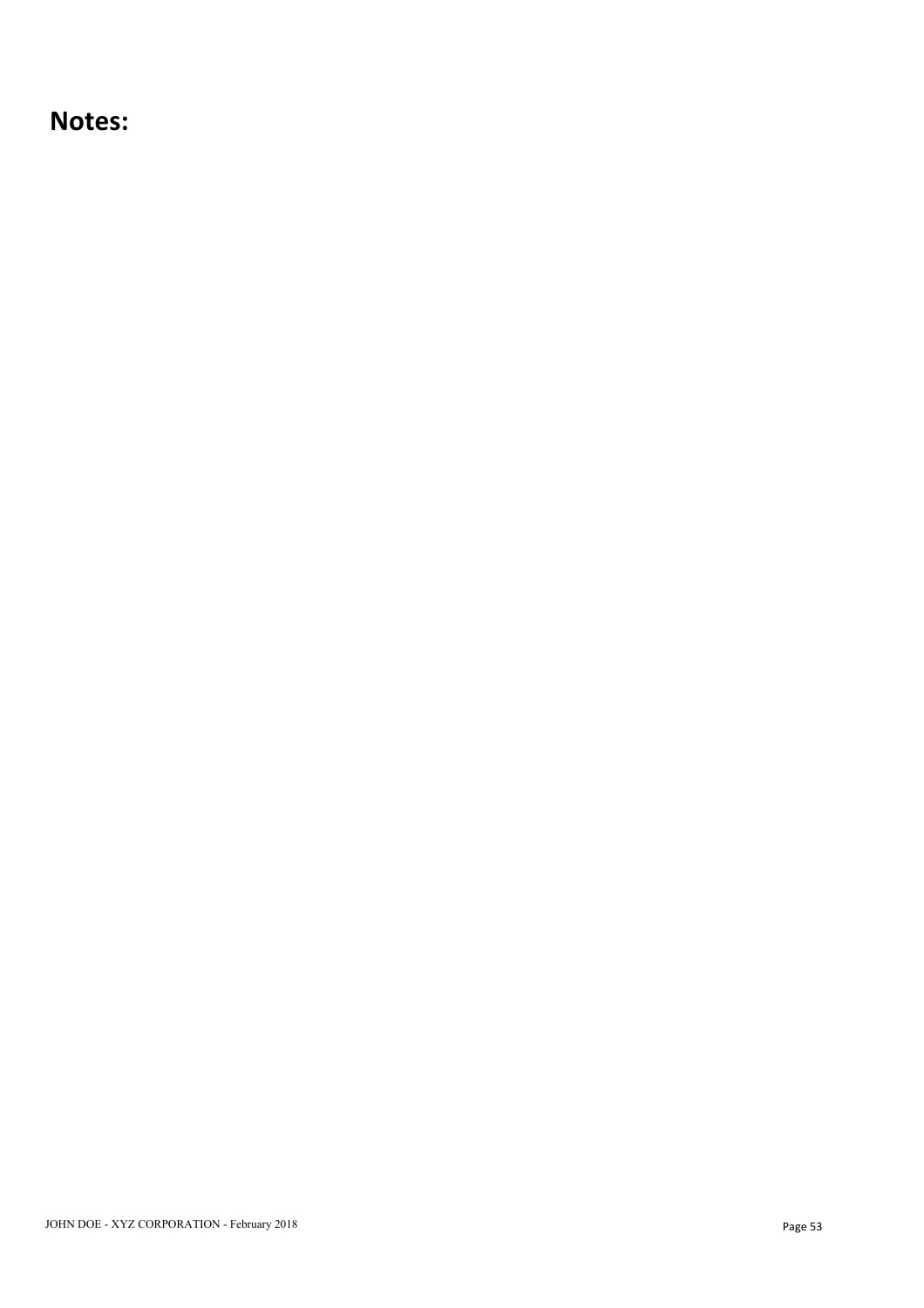# **Needs To Address**

| Need:    | Objective:          |                           |  |
|----------|---------------------|---------------------------|--|
|          |                     |                           |  |
| Actions: | Resources / People: | Milestone / Target Dates: |  |
|          |                     |                           |  |
|          |                     |                           |  |
|          |                     |                           |  |
|          |                     |                           |  |

| Need:    | Objective:          |                           |
|----------|---------------------|---------------------------|
|          |                     |                           |
| Actions: | Resources / People: | Milestone / Target Dates: |
|          |                     |                           |
| Need:    | Objective:          |                           |
|          |                     |                           |
| Actions: | Resources / People: | Milestone / Target Dates: |